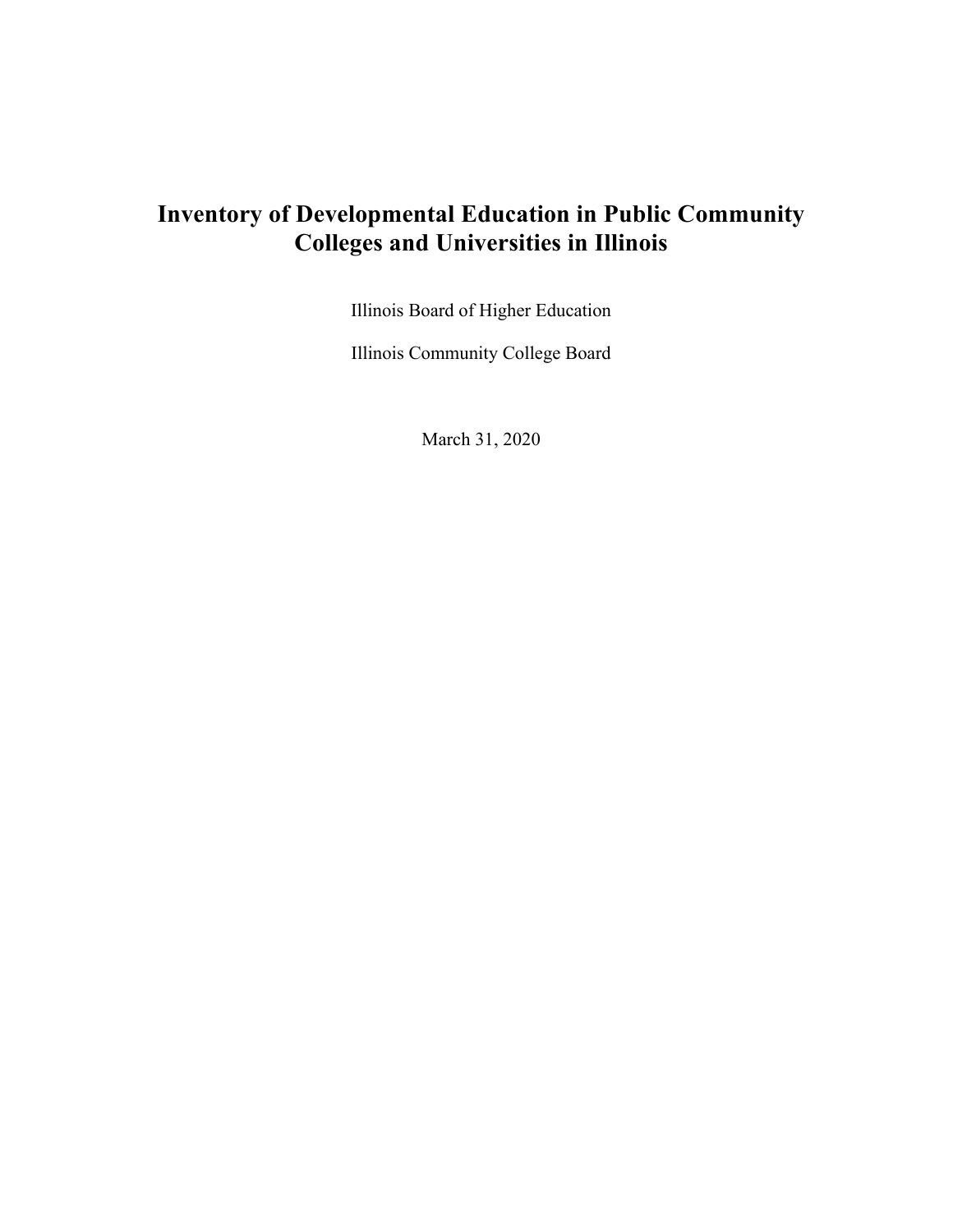## **Executive Summary**

This report describes results of an inventory of models employed by all public community colleges and universities in Illinois for students placed into developmental education or otherwise determined to need additional skills development in mathematics or English/Language Arts, as required by the Senate Joint Resolution (SJR) 41 of the state of Illinois. The report includes course sequences associated with the developmental models studied through the inventory process as well as the placement policies that are used to determine where students enter their college pathway. (For definitions of the developmental models inventoried in this report, see Appendix A.)

Data were gathered using a survey instrument distributed to all public community colleges and universities in Illinois in late January and continued through early March 2020. The instrument was developed collaboratively by researchers and leaders of the Illinois Board of Higher Education (IBHE) and Illinois Community College Board (ICCB), and reviewed by members of the SJR 41Advisory Council at its January 10, 2020 meeting in Springfield, Illinois. Feedback on various aspects of the inventory instrument and data collection process was incorporated into the final inventory process, including incorporating Advisory Council member recommended refinements to the definitions of developmental models and numerous aspects of implementation.

Results of this statewide inventory must be transmitted to the Illinois Governor and Legislature by April 1, 2020 and also used by the SJR 41 Advisory Council to develop an implementation plan for public higher education by July 1, 2020. Entering this information on developmental education into the public record is important to providing a baseline of knowledge for this current work and to future efforts to continuously improve public higher education in ways that benefit all residents of Illinois.

This inventory reflects the current state of developmental education in public higher education in the state of Illinois to the extent institutions reported findings accurately and comprehensively. The results are valuable to providing a baseline of descriptive information from which to understand the full scope and status of developmental education for future planning, but they should not be interpreted as evaluative of the impact of developmental models on student outcomes (for clarification of methods, see the limitations section where the purpose of this inventory is distinguished from a rigorous impact evaluation that is based on student-level data).

Notable results that reflect the current state of developmental education, including placement policies and practices, in public higher education in Illinois include:

- Developmental education is evolving in Illinois, with all public community colleges offering developmental English/Language Arts and mathematics, and nearly all public universities reporting implementing developmental mathematics and half implementing developmental English/Language Arts.
- Data gathered by the Illinois Community College Board (ICCB) reveal that developmental education enrollment in the community colleges has declined over the last decade, possibly revealing that more students are starting higher education by taking college-level courses. This decline in developmental enrollment outpaces declines in credit, adult education, and noncredit programs. Comparable data on developmental enrollment are not available from the Illinois Board of Higher Education (IBHE) at this time but are beginning to be collected to provide a full picture of developmental education in Illinois public higher education.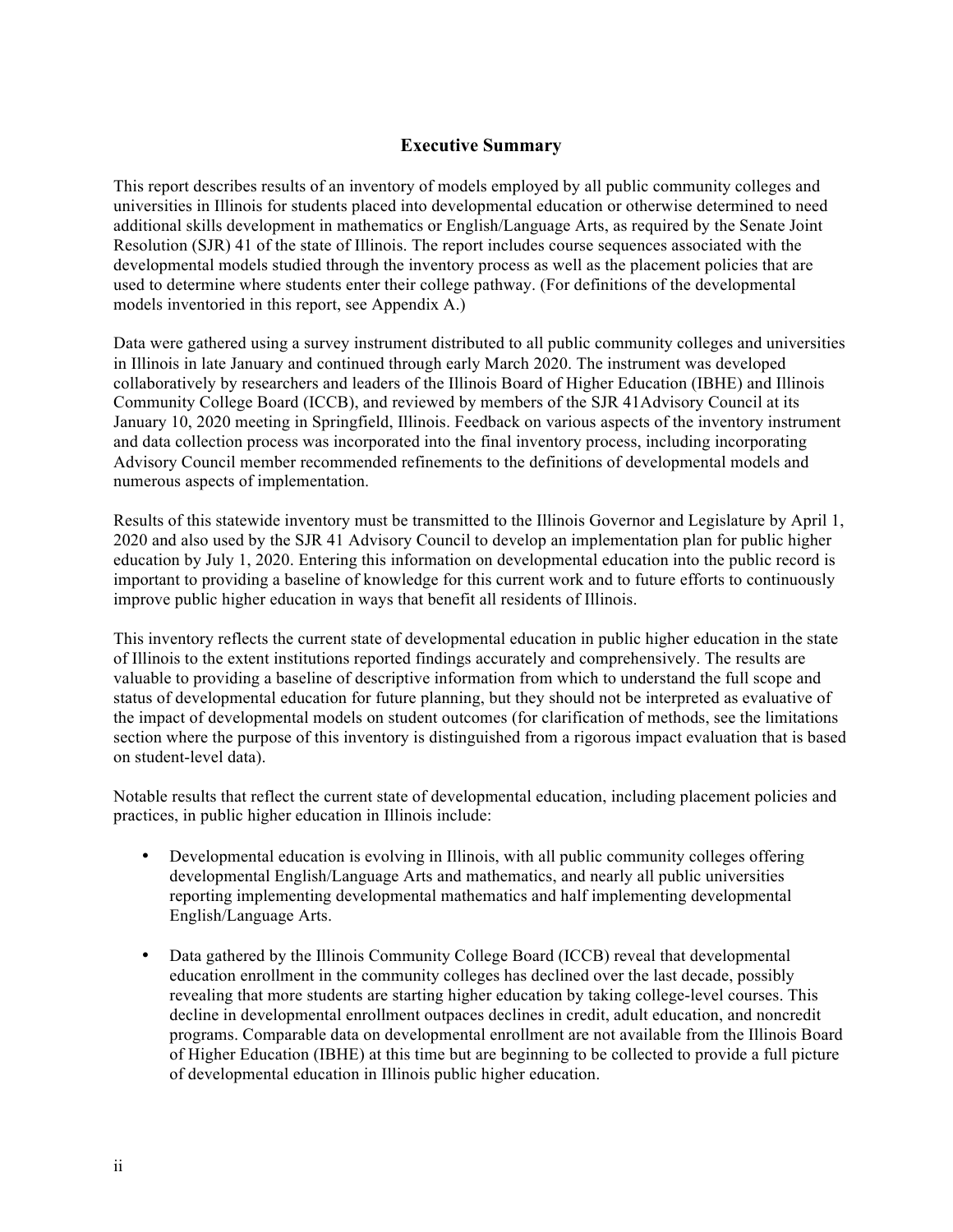- Looking at the implementation of developmental models, the traditional and co-requisite models are implemented on some level in English/Language Arts in nearly all community colleges in the state, with a larger number of students enrolled in the co-requisite model in the 2018 cohort than the 2017 cohort. The compressed model was implemented English/Language Arts reported by eight community colleges, and other models (such as the contextual, modularized, or emporium) were identified by one or two colleges only.
- The traditional model is offered by 45 public community colleges in Illinois, enrolling the majority of students in the traditional model in mathematics at the two-year level. However, implementation of the traditional model is increasing in the community colleges, with the majority of community colleges (n=32) reporting currently developing, testing or implementing the corequisite model. Specifically, 19 public community colleges report implementing the co-requisite model in mathematics. Two other developmental models mentioned by community colleges are the compressed model  $(n=12)$  and the emporium model  $(n=9)$ . These models also enrolled fairly substantial numbers of students in the two cohorts (2017 and 2018) included in this inventory.
- The public universities in Illinois implement the traditional model in both developmental English/Language Arts and mathematics, typically offering one or two developmental courses to prepare students for the related gateway college-level course. In addition, the co-requisite model is implemented in English/Language Arts in one university and in mathematics in four universities and under development in two more. The stretch model was mentioned by one university in association with English/Language Arts, and the stretch and studio models were each mentioned by one university in association with mathematics.
- With respect to mathematics at the university level, it is noteworthy that nearly all public universities mentioned implementing differentiated pathways that align to students' college majors. The pathways approach appeared to be evolving and becoming more closely aligned to the mathematics requirements of the major. These refinements to align developmental mathematics to college majors are important to document into the future as they may have broader implications for higher education across the state.
- With respect to enrollments and outcomes in developmental education, enrollments are highest in the traditional model in English/Language Arts and mathematics in both the public community colleges and universities, with the co-requisite model tending to have the next highest number of students enrolled in the two cohorts (2017 and 2018) included in this inventory.
- In nearly all analysis of cohort enrollments and course completions, the co-requisite model showed the highest developmental course completion and related-gateway course completion rates. In a few cases the percentage of student completions of developmental courses and related-gateway course completion was not considerably different between the co-requisite model and traditional or another model, but the consistency of higher completion outcomes for the co-requisite model is noteworthy and important to recognize.
- Placement policies are closely linked to developmental education course-taking and therefore important to understand. This inventory documents that placement policies are evolving in the community colleges and universities, with variation in implementation of placement polices and practices at both levels. Seventeen public community colleges report fully implementing the multiple measures placement policy adopted by the Illinois Community College Board and Illinois Council of Community College Presidents, with twelve community colleges currently implementing and expecting to be a full-scale by Fall 2020. Another seven community college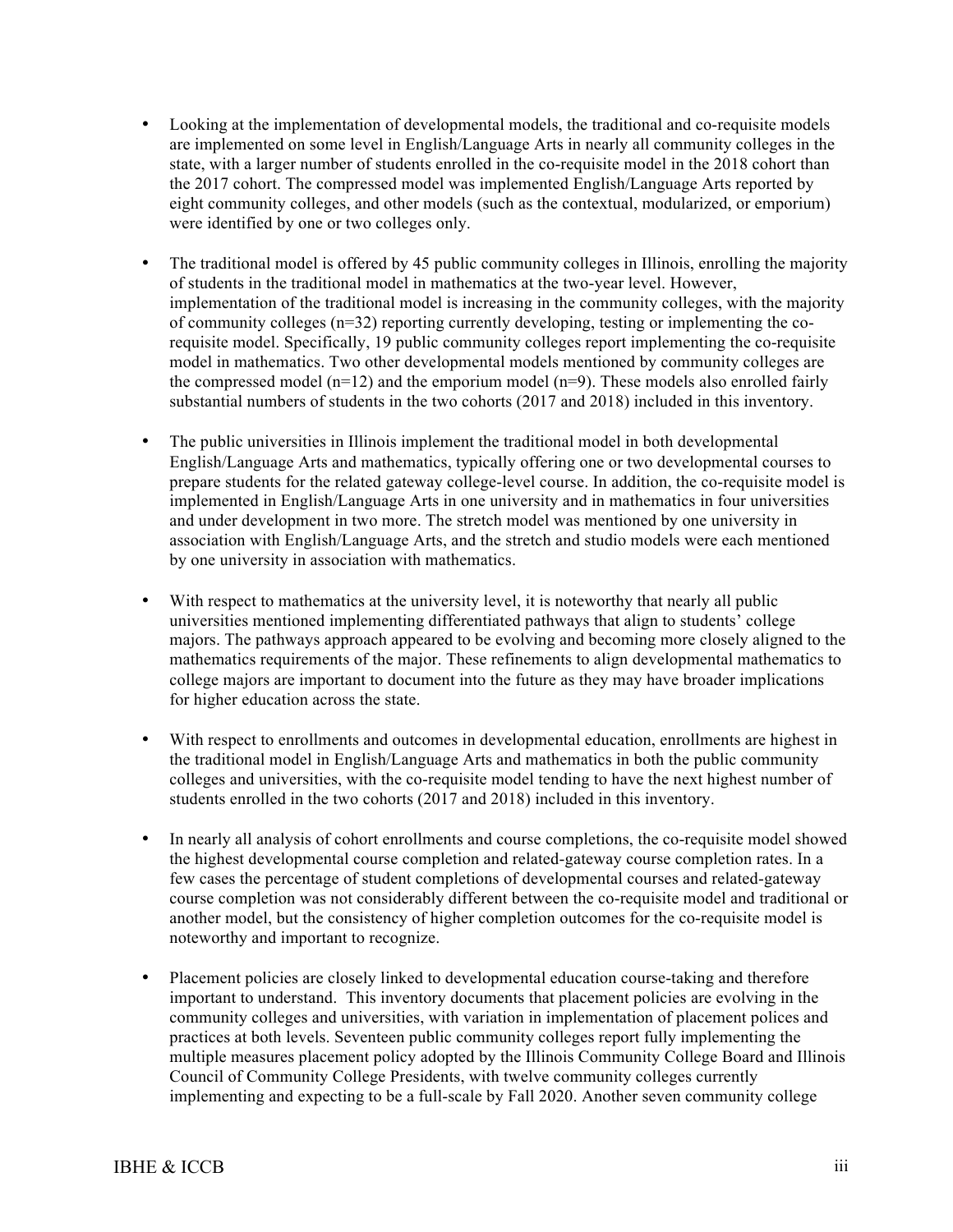report being ready to implement the new placement policy by fall 2020, and three colleges did not provide information on placement policy implementation for this inventory.

- The public universities implement placement policies independently and without a common approach, such as the multiple measures policy adopted by the public community colleges. Even so, placement policies reported by the universities suggest a wide range of measures are being used for placement in English/Language Arts and mathematics, ranging from using standardized tests, high school grade point average (GPA), and institution-specific assessments solely and in conjunction with one another.
- The inventory also revealed numerous examples of newly implemented developmental education reforms and innovations, as well as long-standing programs and practices that are valued on college and university campuses. These promising programs and practices are included in inventory data and available to the Advisory Council members to use in developing the implementation plan required by SRJ 41.

Finally, this inventory of developmental models in public community colleges and universities has helped to achieve an important goal of understanding the current state of developmental models and placement policies in public higher education in Illinois. Results of this inventory are useful to for future work of the SJR 41 Advisory Council, and hopefully others who are committed to understanding the current state of developmental education. By gathering these inventory data for future planning using a comprehensive, descriptive approach, an important baseline of information has been created for future research and evaluation. Already, the state of Illinois and numerous institutions within the state are reporting results of studies they are conducting on developmental education on their campuses, and more of this evidencebased approach should be encouraged. To continually improve developmental education, it is important for higher education to invest in continuous improvement that delivers equitable outcomes for all of Illinois.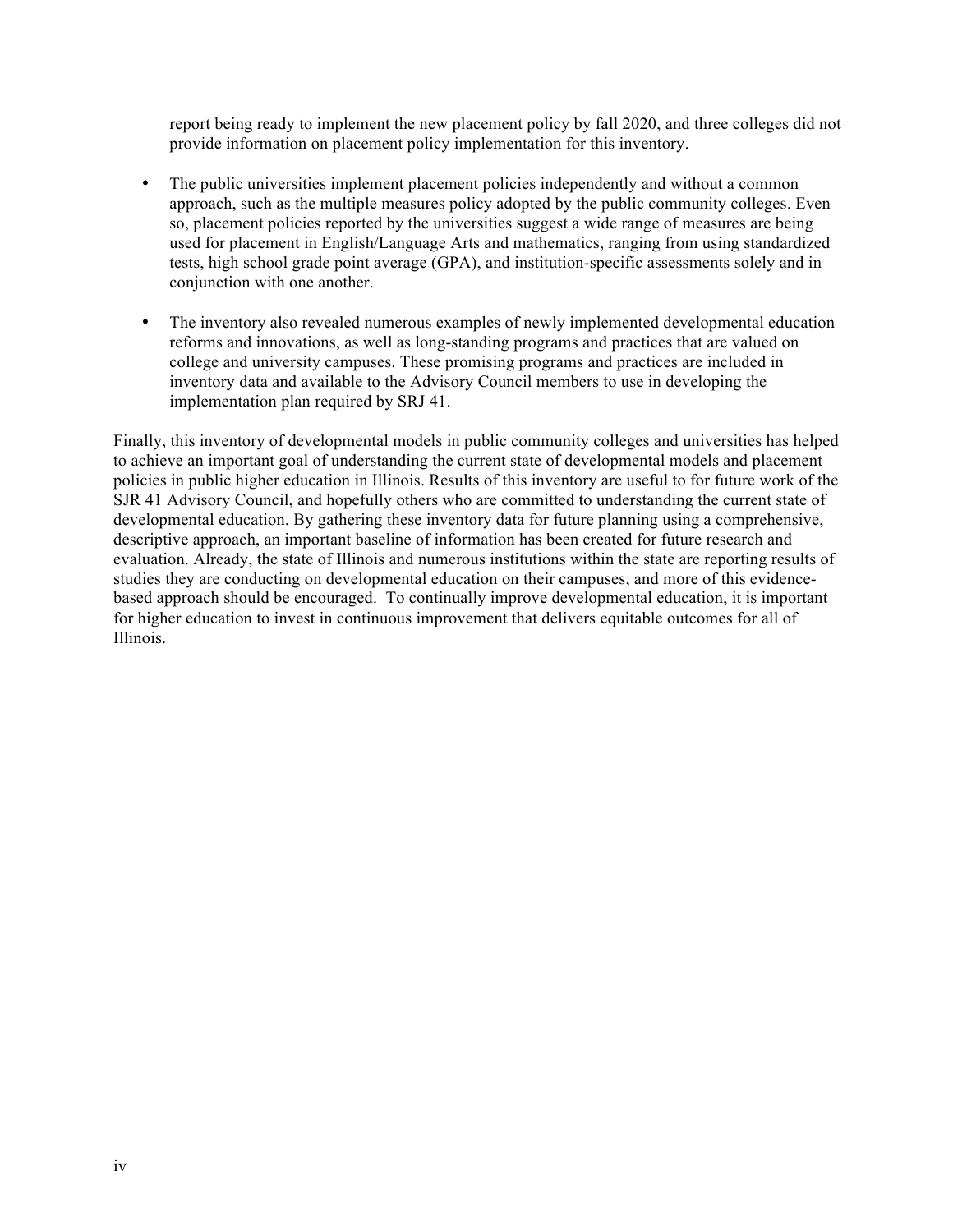# **Table of Contents**

# Appendices:

| Appendix A: Definitions of Developmental Models Included in Inventory of Public Higher Education |  |  |  |  |  |
|--------------------------------------------------------------------------------------------------|--|--|--|--|--|
|                                                                                                  |  |  |  |  |  |
|                                                                                                  |  |  |  |  |  |
|                                                                                                  |  |  |  |  |  |
|                                                                                                  |  |  |  |  |  |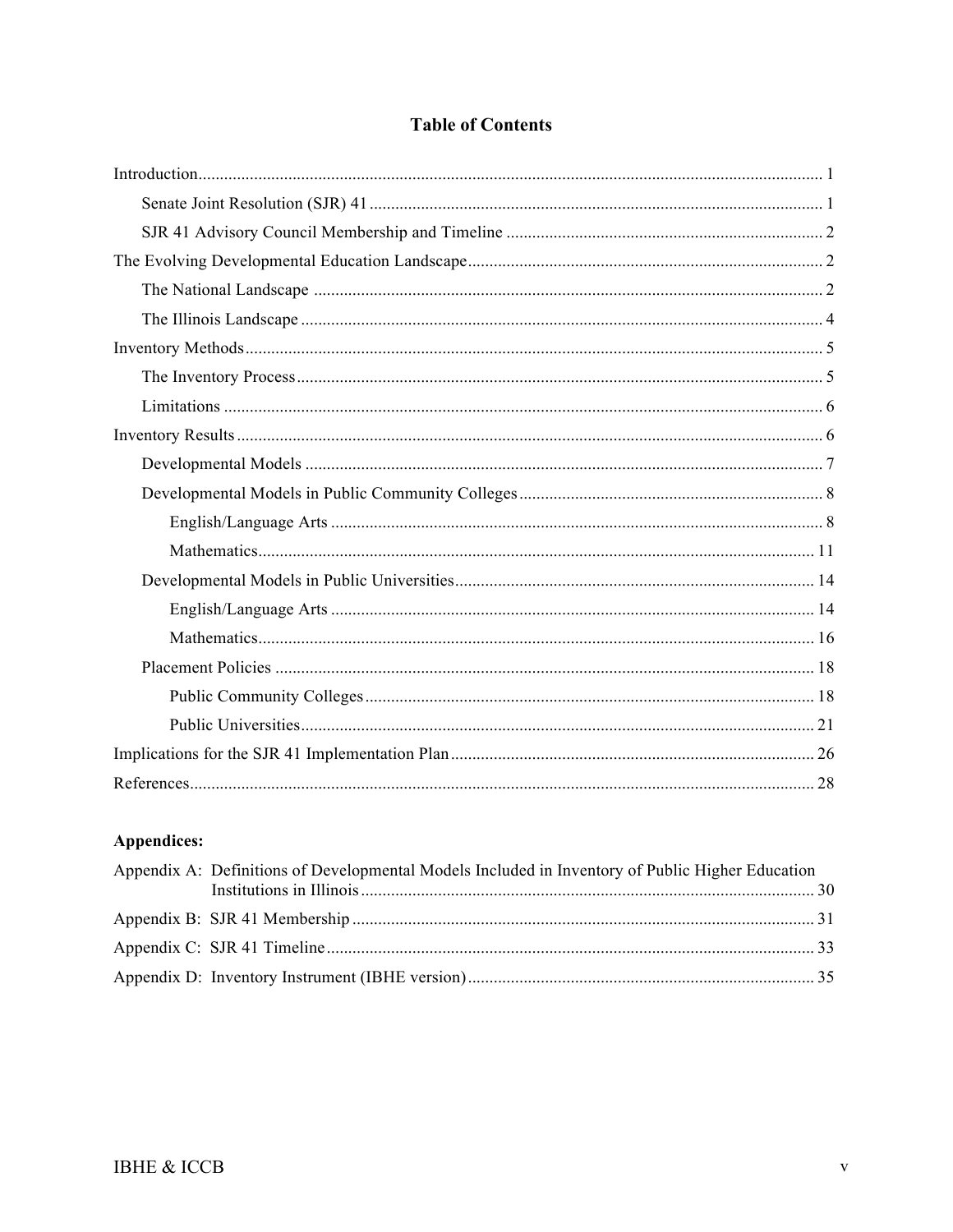## **List of Tables**

| Table 1.  | Summary of Developmental Model Implementation in English/Language Arts by All Public                                                                        |
|-----------|-------------------------------------------------------------------------------------------------------------------------------------------------------------|
| Table 2.  | 2017 Cohort Enrollment and Completion of Developmental Model-English/Language Arts<br>Course and Related Gateway Course in All Public Community Colleges 10 |
| Table 3.  | 2018 Cohort Enrollment and Completion of Developmental Model-English/Language Arts                                                                          |
| Table 4.  | Summary of Developmental Model Implementation in Mathematics by All Public Illinois                                                                         |
| Table 5.  | 2017 Cohort Enrolled in Developmental Model in Mathematics Course and Related Gateway                                                                       |
| Table 6.  | 2018 Cohort Enrolled in Developmental Model in Mathematics Course and Related Gateway                                                                       |
| Table 7.  | Summary of Developmental Models in English/Language Arts by All Public Universities  14                                                                     |
| Table 8.  | 2017 Cohort Enrolled in Developmental Model in English/Language Arts Course and Related                                                                     |
| Table 9.  | 2018 Cohort Enrolled in Developmental Model in English/Language Arts Course and Related                                                                     |
| Table 10. | Summary of Developmental Models in Mathematics by All Public Universities 16                                                                                |
| Table 11. | 2017 Cohort Enrolled in Developmental Model in Mathematics Course and Related Gateway                                                                       |
| Table 12. | 2018 Cohort Enrolled in Developmental Model in Mathematics Course and Related Gateway                                                                       |
|           | Table 13. Recommended Test Scores and High School Grade Point Average (GPA) for Placement into                                                              |
|           | Table 14. All Public Community College District Report on Implementation of Placement Policies  19                                                          |
|           | Table 15. Public Community College Implementation Level by Placement Method21                                                                               |
|           | Table 16. Developmental Model, Course Sequence and Placement Policy for English/Language Arts                                                               |
|           | Table 17. Developmental Model, Course Sequence and Placement Policy for Mathematics offered by                                                              |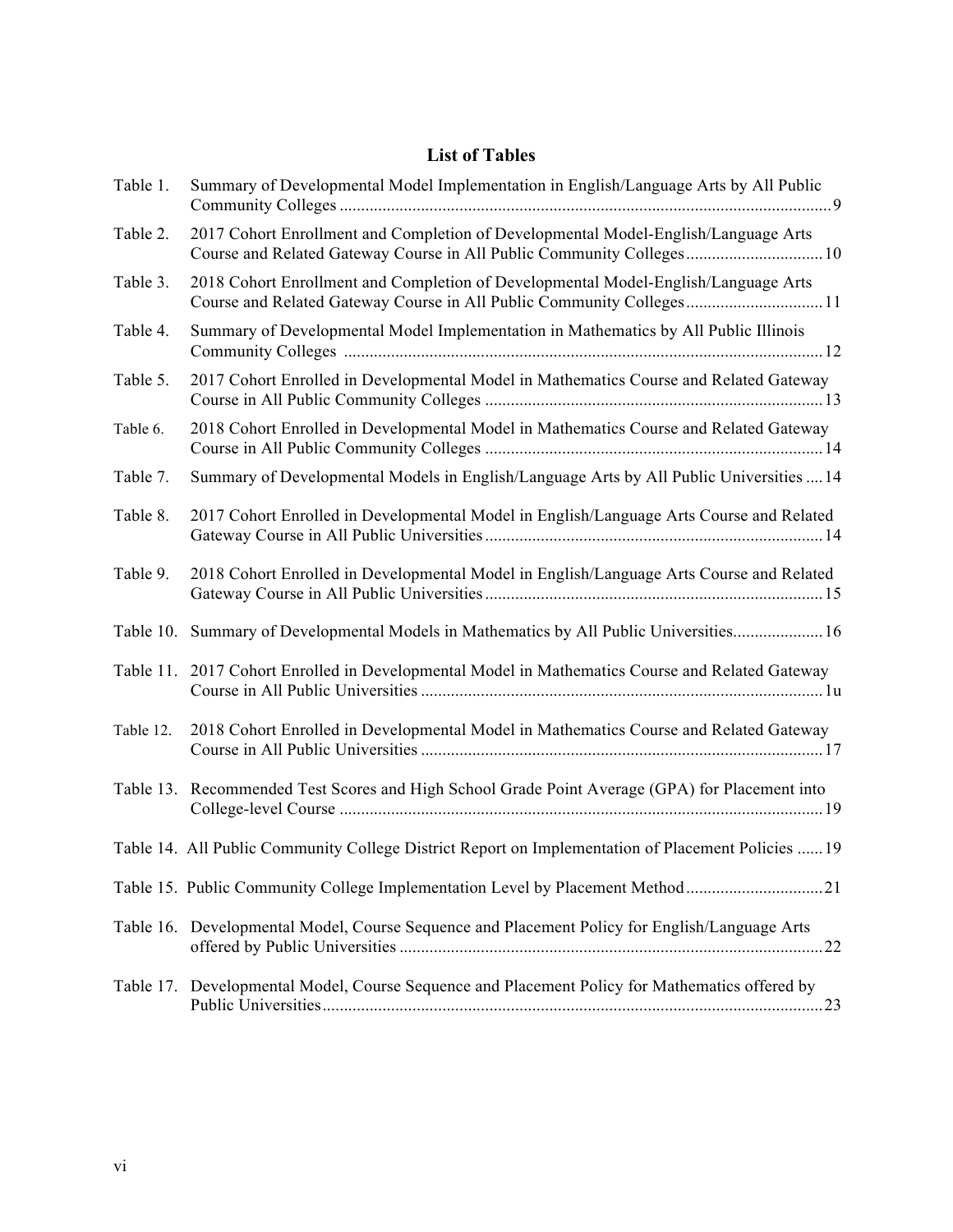#### **Introduction**

This report responds to Senate Joint Resolution (SJR) 41 to conduct an inventory on developmental education in all public community colleges and universities in Illinois and provide results to the state legislature by April 1, 2020. The report begins by summarizing SJR 41's goals, advisory council membership, and timeline, followed by a brief discussion of developmental reforms occurring nationally and in the state of Illinois. The methods used by researchers of the Illinois Community College Board (ICCB) and Illinois Board of Higher Education (IBHE) to conduct the statewide inventory are described, followed by major results organized according to three areas specified by SJR 41: developmental (instructional) models and course sequences for all public community colleges; developmental (instructional) models and course sequences for all public community colleges, and placement policies and practices. The report concludes with discussion of implications of the inventory results for the next steps in SJR 41 Advisory Council's mandate to create an implementation plan by July 1, 2020 that speaks directly to the need to implement developmental education that improves student success in public community colleges and universities in Illinois.

#### **Senate Joint Resolution (SJR) 41**

In 2019, the Senate of the General Assembly of the State of Illinois passed a Senate Joint Resolution (SJR) 41 that called for the Illinois Community College Board (ICCB) and the Illinois Board of Higher Education to establish the SJR 41 Advisory Council. This Council was charged with providing a benchmarking (inventory) report to the General Assembly on or before April 1, 2020, that includes the following:

- (1) An inventory of all instructional models and developmental course sequences employed by Illinois' public colleges and universities for students placed into developmental education or otherwise determined to need additional skills development in math or English;
- (2) An analysis of all instructional models employed by Illinois' public colleges and universities for students placed into developmental education or otherwise determined to need additional skills development in math or English, including, at a minimum, the number and percentage of students completing gateway courses within their first two semesters under each model; and
- (3) An inventory and analysis of developmental education placement practices and policies (including cut off scores) employed at all public colleges and universities in the State.

The inventory report is organized according to these three specific directives in SJR 41, beginning with descriptive results on implementation of developmental models and analysis of enrollment and completion pertaining to these models for public community colleges and universities. Description of course sequences and placement policies follow the presentation of results on developmental models, delving more deeply into the courses taught in association with the models and how students are placed into these models and courses.

This report provides important baseline information for a detailed implementation plan for scaling developmental education reforms, including placement measures within a timeframe to be set by the SJR 41 Advisory Council specifying how all Illinois community college and university students will be placed in a developmental model that maximizes their likelihood of completing a college-level course within their first two academic semesters. This implementation plan will also describe public policy and funding requirements, institutional policy and practice changes, operational definitions and measures to study reform at the institutional and state levels, and other critical aspects of change aligned with the SJR 41 Advisory Council's scope of work. On January 1, 2021, the SJR 41 Advisory Council will report on progress made since submission of the implementation to the Illinois General Assembly on July 1, 2020.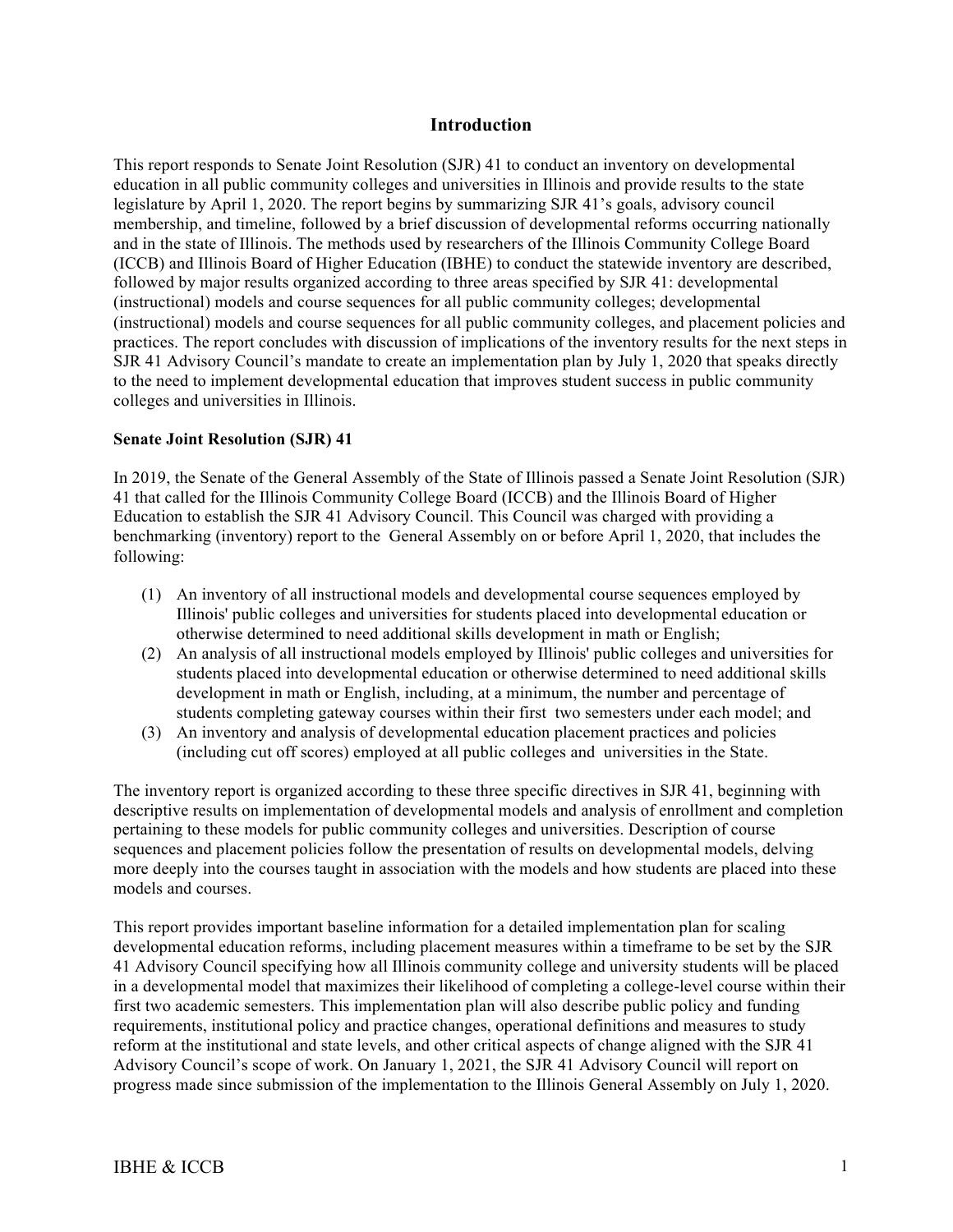#### **SJR 41 Advisory Council Membership and Timeline**

In accordance with the SJR 41 policy, Advisory Council members were identified and invited to participate in a series of six face-to-face meetings beginning September 9, 2019 and continuing through June 4, 2020. The names and affiliation of individuals agreeing to participate as SJR 41 Advisory Council members appear in Appendix B.

A timeline was created by the state leadership team for the SJR 41 Advisory Council, including selecting the meeting dates to align with reporting deadlines. The timeline also recommends the timing of various activities that Advisory Council members need to engage in gathering input from their respective constituencies on the implementation plan required by SJR 41. This timeline is shown in Appendix C.

## **The Evolving Developmental Education Landscape**

This section provides a brief description of developmental education from a national and state perspective. Whereas the literature on developmental education is extensive, this discussion is focused on source material that informs issues and concerns specific to SJR 41 Advisory Council. Important studies, essays and perspectives that pertain to the scope of work of SJR 41 and its Advisory Council members are summarized to support the use of the inventory results for Illinois public higher education policy and practice.

#### **The National Landscape**

Developmental education has been a vital component of higher education in the United States since colleges and universities first began forming 400 years ago. Without question, developmental education is a far cry from its original offering by Harvard, expanding and shifting in purpose and form as higher education has become more universal to the education of all of America's citizens. Since the middle of the 20<sup>th</sup> Century, developmental education has been viewed largely as the purview of community colleges but universities throughout the country deliver considerable developmental education instruction as well. Understanding what developmental education is helps us to understand why it is so pervasive and important to higher education.

As stated in SRJ 41, the focus of the SJR 41 Advisory Council is on developmental education. The term developmental education deserves explanation to clarify it's meaning with respect to higher education. The deliberate use of this term in SJR 41 is important as it situates the work of the Advisory Council in particular way with respect to matters influencing the student success. To this end, the profession associated with developmental education offered definitions that help us to understand what developmental education is and how and why it is different from remediation or remedial education (Parker, Barrett, & Bustillos, 2014). These definitions have been discussed by SJR 41 Advisory Council members and are therefore important to include in this narrative for purposes of clarification and anchoring this work in the larger context that situates the inventory results.

Thus, the SJR 41 Advisory Council focuses on developmental education as opposed to remediation or remedial education. By developmental education we mean education that recognizes individuals as learners that have a range of capabilities that are strengthened and advanced through the learning process. Students vary in their academic preparedness and college readiness and this is to be expected as the educational system itself varies in capacity and functionality. What this means is the public higher education is needed to provide a critical role in preparing students to participate in the collegiate experience in ways that are meaningful and beneficial to them, with developmental education playing this critical role. In contrast, remediation or remedial education tends to focus on students as themselves having academic deficits that need to be treated with interventions. Rather than focusing on developmental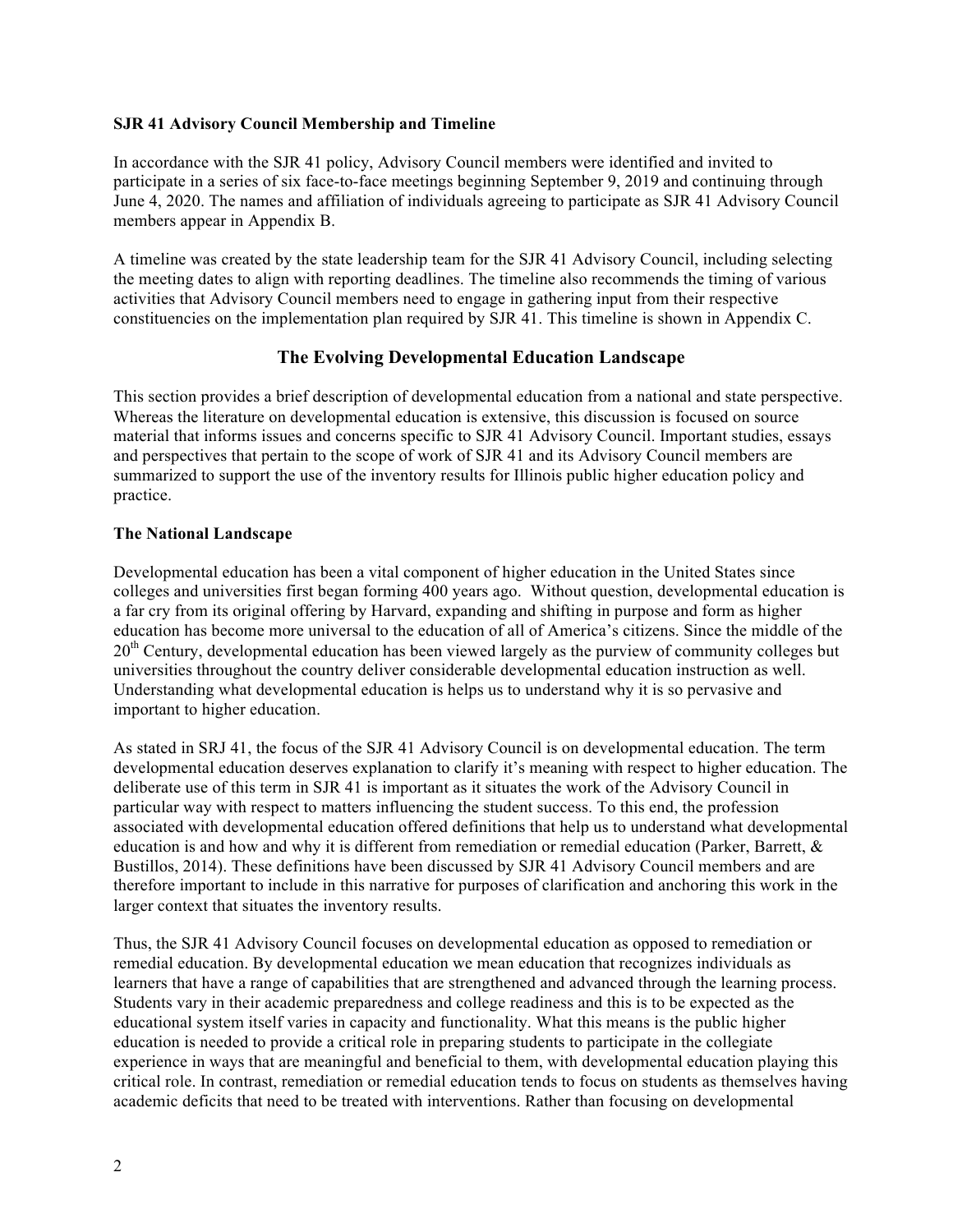education as enhancing learning as a primary function of the educational process, remedial education attempts to fill gaps in students who are seen as deviating from an idyllic view of higher education. Interventions that are associated with remedial education often focus exclusively on instruction whereas developmental education tends to be associated with a more holistic approach, coupling instruction to student supports (Casazza & Silverman, 1996).

Also without question, developmental education is linked to access, equity and completion issues in higher education, with students of color, lower-income students, and first-generation students being more likely than their white middle and upper-class peers to be placed below the level of coursework that generates college credits. Speaking to equity concerns pertaining to developmental education in higher education, Parker et al. (2014) observe,

Given the high need evident among matriculating college students, serving students who are considered underprepared through developmental education is not just an academic necessity; it is a social and economic imperative. Because to limit students, who are more likely to be students of color or low income, to begin their college careers in one sector of postsecondary education (community colleges) while white and high income students have greater freedom to choose any college sector raises important questions of equity.

Recognizing this tendency to associate developmental education with community colleges and separate from universities, the SJR 41 Advisory Council commends the state legislature for involving Illinois' public higher education system in this careful examination of developmental education across the entire system. Considering implications of the work of SJR 41 for the system is important to the future planning required by the SJR 41 Advisory Council to address how public higher education continues to implement state policy and institutional practice on developmental education.

In actuality, concerns about inequity in higher education begin before students enter college, starting at the point when students' readiness for college is assessed using standardized testing in the ACT and SAT, and also when placement tests are given to make initial college course placement decisions. Inaccuracy in placement of students of color based on standardized exams, in which test scores are also correlated with family income (The National Center for Fair and Open Testing, n.d.), needs to be recognized when examining the way developmental education functions for Illinois' diverse student population. Placement decisions are integral to course enrollment and related-gateway course completion that is necessary to enable students to progress through college and achieve successful completion. Understanding the ways inequities affect how underserved student populations, particularly students of color, are able to participate and benefit from higher education is necessary to improving policies and practices in Illinois (Martinez and the Partnership for College Completion, 2017).

Empirical research on developmental education has focused primarily on community colleges where the preponderance of instruction is provided in most states (Parker et al., 2014). Studies of the effectiveness of developmental education are debated, with some suggesting models such as co-requisite and other reforms do not work (see, for example, Goudas & Boylan, 2012). Other scholars (see, for example, Schak, Metzger, Bass, McCann, & English, 2017) advocate for significant change, suggesting students who take multiple pre-college courses from basic- to college-level are at greater risk failing and never entering college, and they also tend to incur greater costs by taking developmental coursework. Beyond this debate, the data are clear that students of color, low-income students, and first-generation students are more likely to access college through developmental courses than White, middle- and upper-income students. This access and equity issue goes at the heart of ensuring that developmental education is effective for the students it is intended to benefit, enabling these students to prepare to enter college-level course work and succeed in progressing on their college journey in as timely, efficient and effective a way as possible (Goldman & Abrahamson, 2019).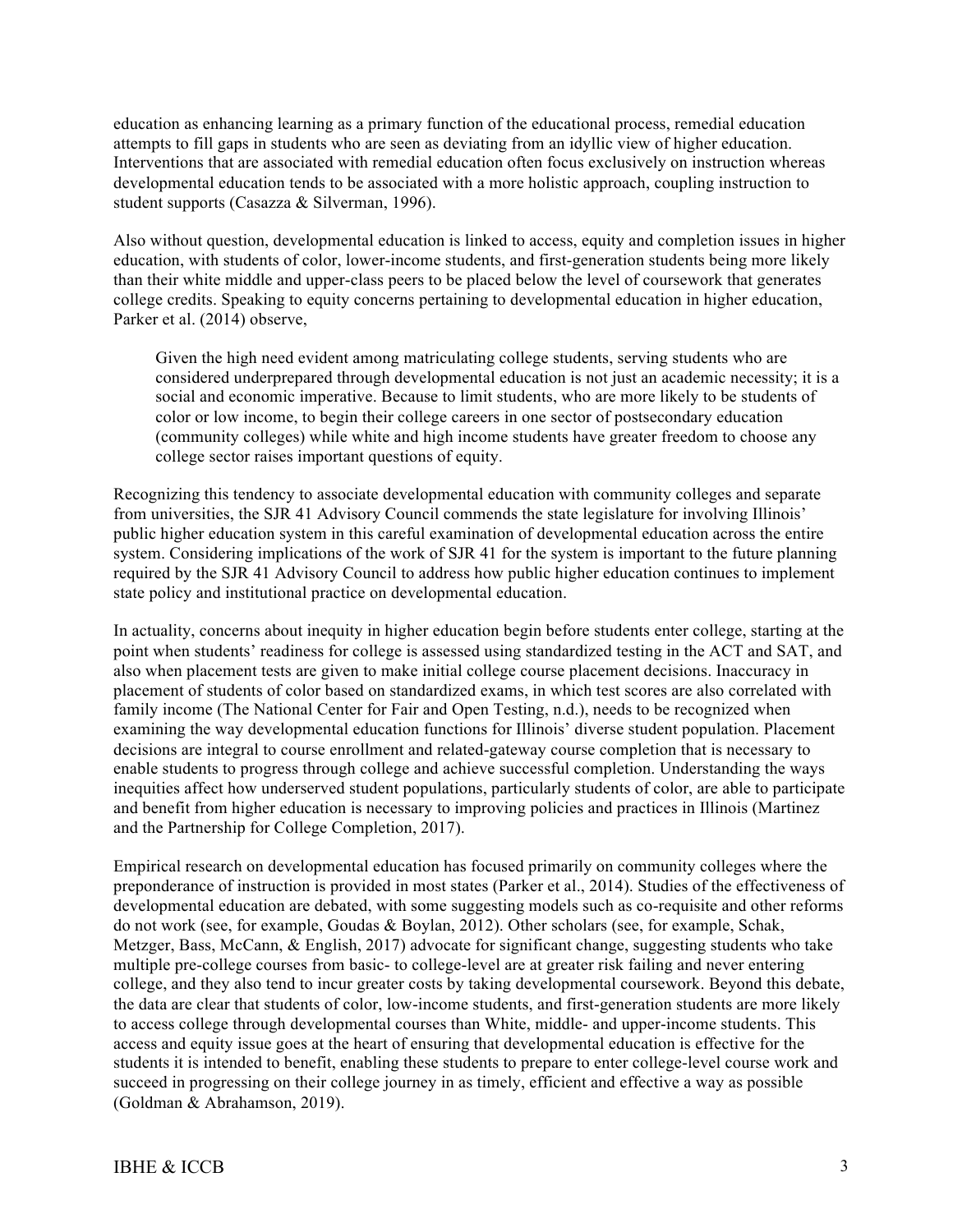Research on developmental models remains relatively limited despite the fact that improved practices have been advocated for some time. Bragg (2012) summarized emerging reforms in college mathematics, including developmental education, for the National Academy of Sciences (NAS) wherein approaches to contextualization, modularization, compression, and acceleration were reported. The Dana Center's work on Quantway™ and Statway™ were already launched at this time and recommended as possible ways to improve normative pre-college mathematics.

Over the last decade, reforms to developmental education in mathematics and English/Language Arts have accelerated nationwide and in Illinois. Efforts to test new developmental curriculum and instruction are continuing nationwide, often combining the use of the co-requisite model with multiple measures for developmental placement. Research on the co-requisite model is most prevalent of all research on developmental education because of the priority placed on studying this model by the Institute for Education Sciences (IES) through the Center for Analysis of Postsecondary Readiness (CAPR), Columbia University. Results of studies led by Scott-Clayton et al. (2012, 2014, 2015) suggest co-requisite has a positive impact on student completion of developmental education and gateway courses, particularly for students who place closest to college-level. The results are less conclusive on longer-term college outcomes, such as college completion, though recent results of mathematics pathways do show positive outcomes for college-level placement and number of math credits earned, and a small effect on certificate attainment (Rutschow, 2019).

In research conducted for CAPR, Barnett et al. (2018) demonstrate the importance of using multiple measures for college placement, including not relying solely on standardized developmental tests (e.g., Accuplacer) and instead integrating high school grade point average (GPA) and/or college placement testing (ACT and SAT) with other measures (essays, self-placement, etc.). With the goal of using one or more of these measures to place students as close to college level or into college level, the goal is to accelerate college-level placement for as many students as possible. The literature reports strengths and weaknesses of these methods, including concerns that even with garnering the most extensive research many questions remain about whether co-requisite, multiple methods and other reform strategies improve college student success and for whom student success is most attainable.

#### **The Illinois Landscape**

Before presenting inventory methods and results, we present some basic information on developmental education in public community colleges and universities in Illinois. To begin, over the last 14 years developmental education accounted for about 15% and 21% of all credit student enrollments in community colleges in Illinois. Developmental education as a proportion of all community college enrollment has declined over the last decade, outpacing declines in credit, adult education, and noncredit programs. Whereas these results suggest a slightly higher proportion of students are entering community colleges on track to begin studies at the college level, developmental education persists in many students' collegetaking portfolios (as noted below). Mathematics tends to be the content area where the preponderance of students are enrolled in developmental education, with approximately 80% of community colleges students placed in developmental education taking at least one developmental mathematics course.

Of all full-time, first-time degree- or certificate-seeking students attending community colleges in Illinois, about 50% enroll in one or more developmental education course in entering fall term. The first-year credit accumulation, graduation, and transfer rate of these students is lower than students who do not take developmental courses. These outcomes are especially important to understand from the standpoint of access and equity. Data from the ICCB suggest Latino and African American students continue to be overrepresented in developmental courses compared to other racial and ethnic groups, with college attainment outcomes reduced compared to white, middle- and higher-income students (Lichtenberger & Wilson, 2019a, 2019b).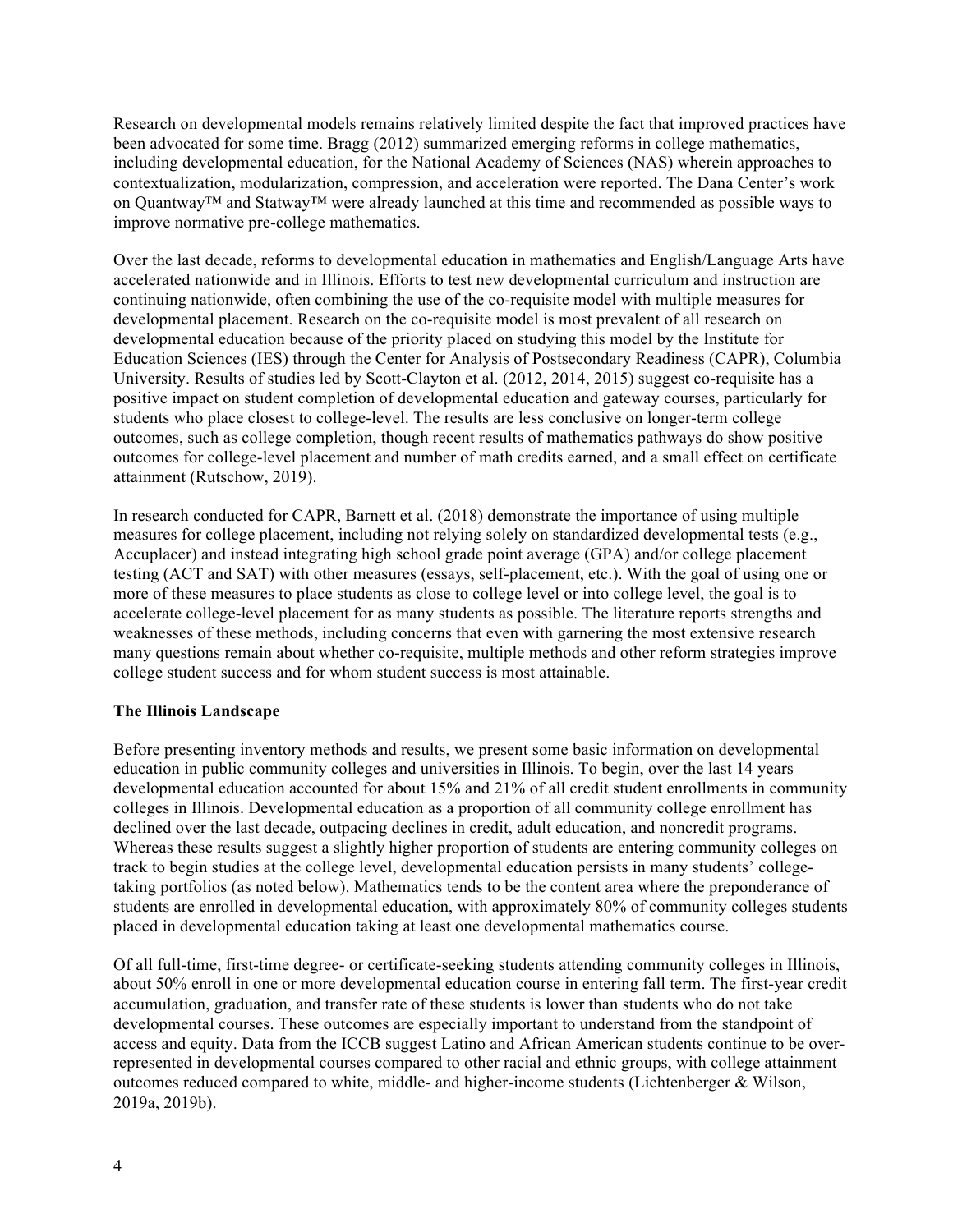Based on a report of IBHE researchers, nine of the 12 public universities in Illinois reported enrollments in developmental education between the academic years beginning fall 2014 to fall 2017 in the Integrated Postsecondary Education Data System (IPEDS) maintained by the federal government. All institutions reported developmental enrollments under 20% of all 12-month undergraduate enrollments, and 6 of the 9 institutions reporting enrollments showed developmental education enrollments under 10% of all 12 month undergraduate enrollments. Looking at the fall 2018 enrollment reported in IPEDS, we see approximately 11% of new freshman are enrolled in developmental education (mathematics or English/Language Arts). Similar to the students enrolled in developmental education in community colleges, African-American and Hispanic students are overrepresented in developmental education in the universities and Whites and Asian students are underrepresented relative to their proportion of the overall college student population. Developmental education is offered in mathematics and English/Language Arts in half the public universities, and developmental mathematics is offered in ten (Lichtenberger  $\&$  Wilson, 2019a, 2019b).

It is also noteworthy that, similar to community colleges, developmental education has been evolving in the public universities in Illinois. The co-requisite model has been tested on some campuses and other strategies to improve instruction and support students have been implemented. To this end, numerous efforts have been implemented throughout the state of Illinois to strengthen relationships between high schools and universities (as well as community colleges), including improvements supported by Illinois state legislation to improve rising high school students' college readiness (going back well over a decade ago). Though these reforms are not named explicitly in this inventory, the SJR 41 is identifying them and recognizing their importance to improving developmental education in public higher education in Illinois.

#### **Inventory Methods**

The developmental education inventory methods, including development of the inventory instruments, survey administration, and data analysis processes, were led by the state leadership team of the and Illinois Board of Higher Education (IBHE) and Illinois Community College Board (ICCB). ICCB and IBHE researchers prepared plans for the instrumentation and data collection process and shared these plans with SJR 41 Advisory Council members at the January 10, 2020 meeting. At that time, the Council members broke into small group (team) meetings corresponding to the design thinking process utilized for the work of SJR 41, with these design teams focusing on a) models, b) implementation, c) information/data, and d) student experiences and voice. Critical review and feedback were obtained from each time in the form of notes that were synthesized and used to address concerns and improve the inventory instrumentation and methods.

#### **The Inventory Process**

Following the January 10<sup>th</sup> SJR 41 Advisory Council meeting, the IBHE and ICCB researchers integrated feedback into the inventory instrument and processes and circulated drafts of the instrument for review by key stakeholders, including the SJR 41 Advisory Council facilitator and a sub-set of campus institutional researchers. Additional feedback was integrated into the inventory instrument and processes, with implementation of the inventory instrument by both state agencies by the end of January 2020 (to review the final instrument used for this inventory, see Appendix D). The data collection period varied slightly between IBHE and ICCB but took place roughly through the end of February 2020, with follow-up extending into early March for colleges and universities requiring more time to generate a complete response. During the late February to mid-March period the IBHE and ICCB researchers and staff contacted campuses to clarify and validate responses, including addressing missing and inconsistent data. By Monday, March 16, 2020, all 61 public community colleges and universities had provided substantive responses that were subsequently analyzed and included in this report.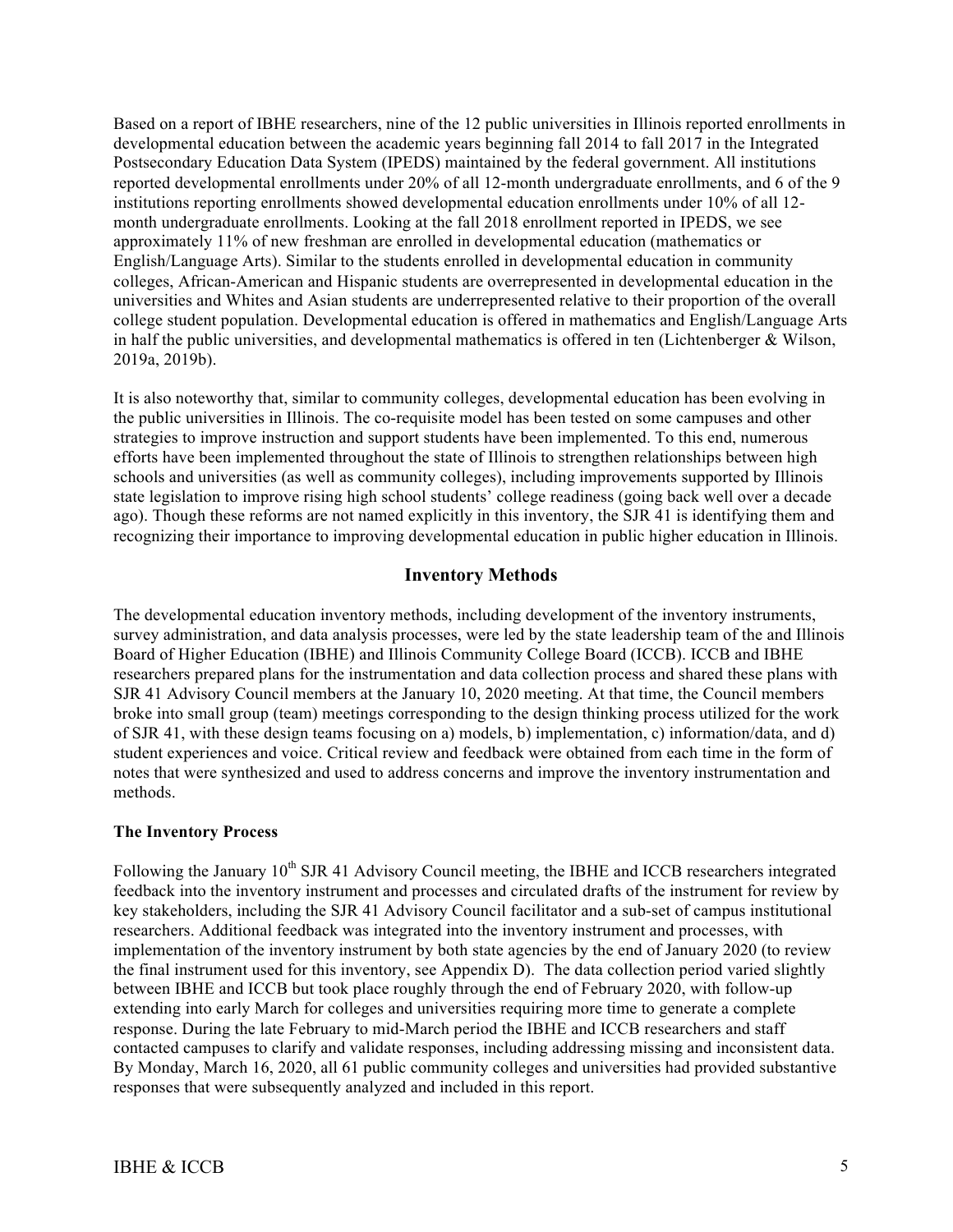Though rather minor, there are a few differences in the inventory process for the IBHE and ICCB that are important to noting. First, the IBHE gathered data using an email (attached file) format whereas the ICCB conducted the inventory using online survey software. Given the considerably larger scope of data collection for the community colleges versus the universities, the online software offered a means to expedite the ICCB's inventory process. Second, the ICCB utilized other forms of survey methods besides the inventory instrument because some data needed by the inventory were already being gathered from the community colleges during the of Fall 2019 semester. Data on course sequences and placement policy where gathered using these complementary survey methods. Finally, whereas the inventory questions and response sets (scales) are very similar in the IBHE and ICCB versions of the instrument, there are slight differences in the versions. These differences do not appear to affect the validity of the results but are important to point out for the sake of completeness and accuracy.

#### . **Limitations**

Understanding what the stateside inventory can and cannot tell us about developmental education in public higher education institutions in Illinois is important. Any inventory that relies on self-reported information as this one does provides a snapshot in time and is dependent on the thoroughness of responses. The descriptive findings provided through this method are a useful means of establishing a statewide baseline for future implementation, as was anticipated by SJR 41, but this method should not be confused with impact evaluation. The summary information collected to meet the inventory requirements of this report should not be used to determine which developmental models are working and for whom, either on their own or in relationship to one another. Establishing the impact of developmental education models at Illinois' public higher education institutions would require significantly more sophisticated research designs that measure enrollment and completion on a student level for a longer time period than one or two years, and also account for numerous contextual factors that could potentially affect both short- and longterm outcomes. Some colleges have already undertaken or are beginning to undertake this level of analysis to understand the impact and effectiveness of various models, and these efforts will be vitally important to decision-making about developmental education in the state.

Moreover, whereas both IBHE and ICCB have established student-level data collection systems and both collect nuanced developmental education data, neither agency has markers for the myriad of models in which students may enroll with IBHE beginning to collect this information only a short time ago (winter of 2020). To this end, more rigorous research designs are recommended to evaluate developmental models and the varying levels of college readiness of students that these models are designed to assist. Such analysis needs to clearly identify the student populations that these models are hypothesized to benefit, carefully measure full-implemented models and appropriate outcomes, and adequately account for contextual factors that may also impact results. Our primary point is that the descriptive information presented in this report should not be used as a substitute for more rigorous research designs. Because of the importance of this matter, we urge Illinois to support more rigorous study of developmental models in public higher education Illinois, and we return to explicate this point more fully in the implications section of this report.

## **Inventory Results**

This section summarizes inventory findings on the implementation of developmental (instructional) models for all public community colleges and universities in Illinois, as required by SJR 41. The findings and discussion begins with definitions of the developmental models that may be implemented on some level by the public community colleges and universities. After this section, there are three additional sections that focus on: 1) developmental models in public community colleges, 2) developmental models in public universities, and 3) placement policies and course sequences for community colleges and universities. The findings on developmental models refer to implementation of the eight models included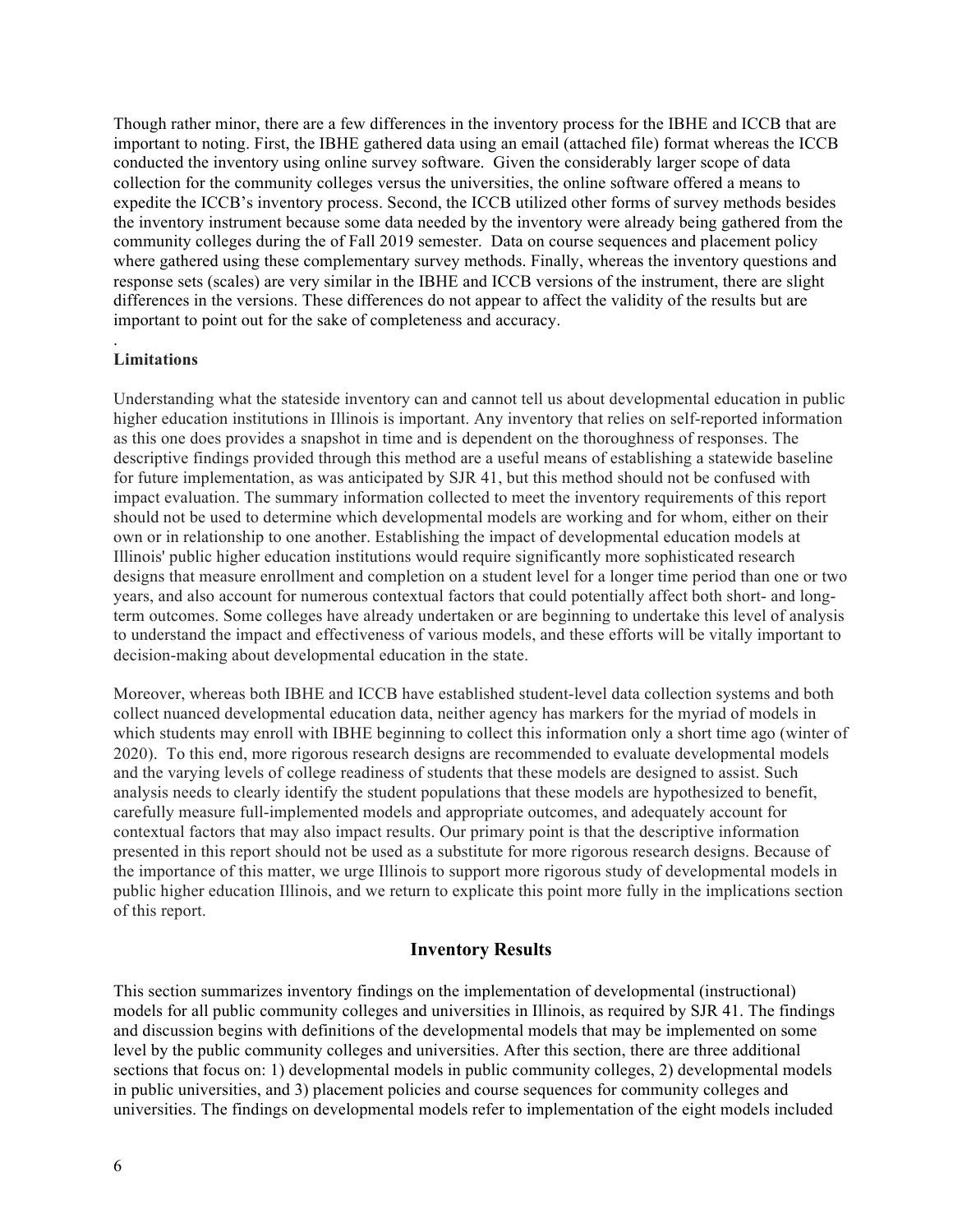in the inventory instrument: traditional, co-requisite, compressed, modularized, emporium, contextualized, stretch, and studio. The community colleges and universities could also report on other models to represent the full array of developmental education in both English/Language Arts and Mathematics

#### **Developmental Models**

The inventory instrument used by the ICCB and IBHE used common definitions for reporting on implementation of eight developmental models in English/Language Arts and Mathematics, "other" models, and Gateway Courses (also see Appendix A). These models are defined as follows:

- 1) **Traditional** developmental instruction places a student into a course level and the student completes the course sequence that leads to the course required for their respective degree. Courses are typically a semester long each.
- 2) **Co-requisite** developmental instruction or tutoring supplements credit instruction while a student is concurrently enrolled in a credit-bearing course. For example, a student would be enrolled in a credit-bearing course and take a related lab/course to supplement their learning.
- 3) **Compressed** developmental instruction accelerates student progression from developmental instruction to college-level coursework by reducing the length of the course. Course delivery is more intense, and courses are offered in a variety of shortened timeframes to allow students to progress quickly. For example, a course that was originally scheduled to meet once a week for 16 weeks could meet twice a week for 8 weeks.
- 4) **Modularized** developmental instruction is customized and targeted to address specific skills gaps through courses that are technology-based and self-paced. Course material is divided into sub-unit parts and allows students to master targeted skill area deficiencies. For example, one three-credit course could be converted into three one-credit courses, each targeting a different set of concepts to master.
- 5) **Emporium** developmental instruction eliminates all lectures and replaces them with a learning resource center model featuring interactive software and on-demand personalized assistance, including interactive tutorials, practice exercises, solutions to frequently asked questions, and online quizzes and tests. Students choose what types of learning materials to use depending on their needs, and how quickly to work through the materials. This model is typically applied to mathematics [National Center for Academic Transformation (NCAT), https://www.thencat.org/PlanRes/R2R\_Model\_Emp.htm].
- 6) **Contextualized** developmental instruction is content related to a student's program of study or meta-majors. For example, if a student were studying business or education, their writing prompts and or math would be related to those areas.
- 7) **Stretch** developmental instruction is where students complete the college-credit-bearing course over two semesters instead of one because of the educational assumption that some students need more time and guidance based on their previous academic backgrounds and experiences. It is typically used in writing.
- 8) **Studio** developmental instruction involves students who would have normally been placed in the traditional developmental education course taking a credit-bearing gateway course. The sub-set of students in the credit-bearing course requiring developmental education is provided with additional supports in a lab-like setting. The supports usually come in the form of ad hoc interventions from the same instructor, a different instructor, or an academic support professional. It is typically used in writing.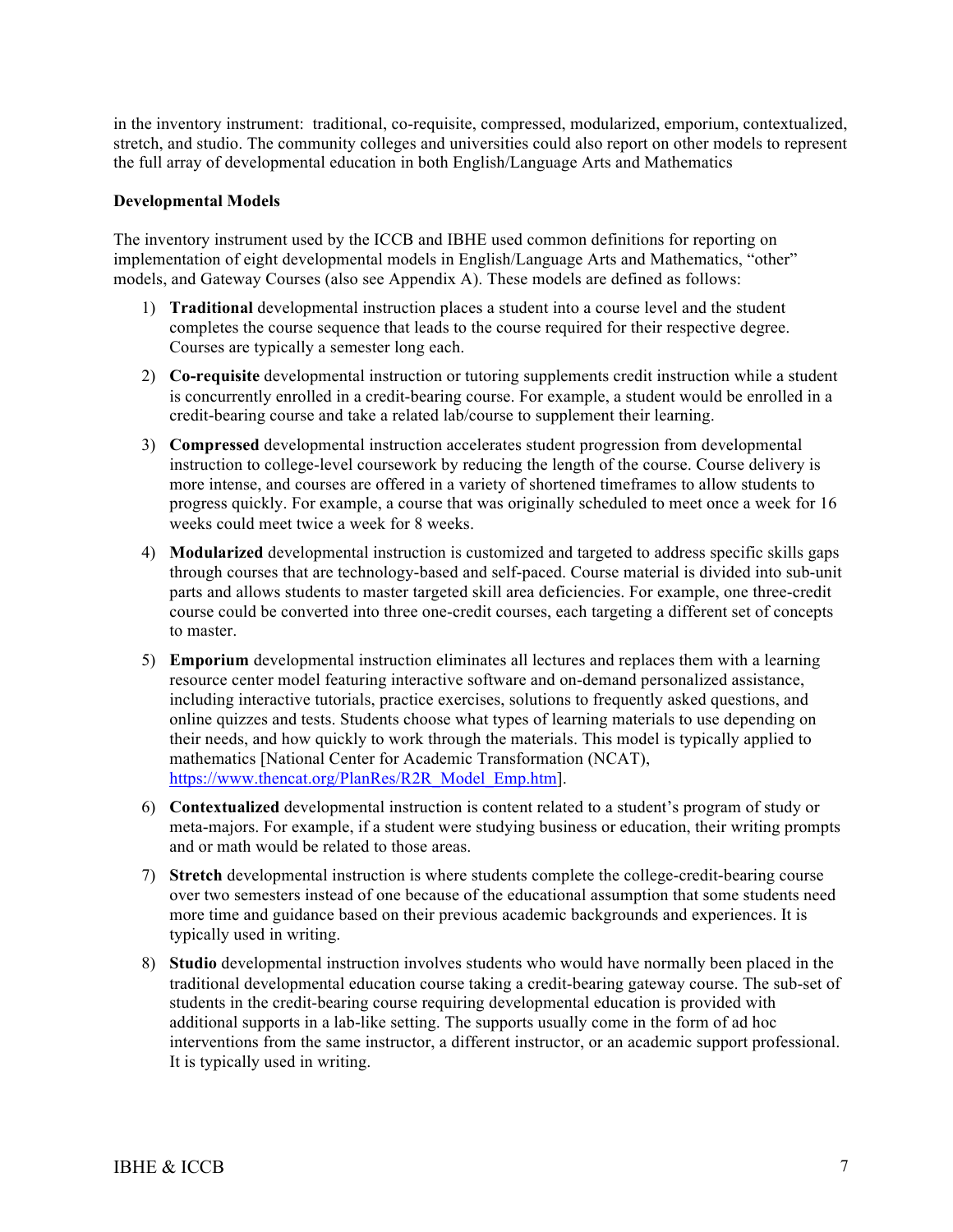#### **Two additional definitions used in the inventory instrument are:**

- **Other** developmental instruction may vary by institution and approach. If your institution is not using one of the models specified above, please provide an explanation and context for how developmental instruction is being deployed at your institution through this specific model.
- **Gateway Course** is defined as a first-year, college-level math or English course that applies to course requirements for a certificate or degree.

Another model that was not included in the inventory that emerged in the qualitative data that were gathered from all institutions is **Direct Self-Placement**. This model enables students to place themselves into the developmental course – in association with placement in writing, for example – based on battery of questions related to their academic background and experience, and sometimes in conjunction with advising done in person or online (National Council of Teachers of English, 2016).

#### **Developmental Models in Public Community Colleges**

This section presents descriptive results on the developmental models implemented on some level in English/Language Arts and mathematics in the public community colleges. In addition to reporting on implementation of developmental models, the inventory requested enrollment, developmental course completion in one or two years, and gateway course completion for two cohorts: a) Academic Year 2017- 2018 (AY17-18) and b) Academic Year 2018-2019 (AY18-19). These aggregate results provide a snapshot of two recent student cohorts on enrollment and completion at a time when developmental models are evolving in higher education institutions across the state of Illinois, as the quantitative results will show.

**English/Language Arts.** Beginning with English/Language Arts instruction, this section describes results reported by all public community colleges (n=48) on implementation of the developmental models. Table 1 summarizes the number and percentage of colleges implementing each model in conjunction with English/Language Arts instruction. Table 1 also shows the number and percentage of all public community colleges on level of implementation using a scale ranging from "not implemented", to "in development", to "piloting", to "implemented" and finally to "phasing out".

Results reported by Illinois' public community colleges on developmental models show two models being dominant in English/Language Arts instruction. The traditional developmental model is implemented by 38 (79.17%) of all 48 community colleges, with six community colleges reporting not implementing this model and three others reporting phasing it model out. Only one community college reported that the traditional model was in development at the institution (see Table 1).

In addition to the traditional model, the co-requisite model in English/Language arts was reported by 35 (72.92%) community colleges, with five more colleges developing the model and another five colleges piloting this model. Two community colleges reported not implementing the co-requisite model and another indicated it was phasing the co-requisite model out in English/Language Arts (see Table 1).

The compressed model was the only other model included in the inventory to be reported by community colleges, and no community colleges reported implementing the stretch model in English/Language Arts. Two community colleges indicated they implement "other" models (no details available), with one additional community college phasing out an "other" model in English/Language Arts.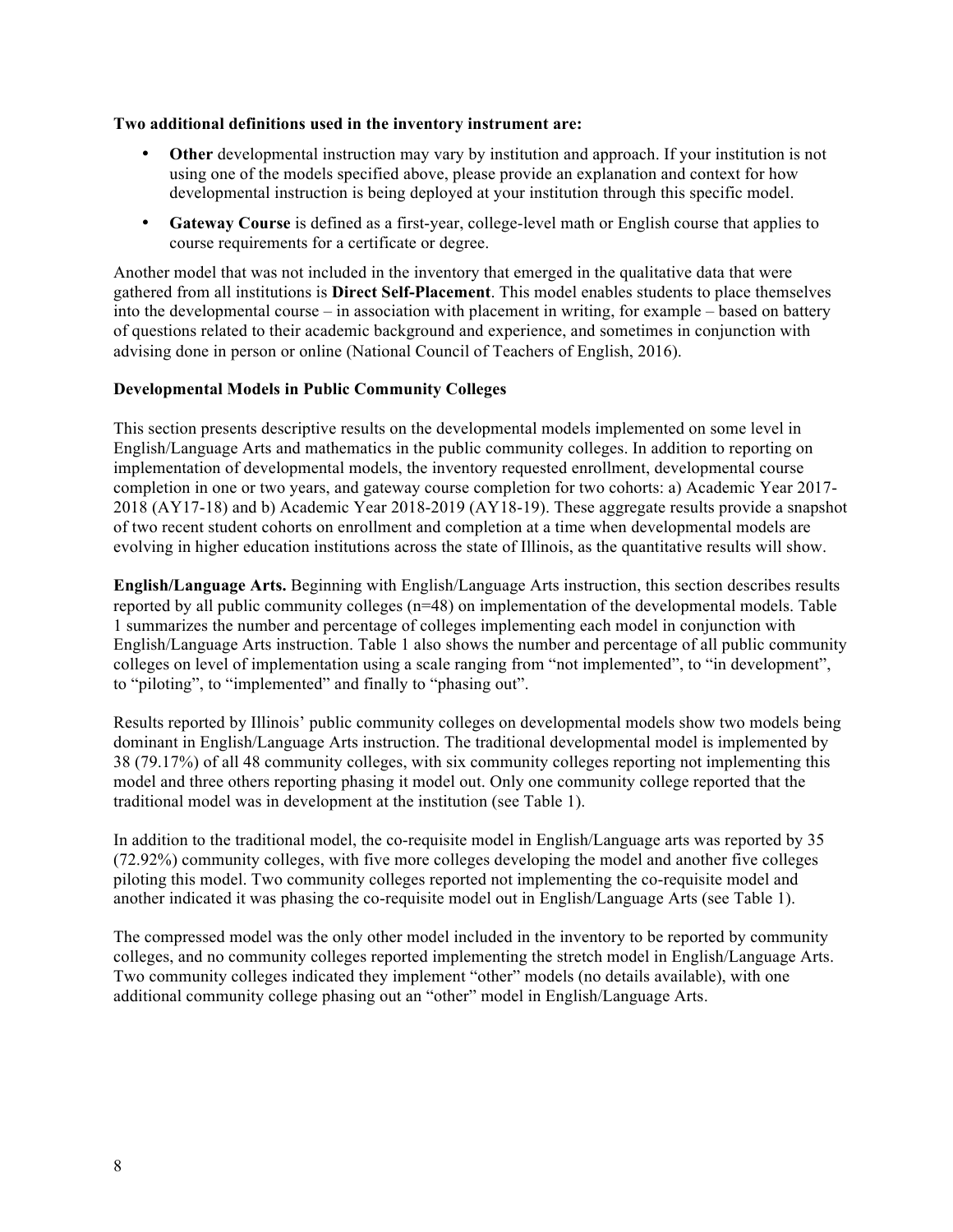Table 1. Summary of Developmental Model Implementation in English/Language Arts by All Public Community Colleges

| <b>Developmental English/</b><br><b>Language Arts Model</b> | Implementation<br><b>Status</b> | <b>Number Colleges</b><br>$(n=48)$ | <b>Percentage of Colleges</b> |
|-------------------------------------------------------------|---------------------------------|------------------------------------|-------------------------------|
| Traditional                                                 | Not Implemented                 | 6                                  | 12.50%                        |
|                                                             | In Development                  | 1                                  | 2.08%                         |
|                                                             | Piloting                        | $\boldsymbol{0}$                   | $0.00\%$                      |
|                                                             | Implemented                     | 38                                 | 79.17%                        |
|                                                             | Phasing Out                     | $\overline{3}$                     | 6.25%                         |
| Co-Requisite                                                | Not Implemented                 | $\overline{2}$                     | 4.17%                         |
|                                                             | In Development                  | 5                                  | 10.42%                        |
|                                                             | Piloting                        | 5                                  | 10.42%                        |
|                                                             | Implemented                     | 35                                 | 72.92%                        |
|                                                             | Phasing Out                     | 1                                  | 2.08%                         |
| Compressed                                                  | Not Implemented                 | 38                                 | 79.17%                        |
|                                                             | In Development                  | $\mathbf{1}$                       | 2.08%                         |
|                                                             | Piloting                        | $\boldsymbol{0}$                   | $0.00\%$                      |
|                                                             | Implemented                     | 8                                  | 16.67%                        |
|                                                             | <b>Phasing Out</b>              | $\mathbf{1}$                       | 2.08%                         |
| Modularized                                                 | Not Implemented                 | 47                                 | 97.91%                        |
|                                                             | In Development                  | $\boldsymbol{0}$                   | $0.00\%$                      |
|                                                             | Piloting                        | $\boldsymbol{0}$                   | $0.00\%$                      |
|                                                             | Implemented                     | $\boldsymbol{0}$                   | $0.00\%$                      |
|                                                             | Phasing Out                     | $\mathbf{1}$                       | 2.08%                         |
| Emporium                                                    | Not Implemented                 | 47                                 | 97.71%                        |
|                                                             | In Development                  | $\boldsymbol{0}$                   | $0.00\%$                      |
|                                                             | Piloting                        | $\boldsymbol{0}$                   | $0.00\%$                      |
|                                                             | Implemented                     | $\mathbf{1}$                       | 2.08%                         |
|                                                             | Phasing Out                     | $\boldsymbol{0}$                   | $0.00\%$                      |
| Contextualized                                              | Not Implemented                 | 47                                 | 97.71%                        |
|                                                             | In Development                  | $\boldsymbol{0}$                   | $0.00\%$                      |
|                                                             | Piloting                        | $\boldsymbol{0}$                   | $0.00\%$                      |
|                                                             | Implemented                     | $\mathbf 1$                        | 2.08%                         |
|                                                             | Phasing Out                     | $\boldsymbol{0}$                   | $0.00\%$                      |
| Studio                                                      | Not Implemented                 | 46                                 | 95.83%                        |
|                                                             | In Development                  | $\boldsymbol{0}$                   | $0.00\%$                      |
|                                                             | Piloting                        | 1                                  | 2.08%                         |
|                                                             | Implemented                     | 1                                  | 2.08%                         |
|                                                             | Phasing Out                     | $\boldsymbol{0}$                   | $0.00\%$                      |
| Other                                                       | Not Implemented                 | 45                                 | 93.75%                        |
|                                                             | In Development                  | $\boldsymbol{0}$                   | $0.00\%$                      |
|                                                             | Piloting                        | $\boldsymbol{0}$                   | $0.00\%$                      |
|                                                             | Implemented                     | $\overline{2}$                     | 4.67%                         |
|                                                             | Phasing Out                     | $\mathbf{1}$                       | 2.08%                         |

*Notes:*

1) Models with no college reporting any level of implementation other than none are omitted from this table.

2) The percentage of colleges reporting by implementation levels on each model may not add to exactly 100% due to rounding.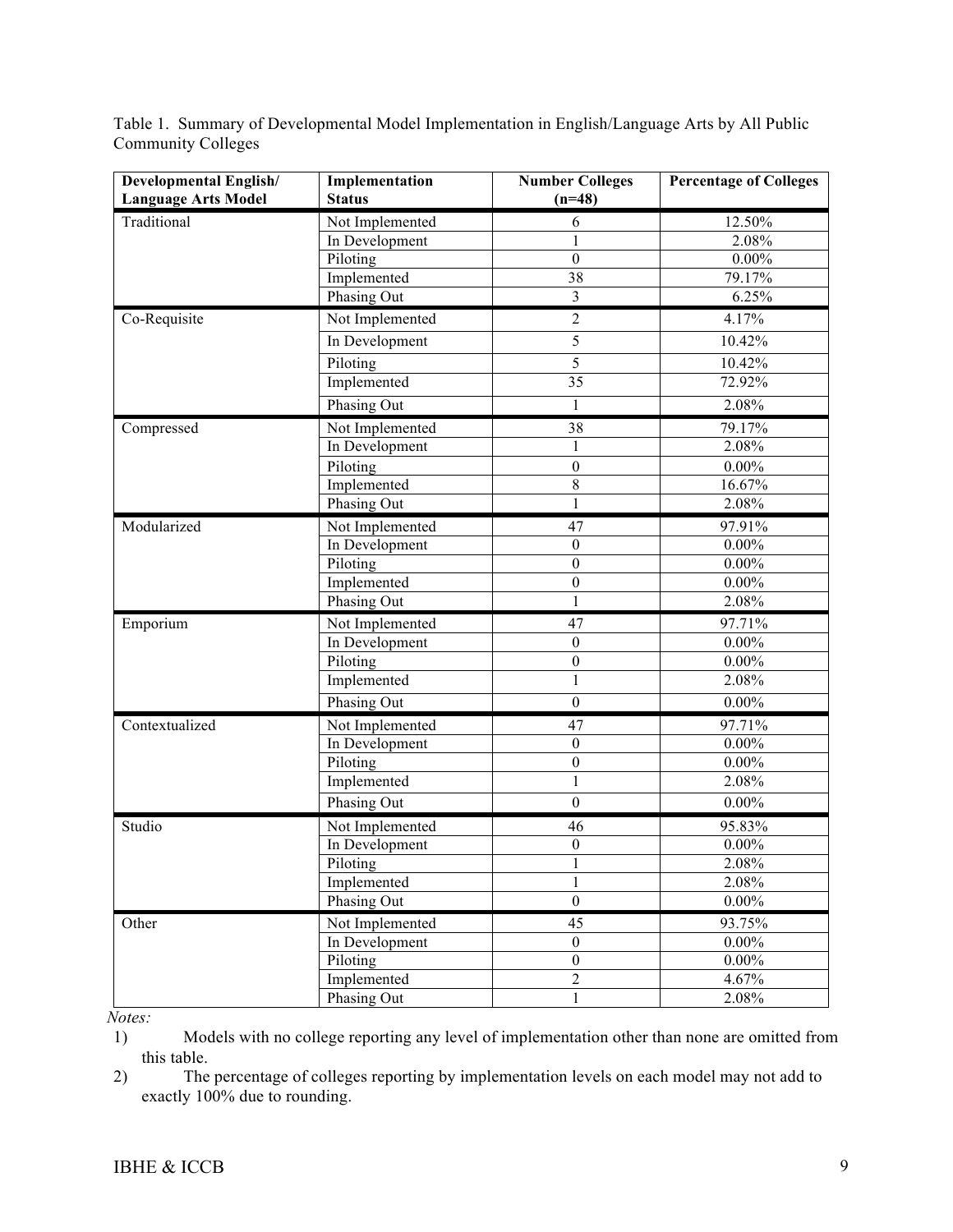Enrollment and completion results for English/Language Arts are shown for the 2017 and 2018 cohorts in Tables 2 and 3, respectively. In both tables, the largest student enrollment is in courses using the traditional developmental model, with approximately 2,700 students in the 2017 cohort and 2,200 in the 2018 cohort. The co-requisite model enrolls 678 students in the 2017 cohort and increases to 805 students in the 2018 cohort. For both cohorts, the co-requisite course completion rate is higher than the other models, at approximately 80% in the developmental course the related gateway course although it is important to recognize that co-requisite integrates related gateway courses into the model. This promising finding of the higher rate of completion of related gateway courses, of over 90% for both the 2017 and 2018 cohorts within one or two years of completion of developmental education, is similar to results reported in the empirical literature that show immediate positive outcomes for students in the co-requisite model. Course completion outcomes outcomes were tracked in this inventory for one or two years, limiting our ability to understand longer term college retention and completion outcomes.

Interestingly, results for the "other" model reporting in the inventory are higher than the traditional, contextualized and compressed models, but relatively close to the co-requisite model for the 2017 cohort. However, without more detail it is not possible to know what this model is or how it works.

|                                            | Cohort<br>Enroll-                                                                    |                                                                                 | <b>Student Completion of</b><br><b>Model in One or Two</b>                       | <b>Student Completion of Model and Enrollment in</b><br><b>Related Gateway Course in Two Years</b>                  |                                                                                                                      |                                                                                                               |                                                                                                                    |  |
|--------------------------------------------|--------------------------------------------------------------------------------------|---------------------------------------------------------------------------------|----------------------------------------------------------------------------------|---------------------------------------------------------------------------------------------------------------------|----------------------------------------------------------------------------------------------------------------------|---------------------------------------------------------------------------------------------------------------|--------------------------------------------------------------------------------------------------------------------|--|
| Developmental                              | ment                                                                                 |                                                                                 | Years                                                                            |                                                                                                                     |                                                                                                                      |                                                                                                               |                                                                                                                    |  |
| Model:<br>English/<br><b>Language Arts</b> | Number of<br>FT/FT Fall<br>2017<br>Enrollment<br>of students<br>in any part<br>model | Number of<br>students<br>completing<br>model in<br>AY17-18<br>or $AY18$ -<br>19 | Percent of<br>students<br>completing<br>model in<br>AY17-18<br>or $AY18$ -<br>19 | Number of<br>students<br>completing<br>model<br>enrolled in<br>gateway<br>course in<br>AY17-18<br>or $AY18$ -<br>19 | Percent of<br>students<br>completing<br>model<br>enrolled in<br>gateway<br>course in<br>AY17-18<br>or $AY18$ -<br>19 | Number of<br>students<br>completing<br>gateway<br>course with<br>"C" or<br>higher in<br>AY17-18 or<br>AY18-19 | Percent of<br>students<br>completing<br>gateway<br>course with<br>" $C$ " or<br>higher in<br>AY17-18 or<br>AY18-19 |  |
| Traditional                                | 2,728                                                                                | 1,972                                                                           | 72.3%                                                                            | 1,517                                                                                                               | 55.4%                                                                                                                | 1,147                                                                                                         | 75.6%                                                                                                              |  |
| Co-requisite                               | 678                                                                                  | 544                                                                             | 80.2%                                                                            | 544                                                                                                                 | 80.2%                                                                                                                | 508                                                                                                           | 93.4%                                                                                                              |  |
| Compressed                                 | 61                                                                                   | 50                                                                              | 82.0%                                                                            | 15                                                                                                                  | 24.6%                                                                                                                | 9                                                                                                             | 60.0%                                                                                                              |  |
| Modularized                                | <b>NA</b>                                                                            |                                                                                 |                                                                                  |                                                                                                                     |                                                                                                                      |                                                                                                               |                                                                                                                    |  |
| Emporium                                   | <b>NA</b>                                                                            |                                                                                 |                                                                                  |                                                                                                                     |                                                                                                                      |                                                                                                               |                                                                                                                    |  |
| Contextualized                             | 154                                                                                  | 108                                                                             | 70.1%                                                                            | 90                                                                                                                  | 58.4%                                                                                                                | 61                                                                                                            | 67.8%                                                                                                              |  |
| Studio                                     | NA                                                                                   |                                                                                 |                                                                                  |                                                                                                                     |                                                                                                                      |                                                                                                               |                                                                                                                    |  |
| Other                                      | 101                                                                                  | 81                                                                              | 80.2%                                                                            | 72                                                                                                                  | 71.3%                                                                                                                | 56                                                                                                            | 77.8%                                                                                                              |  |

Table 2. 2017 Cohort Enrollment and Completion of Developmental Model-English/Language Arts Course and Related Gateway Course in All Public Community Colleges

*Note:* 

1) NA refers to Not Available and indicating too few students to include in this table.

Results reported on the 2018 cohort over one academic year replicate the positive results for the corequisite model that we saw for the 2017 cohort. This promising result is logical given the combined developmental course and related gateway course enrollment of the model. Results for the other models take a similar pattern as the 2017 cohort; however, the positive outcome for related gateway course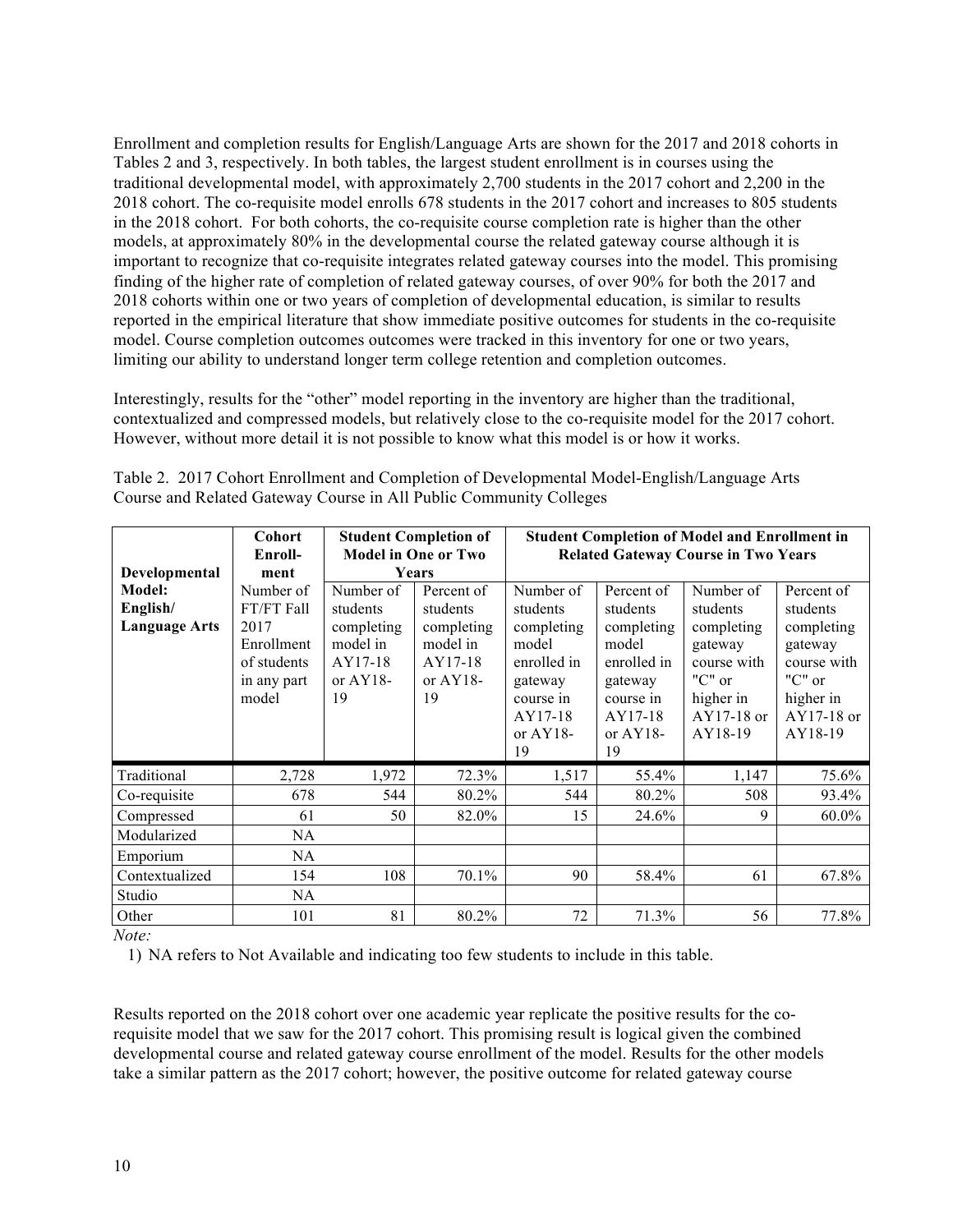completion is much less evident for the 2018 cohort. Again, without additional detail on what constitutes the "other" model, it is not possible to know why this result has emerged.

| Developmental                              | <b>Cohort</b><br><b>Enrollment</b>                                                 |                                                            | <b>Students Complete Model</b><br>in Year One               | <b>Students Complete Model and Enroll in Related Gateway</b><br><b>Course in Year One</b>                      |                                                                                                                 |                                                                                                           |                                                                                                               |
|--------------------------------------------|------------------------------------------------------------------------------------|------------------------------------------------------------|-------------------------------------------------------------|----------------------------------------------------------------------------------------------------------------|-----------------------------------------------------------------------------------------------------------------|-----------------------------------------------------------------------------------------------------------|---------------------------------------------------------------------------------------------------------------|
| Model:<br>English/<br><b>Language Arts</b> | Number of<br>FT/FT Fall<br>2018<br>students<br>enrolled in<br>any part of<br>model | Number of<br>students<br>completing<br>model in<br>AY18-19 | Percent of<br>students<br>completing<br>model in<br>AY18-19 | Number of<br>students<br>completing<br>model that<br>enrolled in<br>related<br>gateway<br>course in<br>AY18-19 | Percent of<br>students<br>completing<br>model that<br>enrolled in<br>related<br>gateway<br>course in<br>AY18-19 | Number of<br>students<br>completing<br>related<br>gateway<br>course with<br>a "C" or<br>higher<br>AY18-19 | Percent of<br>students<br>completing<br>related<br>gateway<br>course with<br>a "C" or<br>higher in<br>AY18-19 |
| Traditional                                | 2,295                                                                              | 1,537                                                      | 67.0%                                                       | 1,009                                                                                                          | 44.0%                                                                                                           | 777                                                                                                       | 77.0%                                                                                                         |
| Co-requisite                               | 805                                                                                | 635                                                        | 78.9%                                                       | 634                                                                                                            | 78.8%                                                                                                           | 584                                                                                                       | 92.1%                                                                                                         |
| Compressed                                 | 66                                                                                 | 43                                                         | 65.2%                                                       | 27                                                                                                             | 40.9%                                                                                                           | 16                                                                                                        | 59.3%                                                                                                         |
| Modularized                                | NA.                                                                                |                                                            |                                                             |                                                                                                                |                                                                                                                 |                                                                                                           |                                                                                                               |
| Emporium                                   | NA                                                                                 |                                                            |                                                             |                                                                                                                |                                                                                                                 |                                                                                                           |                                                                                                               |
| Contextualized                             | 123                                                                                | 82                                                         | 66.7%                                                       | 65                                                                                                             | 52.8%                                                                                                           | 42                                                                                                        | 64.6%                                                                                                         |
| Studio                                     | <b>NA</b>                                                                          |                                                            |                                                             |                                                                                                                |                                                                                                                 |                                                                                                           |                                                                                                               |
| Other                                      | 124                                                                                | 100                                                        | 80.6%                                                       | 70                                                                                                             | 56.5%                                                                                                           | 38                                                                                                        | 54.3%                                                                                                         |

Table 3. 2018 Cohort Enrollment and Completion of Developmental Model-English/Language Arts Course and Related Gateway Course in All Public Community Colleges

*Note:* 

1) NA refers to Not Available and indicating too few students to include in this table.

**Mathematics.** Results on implementation of developmental model in mathematics show the vast majority of public community colleges (93.75%) are implementing the traditional model for mathematics. Only two community colleges reported not implementing the traditional model, and only one community college is phasing the traditional model out. These results suggest the traditional model remains very prevalent in mathematics in the community colleges; however, other developmental models are evident in the survey data as well.

Though not to the same level of implementation as in English/Language Arts, the co-requisite model is reported as implemented on some level in two-thirds of public community colleges in Illinois. Nineteen colleges (nearly 40%) report they are implementing co-requisite in mathematics, with three more piloting and ten developing the model. These results suggest evolution of co-requisite in the majority of community colleges in the state, which is important to understand.

The inventory also shows the emporium model and the compressed model are being implemented on some level by approximately one-quarter of the community colleges. The modularized, contextualized, and other models were reported less frequently. Finally, none of the community colleges reported implementing the stretch or studio models in mathematics though this result is not surprising since these models tend to be associated with English/Language Arts instruction.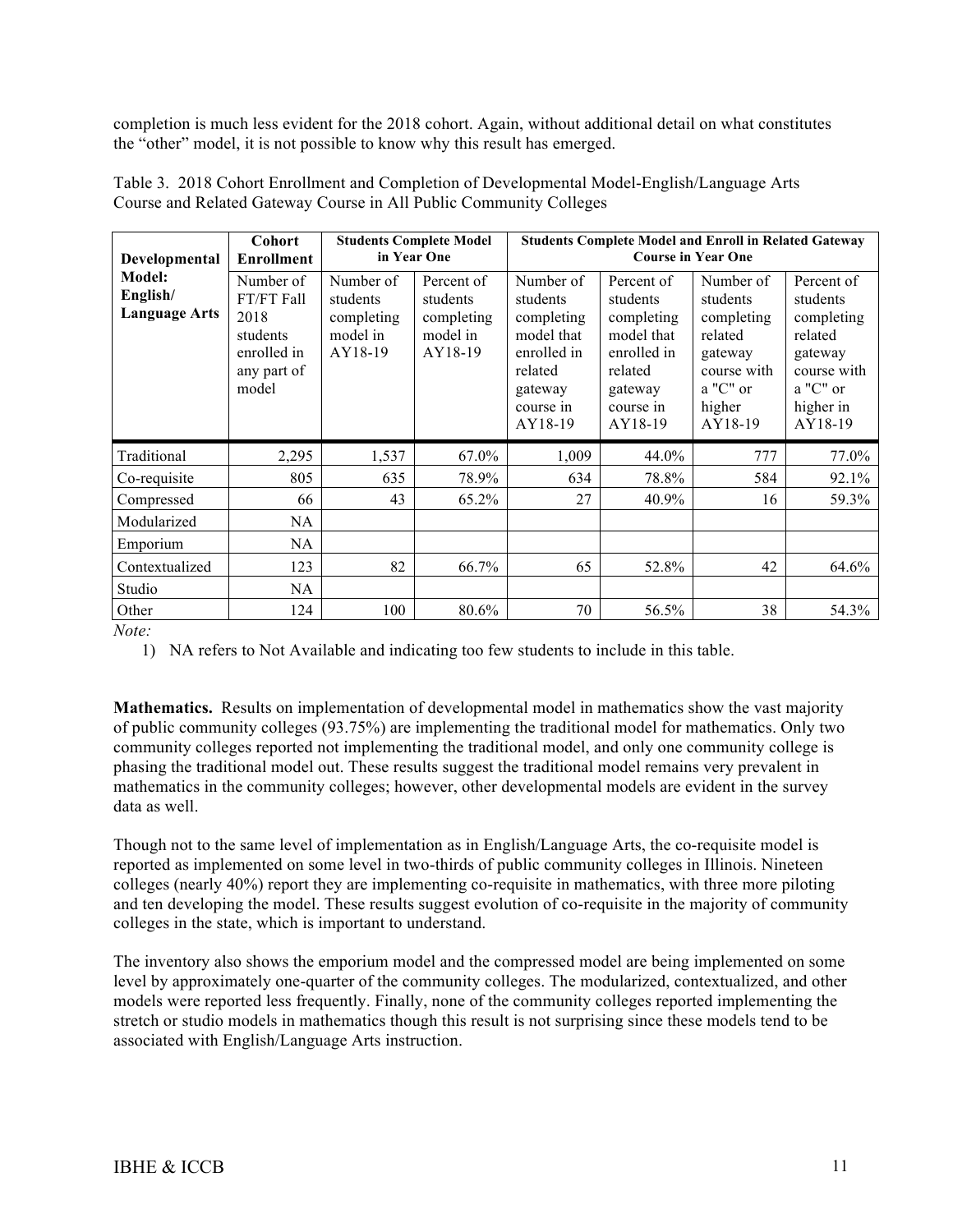Table 4. Summary of Developmental Model Implementation in Mathematics by All Public Illinois Community Colleges

| Developmental            | Implementation  | <b>Number Colleges</b>  | Percentage of   |
|--------------------------|-----------------|-------------------------|-----------------|
| <b>Mathematics Model</b> | <b>Status</b>   | $(n=48)$                | <b>Colleges</b> |
| Traditional              | Not Implemented | 2                       | 4.17%           |
|                          | In Development  | $\boldsymbol{0}$        | $0.00\%$        |
|                          | Piloting        | $\boldsymbol{0}$        | $0.00\%$        |
|                          | Implemented     | 45                      | 93.75%          |
|                          | Phasing Out     | 1                       | 2.08%           |
| Co-Requisite             | Not Implemented | 16                      | 33.33%          |
|                          | In Development  | 10                      | 20.83%          |
|                          | Piloting        | $\overline{3}$          | 6.25%           |
|                          | Implemented     | 19                      | 38.58%          |
|                          | Phasing Out     | $\boldsymbol{0}$        | $0.00\%$        |
| Compressed               | Not Implemented | 36                      | 75.00%          |
|                          | In Development  | $\boldsymbol{0}$        | $0.00\%$        |
|                          | Piloting        | $\boldsymbol{0}$        | $0.00\%$        |
|                          | Implemented     | 12                      | 25.00%          |
|                          | Phasing Out     | $\mathbf{0}$            | $0.00\%$        |
| Modularized              | Not Implemented | 41                      | 85.42%          |
|                          | In Development  | $\boldsymbol{0}$        | $0.00\%$        |
|                          | Piloting        | $\mathbf{1}$            | 2.08%           |
|                          | Implemented     | $\overline{\mathbf{3}}$ | 6.25%           |
|                          | Phasing Out     | $\overline{\mathbf{3}}$ | 6.25%           |
| Emporium                 | Not Implemented | 37                      | 77.08%          |
|                          | In Development  | $\mathbf{1}$            | 2.08%           |
|                          | Piloting        | $\boldsymbol{0}$        | $0.00\%$        |
|                          | Implemented     | 9                       | 18.75%          |
|                          | Phasing Out     | 1                       | 2.08%           |
| Contextualized           | Not Implemented | 44                      | 91.67%          |
|                          | In Development  | $\boldsymbol{0}$        | $0.00\%$        |
|                          | Piloting        | $\boldsymbol{0}$        | $0.00\%$        |
|                          | Implemented     | $\overline{4}$          | 8.33%           |
|                          | Phasing Out     | $\overline{0}$          | $0.00\%$        |
| Other                    | Not Implemented | 46                      | 95.83%          |
|                          | In Development  | $\boldsymbol{0}$        | $0.00\%$        |
|                          | Piloting        | $\boldsymbol{0}$        | $0.00\%$        |
|                          | Implemented     | $\overline{2}$          | 4.67%           |
|                          | Phasing Out     | $\mathbf{0}$            | 0.00            |

*Notes:*

1) Models with no college reporting any level of implementation other than none are omitted from this table.

2) The percentage of colleges reporting by implementation levels on each model may not add to exactly 100% due to rounding.

Results for mathematics enrollment and completion are reported by developmental model in Tables 5 and 6. Before discussing outcomes, it is important to note the numbers of students enrolled in the mathematics models is much higher than English/Language arts, and a relatively smaller enrollment is reported in the co-requisite model in mathematics compared to English/Language Arts. In mathematics, two models that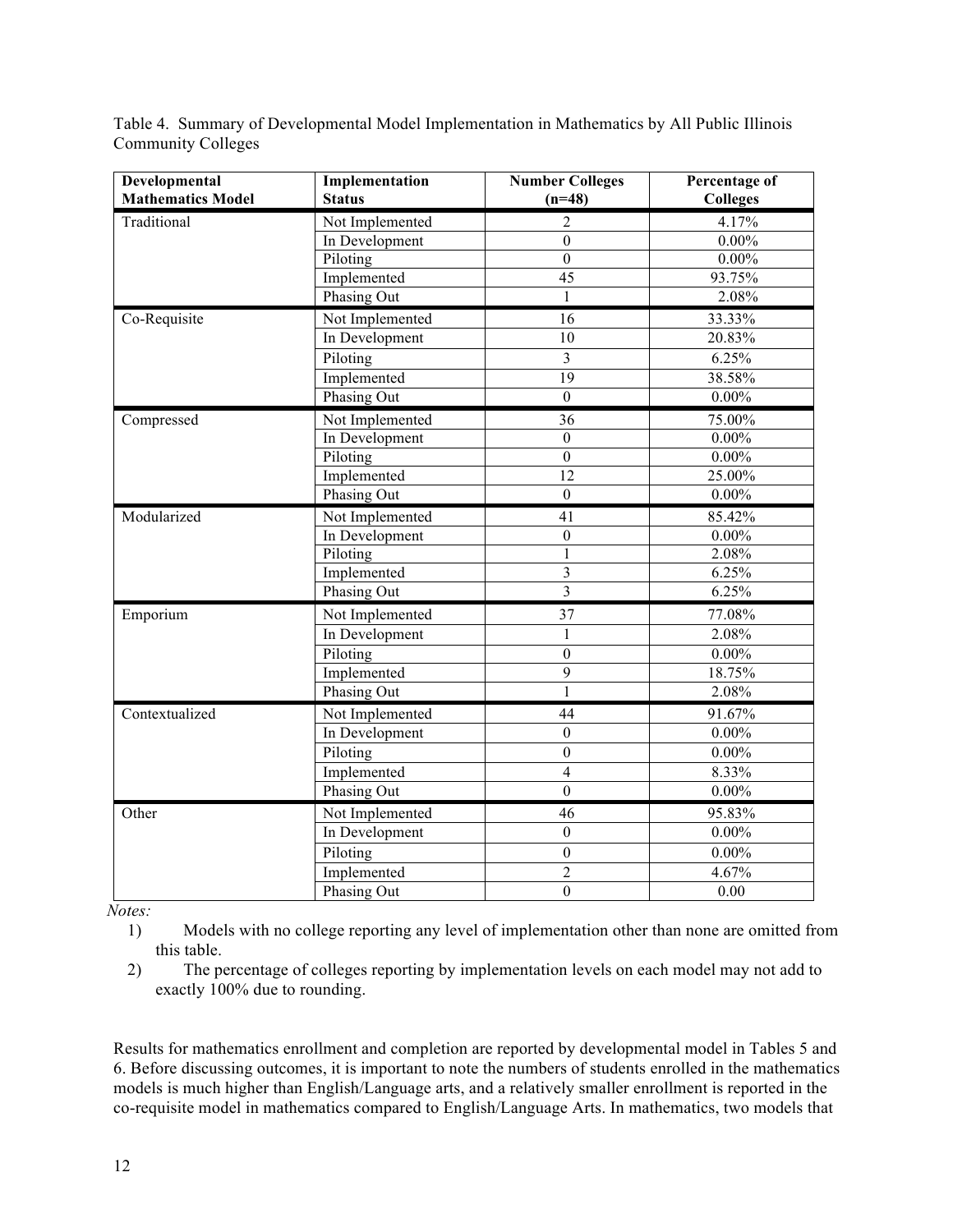show substantial enrollment are the compressed and emporium models. In both the 2017 and 2018 cohorts, both models show a far lower level of enrollment than the traditional model but a larger enrollment in the co-requisite model.

In terms of results for mathematics, the students enrolled in a developmental mathematics course do not demonstrate as completion rate ranging from 44% to 93% depending on the model. The co-requisite, modularized and "other" models show higher completion rates than for the traditional, compressed, and emporium models.

Table 5. 2017 Cohort Enrolled in Developmental Model in Mathematics Course and Related Gateway Course in All Public Community Colleges

|                    | <b>Cohort</b> |             | <b>Complete Model in One</b> | <b>Complete Model and Enroll in Related Gateway Course</b> |                           |             |             |  |
|--------------------|---------------|-------------|------------------------------|------------------------------------------------------------|---------------------------|-------------|-------------|--|
| Developmental      | Enroll-       |             | or Two Years                 |                                                            | <b>Combined Two Years</b> |             |             |  |
| Model:             | ment          |             |                              |                                                            |                           |             |             |  |
| <b>Mathematics</b> | Number        | Number of   | Percent of                   | Number of                                                  | Percent of                | Number of   | Percent of  |  |
|                    | of            | students    | students                     | students                                                   | students                  | students    | students    |  |
|                    | FT/FT         | completing  | completing                   | completing                                                 | completing                | completing  | completing  |  |
|                    | Fall          | model in    | model in                     | model that                                                 | model that                | related     | related     |  |
|                    | 2017          | AY17-18     | AY17-18                      | enrolled in                                                | enrolled in               | gateway     | gateway     |  |
|                    | students      | or $AY18$ - | or $AY18$ -                  | related                                                    | related                   | course with | course with |  |
|                    | enrolled      | 19          | 19                           | gateway                                                    | gateway                   | "C" or      | " $C$ " or  |  |
|                    | in any        |             |                              | course in                                                  | course in                 | higher in   | higher in   |  |
|                    | part of       |             |                              | $AY17-18$ or                                               | $AY17-18$ or              | AY17-18 or  | AY17-18 or  |  |
|                    | model         |             |                              | AY18-19                                                    | AY18-19                   | AY18-19     | AY18-19     |  |
| Traditional        | 6,739         | 4,110       | 61.0%                        | 2,565                                                      | 38.1%                     | 1,659       | 64.7%       |  |
| Co-requisite       | 240           | 176         | 73.3%                        | 172                                                        | 71.7%                     | 155         | 90.1%       |  |
| Compressed         | 449           | 196         | 43.7%                        | 170                                                        | 37.9%                     | 114         | 67.1%       |  |
| Modularized        | 63            | 46          | 73.0%                        | 34                                                         | 54.0%                     | 20          | 58.8%       |  |
| Emporium           | 985           | 533         | 54.1%                        | 350                                                        | 36.5%                     | 232         | 66.3%       |  |
| Contextualized     | NA            |             |                              |                                                            |                           |             |             |  |
| Other              | 28            | 26          | 92.9%                        | 18                                                         | 64.3%                     | 10          | 55.6%       |  |

*Note:* 

1) NA refers to Not Available and indicating too few students to include in this table.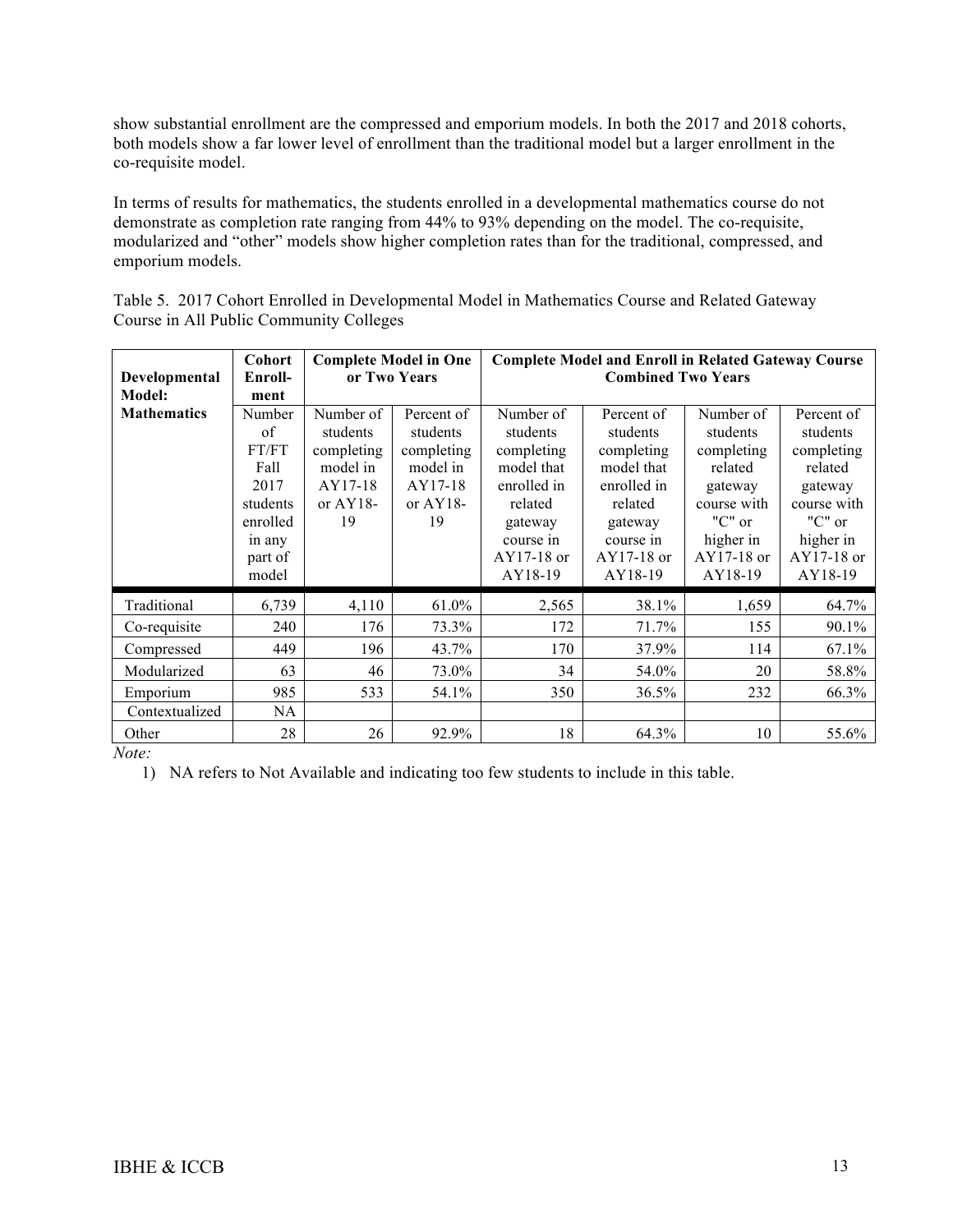Table 6. 2018 Cohort Enrolled in Developmental Model in Mathematics Course and Related Gateway Course in All Public Community Colleges

|                    | <b>Cohort</b>     | <b>Complete the Model in</b> |                 | <b>Complete the Model and Enroll in Related</b> |             |             |            |  |
|--------------------|-------------------|------------------------------|-----------------|-------------------------------------------------|-------------|-------------|------------|--|
| Developmental      | <b>Enrollment</b> |                              | <b>Year One</b> | <b>Gateway Course in Year One</b>               |             |             |            |  |
| Model:             | Number of         | Number of                    | Percent of      | Number of                                       | Percent of  | Number of   | Percent of |  |
| <b>Mathematics</b> | FT/FT Fall        | students                     | students        | students                                        | students    | students    | students   |  |
|                    | 2018              | completing                   | completing      | completing                                      | completing  | completing  | completing |  |
|                    | students          | model in                     | model in        | model that                                      | model that  | related     | related    |  |
|                    | enrolled in       | AY18-19                      | AY18-19         | enrolled in                                     | enrolled in | gateway     | gateway    |  |
|                    | any part of       |                              |                 | related                                         | related     | course      | course     |  |
|                    | model             |                              |                 | gateway                                         | gateway     | with a "C"  | with a "C" |  |
|                    |                   |                              |                 | course in                                       | course in   | or higher   | or higher  |  |
|                    |                   |                              |                 | AY18-19                                         | AY18-19     | in $AY18$ - | in AY18-   |  |
|                    |                   |                              |                 |                                                 |             | 19          | 19         |  |
| Traditional        | 6,203             | 3,417                        | 55.1%           | 1,525                                           | 24.6%       | 1,000       | 65.6%      |  |
| Co-requisite       | 286               | 206                          | 72.0%           | 199                                             | 69.6%       | 186         | 93.5%      |  |
| Compressed         | 391               | 155                          | 39.6%           | 54                                              | 13.8%       | 36          | 66.7%      |  |
| Modularized        | 198               | 76                           | 38.4%           | 31                                              | 15.7%       | 21          | 67.7%      |  |
| Emporium           | 878               | 379                          | 43.2%           | 151                                             | 17.2%       | 106         | 70.2%      |  |
| Contextualized     | <b>NA</b>         |                              |                 |                                                 |             |             |            |  |
| Other              | 56                | 51                           | 91.1%           | 24                                              | 42.9%       | 14          | 58.3%      |  |

1) Models with no college reporting any level of implementation other than none are omitted from this table.

2) The percentage of colleges reporting by implementation levels on each model may not add to exactly 100% due to rounding.

## **Developmental Models in Public Universities**

This section presents results for developmental models in public universities, beginning with English/Language Arts followed by mathematics.

**English/Language Arts.** Beginning with English/Language Arts instruction, this section describes results reported by all public universities (n=12) on implementation of the developmental models. Table 7 summarizes the number and percentage of all 12 public universities implementing three models: traditional, co-requisite and stretch. Of the 12, six universities implement developmental English/Language Arts with the traditional model offered most frequently, with 33.3% of the 12 universities reporting offering the traditional model. One university reported implementing the co-requisite model, and one other reported the stretch model.

Table 7. Summary of Developmental Models in English/Language Arts by All Public Universities

| <b>Developmental English/</b><br><b>Language Arts Model</b> | Implementation             | <b>Number Universities</b><br>$(n=12)$ | Percentage of<br><b>Universities</b> |
|-------------------------------------------------------------|----------------------------|----------------------------------------|--------------------------------------|
| Traditional                                                 | Full Implementation        |                                        | 33.33%                               |
| Co-requisite                                                | Full Implementation        |                                        | 8.33%                                |
| Stretch                                                     | <b>Full Implementation</b> |                                        | 8.33%                                |

*Note:*

<sup>1)</sup> Six universities (50.0%) do not report implementing any developmental model in English/Language Arts.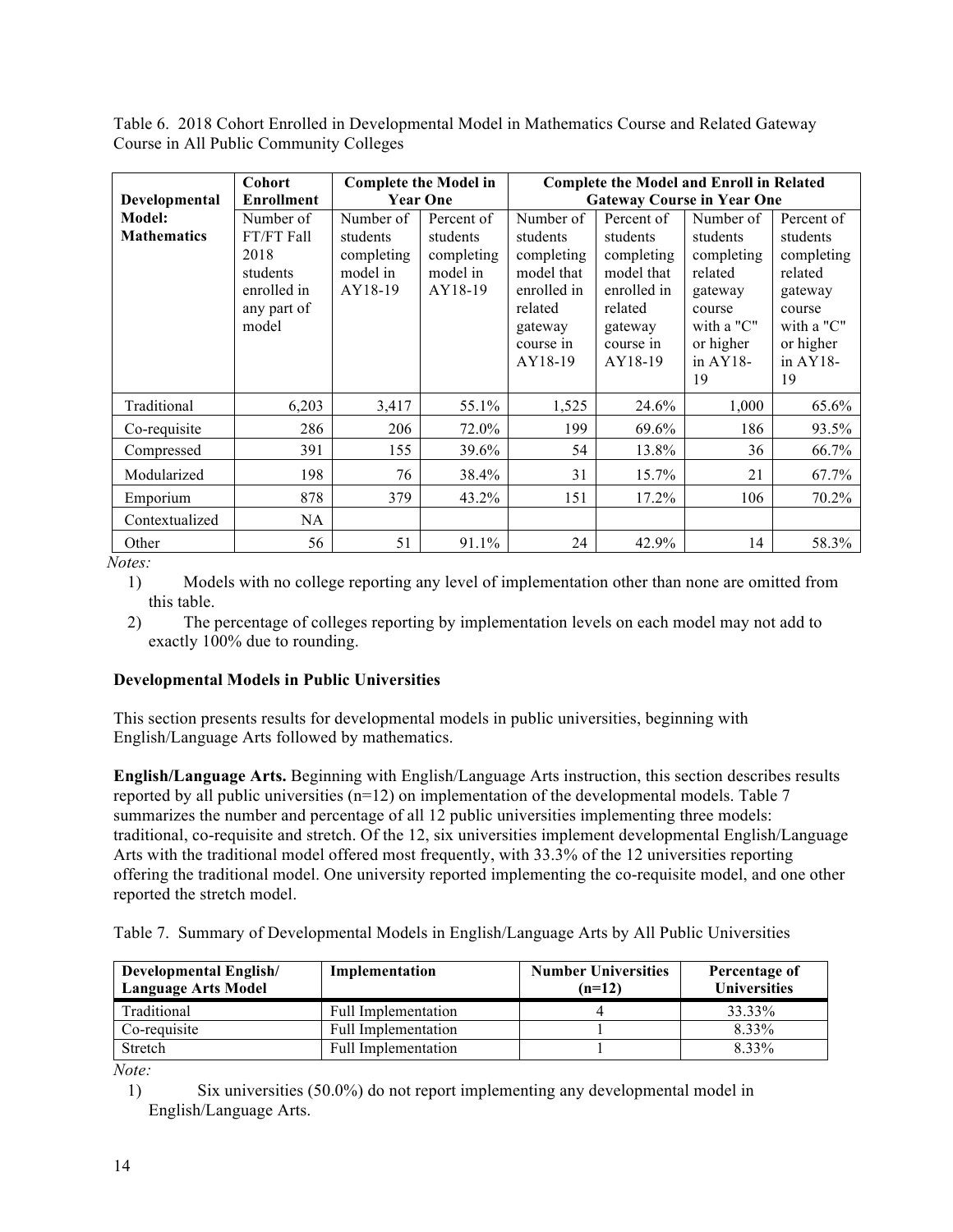The enrollment and outcomes results for the developmental models in English/Language Arts show more favorable results for completion the "other" models than the traditional model for both the 2017 and 2018 cohorts (Table 8). With nearly one-third of the student enrollments in the "other" model meaning corequisite and stretch, these models appear to offer promising results for a sizeable number of students attending public universities who enroll in English/Language Arts.

| Development<br>al Model:     | Cohort<br>Enroll-<br>ment                                                                   |                                                                                 | <b>Complete Model in One or</b><br><b>Two Years</b>                              | <b>Complete Model and Enroll in Related Gateway</b><br><b>Course Combined Two Years</b>                          |                                                                                                                                      |                                                                                                                                         |                                                                                                                                                                  |
|------------------------------|---------------------------------------------------------------------------------------------|---------------------------------------------------------------------------------|----------------------------------------------------------------------------------|------------------------------------------------------------------------------------------------------------------|--------------------------------------------------------------------------------------------------------------------------------------|-----------------------------------------------------------------------------------------------------------------------------------------|------------------------------------------------------------------------------------------------------------------------------------------------------------------|
| English/<br>Language<br>Arts | Number<br>of<br>FT/FT<br>Fall<br>2017<br>students<br>enrolled<br>in any<br>part of<br>model | Number of<br>students<br>completing<br>model in<br>AY17-18<br>or $AY18$ -<br>19 | Percent of<br>students<br>completing<br>model in<br>AY17-18<br>or $AY18$ -<br>19 | Number of<br>students<br>completing<br>model who<br>enrolled in<br>related<br>gateway<br>$AY17-18$ or<br>AY18-19 | Percent of<br>students<br>enrolled in<br>model who<br>enrolled in<br>related<br>gateway<br>course in<br>AY17-18<br>or $AY18$ -<br>19 | Number of<br>students<br>completing<br>the related<br>gateway<br>course with<br>$a$ "C" or<br>higher in<br>AY17-18<br>or $AY18$ -<br>19 | Percent of<br>students who<br>enrolled in<br>model who<br>completed<br>related<br>gateway<br>course with a<br>" $C$ " or<br>higher in<br>$AY17-18$ or<br>AY18-19 |
| Traditional                  | 1,014                                                                                       | 765                                                                             | 75.4%                                                                            | 657                                                                                                              | 64.8%                                                                                                                                | 562                                                                                                                                     | 55.4%                                                                                                                                                            |
| All Other<br>Models          | 308                                                                                         | 278                                                                             | 90.3%                                                                            | 242                                                                                                              | 78.6%                                                                                                                                | 226                                                                                                                                     | 73.4%                                                                                                                                                            |

Table 8. 2017 Cohort Enrolled in Developmental Model in English/Language Arts Course and Related Gateway Course in All Public Universities

*Note:*

1) All other models include one co-requisite model and stretch model.

Table 9 shows comparable results to English/Language Arts for the 2017 cohort to the 2018 cohort in that the completion of developmental course and related gateway course are comparable for slightly higher for the "other" model than the traditional model. It is also noteworthy that enrollment in the traditional and "other" models shifted from about three-fourths of students enrolled in traditional model to about twothirds enrolled in the traditional model.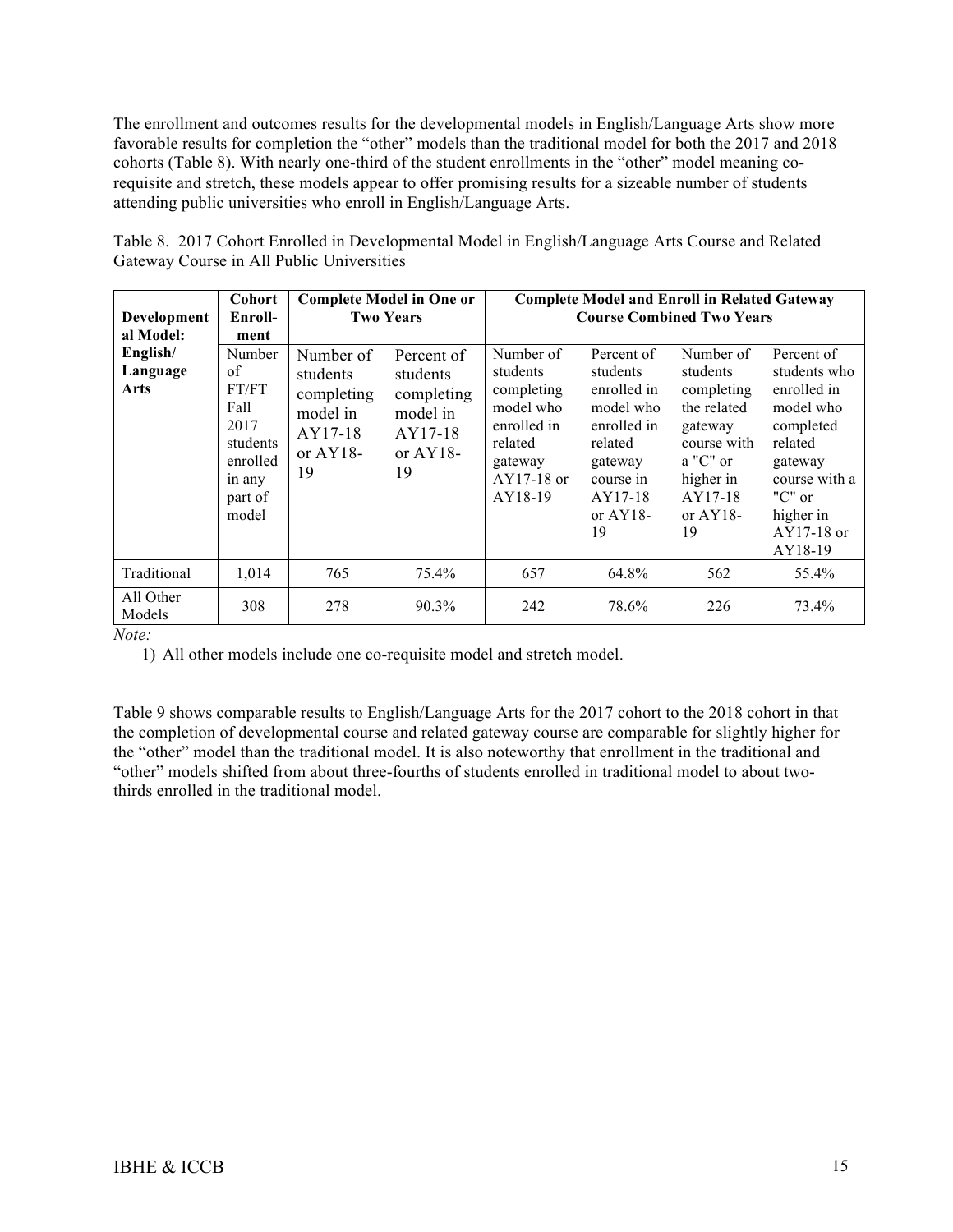Table 9. 2018 Cohort Enrolled in Developmental Model in English/Language Arts Course and Related Gateway Course in All Public Universities

| Develop-    | Cohort    |            | <b>Complete Model in</b> | <b>Complete Model and Enroll in Related Gateway</b> |             |                           |               |
|-------------|-----------|------------|--------------------------|-----------------------------------------------------|-------------|---------------------------|---------------|
| mental      | Enroll-   |            | <b>Year One</b>          |                                                     |             | <b>Course in Year One</b> |               |
| Model:      | ment      |            |                          |                                                     |             |                           |               |
| English/    | Number    | Number of  | Percent of               | Number of                                           | Percent of  | Number of                 | Percent of    |
| Language    | of FT/FT  | students   | students                 | students                                            | students    | students                  | students in   |
| Arts        | Fall 2018 | completing | completing               | completing                                          | enrolled in | completing                | model         |
|             | students  | model in   | model in                 | model who                                           | model who   | related                   | completing    |
|             | enrolled  | AY18-19    | AY18-19                  | enrolled in                                         | enrolled in | gateway                   | the related   |
|             | in any    |            |                          | the related                                         | the related | course with               | gateway       |
|             | part of   |            |                          | gateway                                             | gateway     | " $C$ " or                | course with   |
|             | model     |            |                          | course in                                           | course in   | higher in                 | "C" or higher |
|             |           |            |                          | AY18-19                                             | AY18-19     | AY18-19                   | in AY18-19    |
| Traditional | 701       | 542        | 77.3%                    | 522                                                 | 74.5%       | 440                       | 62.8%         |
| All Other   |           |            |                          |                                                     |             |                           |               |
| Models      | 432       | 362        | 83.8%                    | 312                                                 | 72.2%       | 293                       | 67.8%         |

1) All other models include the stretch model.

**Mathematics.** Ten universities report implementing developmental mathematics on some level, with five universities (41.67%) reporting implementing more than one developmental model. All five of these universities implement the traditional and co-requisite models and one of these also implements the stretch model. Table 10 shows the traditional model is reported most frequently but the public universities with six universities implementing it, and two others phasing it out (Table 10). The co-requisite model is being piloted or entering an early phase of implementation for six universities, and the stretch and studio models are reported to be fully implemented in mathematics by one university.

Table 10. Summary of Developmental Models in Mathematics by All Public Universities

| <b>Developmental Mathematics</b> | Implementation             | <b>Number Universities</b><br>$(n=12)$ | Percentage of<br><b>Universities</b> |
|----------------------------------|----------------------------|----------------------------------------|--------------------------------------|
| Traditional                      | <b>Full Implementation</b> |                                        | 50.00%                               |
|                                  | Phasing Out                |                                        | 16.67%                               |
| Co-Requisite                     | Pilot/Early Implementation |                                        | 33.33%                               |
|                                  | <b>Full Implementation</b> |                                        | 16.67%                               |
| Stretch                          | <b>Full Implementation</b> |                                        | 8.33%                                |
| Studio                           | <b>Full Implementation</b> |                                        | 8.33%                                |

*Note:*

1) Two universities (50%) do not report implementing any developmental model in mathematics.

Results for enrollment and outcomes for the 2017 cohort in mathematics vary sharply by model, with developmental course and gateway course completion showing very modest results in the traditional model in mathematics (Table 11). Results for the co-requisite and other models (stretch and studio) are much more favorable than traditional model, showing the preponderance of 2017 cohort students are enrolled in course(s) associated with the traditional model and course completion rates near or above 60% and a related gateway course completion rate over 60%.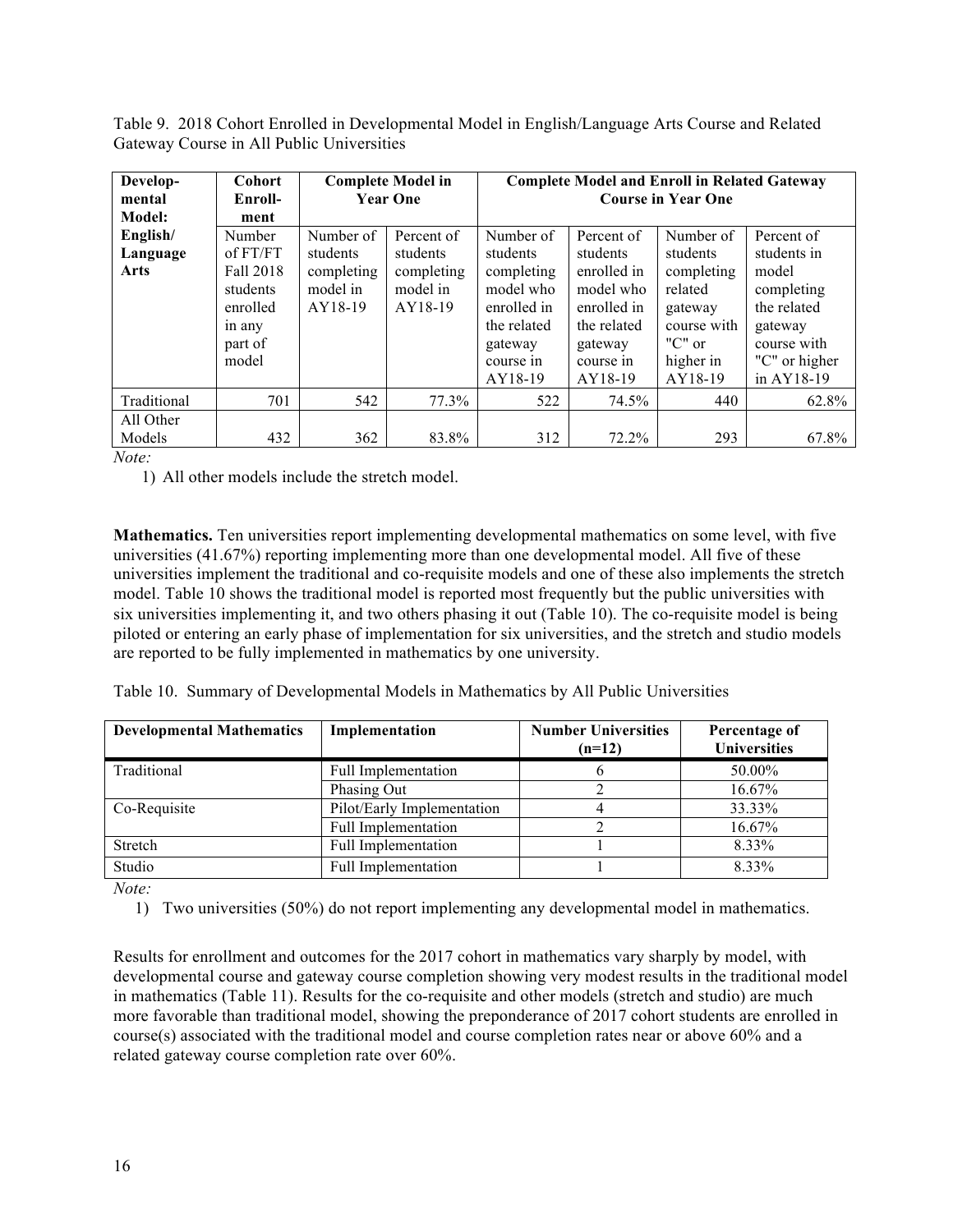| Table 11. 2017 Cohort Enrolled in Developmental Model in Mathematics Course and Related Gateway |  |
|-------------------------------------------------------------------------------------------------|--|
| Course in All Public Universities                                                               |  |

| Developmental<br>Model - | <b>Cohort</b><br>Enroll-                                                                  | <b>Complete Model in</b><br><b>Year One or Two</b>                                   |                                                                                          |                                                                                                                                    | Complete the Dev Ed Model and Enroll in Related<br><b>Gateway Course Combined Two Years</b>                                            |                                                                                                                                        |                                                                                                                                  |
|--------------------------|-------------------------------------------------------------------------------------------|--------------------------------------------------------------------------------------|------------------------------------------------------------------------------------------|------------------------------------------------------------------------------------------------------------------------------------|----------------------------------------------------------------------------------------------------------------------------------------|----------------------------------------------------------------------------------------------------------------------------------------|----------------------------------------------------------------------------------------------------------------------------------|
| <b>Mathematics</b>       | ment                                                                                      |                                                                                      |                                                                                          |                                                                                                                                    |                                                                                                                                        |                                                                                                                                        |                                                                                                                                  |
|                          | Number<br>of FT/FT<br>Fall 2017<br>students<br>enrolled<br>in any<br>part of<br>the model | Number of<br>students<br>completing<br>the model<br>in $AY17-$<br>$18$ or<br>AY18-19 | Percent of<br>students<br>completin<br>g the<br>model in<br>AY17-18<br>or $AY18$ -<br>19 | Number of<br>students<br>enrolled in<br>the model<br>who enrolled<br>in related<br>gateway<br>course in<br>$AY17-18$ or<br>AY18-19 | Percent of<br>students<br>enrolled in<br>the model<br>who<br>enrolled in<br>related<br>gateway<br>course in<br>$AY17-18$ or<br>AY18-19 | Number of<br>students<br>completing<br>the related<br>gateway<br>course with<br>a "C" or<br>higher in<br>$AY17-$<br>$18$ or<br>AY18-19 | Percent of<br>students<br>completing<br>related<br>gateway<br>course with<br>a "C" or<br>higher<br>$AY17-$<br>$18$ or<br>AY18-19 |
| Traditional              | 2,043                                                                                     | 1,103                                                                                | 54.0%                                                                                    | 578                                                                                                                                | 28.3%                                                                                                                                  | 401                                                                                                                                    | 19.6%                                                                                                                            |
| Co-requisite             | 203                                                                                       | 176                                                                                  | 86.7%                                                                                    | 199                                                                                                                                | 98.0%                                                                                                                                  | 136                                                                                                                                    | 67.0%                                                                                                                            |
| All Other<br>Models      | 271                                                                                       | 159                                                                                  | 58.7%                                                                                    | 218                                                                                                                                | 80.4%                                                                                                                                  | 168                                                                                                                                    | 62.0%                                                                                                                            |

1) All other models include the stretch model and the studio model.

Results for developmental models in mathematics show favorable results for the co-requisite model, and less positive results for the "other" models (stretch and studio), and the traditional model (Table 12). Given that the preponderance of the 2018 cohort is enrolled in the traditional model, accounting for nearly 1,700 of the 2018 cohort, the completion rate of 13% in the traditional developmental course and related gateway course is concerning. It is possible that tracking students for a second year would increase the completion rate for the traditional model; however, the difference in the completion rate for this model compared the other two models, especially the co-requisite model, is substantial and unlikely to be raised to a comparable level even with another year of tracking.

Table 12. 2018 Cohort Enrolled in Developmental Model in Mathematics Course and Related Gateway Course in All Public Universities

| Developmental      | <b>Cohort</b> |            | <b>Complete Model in Year</b> |           |           | <b>Complete Model and Enroll in Related Gateway</b> |             |
|--------------------|---------------|------------|-------------------------------|-----------|-----------|-----------------------------------------------------|-------------|
| Model-             | Enroll-       |            | One                           |           |           | <b>Course in Year One</b>                           |             |
| <b>Mathematics</b> | ment          |            |                               |           |           |                                                     |             |
|                    | Number of     | Number of  | Percent of                    | Number    | Percent   | Number of                                           | Percent of  |
|                    | FT/FT         | students   | students                      | of        | of        | students                                            | students    |
|                    | Fall 2018     | completing | completing                    | students  | students  | completing                                          | completing  |
|                    | students      | the model  | the model                     | enrolled  | enrolled  | the related                                         | the related |
|                    | enrolled in   | in $AY18-$ | in AY $18$ -                  | in model  | in model  | gateway                                             | gateway     |
|                    | any part of   | 19         | 19                            | who       | who       | course                                              | course      |
|                    | the model     |            |                               | enrolled  | enrolled  | with a "C"                                          | with a "C"  |
|                    |               |            |                               | in the    | in the    | or higher                                           | or higher   |
|                    |               |            |                               | related   | related   | in $AY18-$                                          | in $AY18-$  |
|                    |               |            |                               | gateway   | gateway   | 19                                                  | 19          |
|                    |               |            |                               | course in | course in |                                                     |             |
|                    |               |            |                               | AY18-19   | AY18-19   |                                                     |             |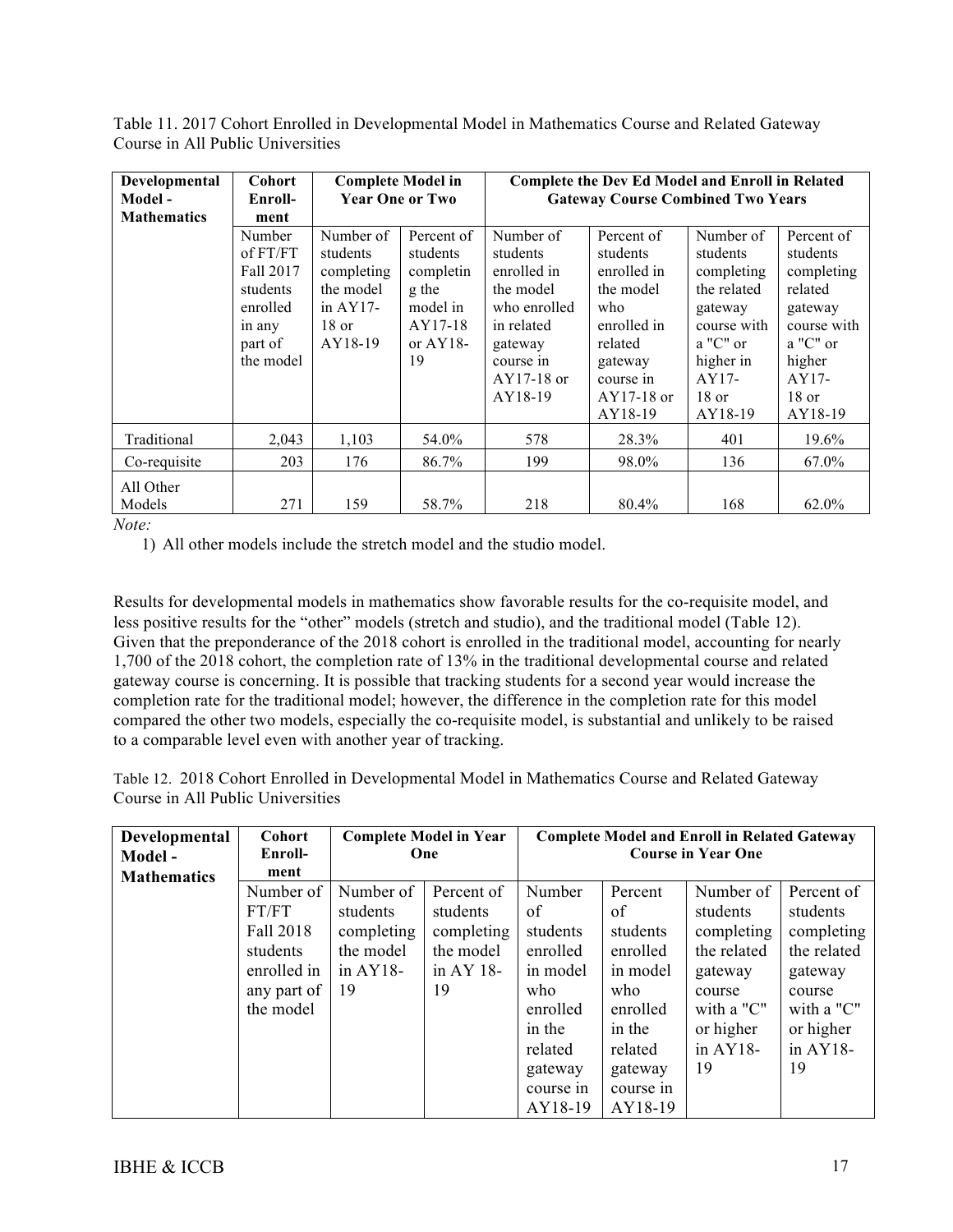| Developmental<br>Model-<br><b>Mathematics</b> | <b>Cohort</b><br>Enroll-<br>ment | <b>Complete Model in Year</b><br>One |          |     |       | <b>Complete Model and Enroll in Related Gateway</b><br><b>Course in Year One</b> |       |
|-----------------------------------------------|----------------------------------|--------------------------------------|----------|-----|-------|----------------------------------------------------------------------------------|-------|
| Traditional                                   | 1,690                            | 999                                  | 59.1%    | 322 | 19.1% | 218                                                                              | 12.9% |
| Co-requisite                                  | 212                              | 182                                  | 85.8%    | 201 | 94.8% | 145                                                                              | 68.4% |
| All Other                                     |                                  |                                      |          |     |       |                                                                                  |       |
| Models                                        | 153                              | 66                                   | $43.1\%$ | 110 | 71.9% | 66                                                                               | 43.1% |

1) All other models include one stretch model and one studio model.

#### **Placement Policies**

This section of the report presents inventory results on placement policies implemented by the public community colleges and universities, beginning with the community colleges and followed by the universities.

#### **Public Community Colleges**

In 2019, the ICCB determined that work needed to be done to advance new placement policy and practices for developmental education in community colleges statewide. This step was taken because of recognition of inconsistencies in placement policies and practices across the state that may lead to issues of fairness and inequity. The effort to address these concerns involved an aggressive approach to involve all public community college groups that have a stake in how developmental education placement is conducted. These groups included the Illinois community college presidents, the chief academic officers, the chief student services officers, and the Illinois Mathematics Association of Community Colleges. Leaders and members of these groups were invited to contribute to develop the placement policy, and once developed, to review and endorse it (Brown & Montgomery, 2020).

Integral to the new placement policy is the recommendation that Illinois community colleges use multiple methods for placement. The policy provides a list of courses for Mathematics and English/Language Arts and placement scores across multiple placement methods. The policy specifies that the college may elect to use a lower score on one placement method when used in combination with other methods or with supports (e.g., co-requisite). Additional activities shall not infringe on a student's ability to enroll in college-level courses. Expiration of a student's scores, GPA or other method shall be no less than three years in English/Language Arts and 18 months in mathematics. The policy also recommends that students enroll in English/Language Arts and mathematics during their first semester of enrollment. Other methods that award college credit may be used to place students (e.g., AP, CLEP, IB, dual credit, etc.).

Table 13 summarizes important parts of the multiple measures placement policy adopted by the Illinois community colleges. The policy includes recommended cut-off scores for the PARCC, ACT, SAT and GED. In addition, the policy recommends a high school GPA of 3.0 on an unweighted 4.0 scale in English/Language Arts and similarly, GPA of 3.0 is recommended in mathematics. Transition math is also recommended as a component of multiple measures that a community college implements. The colleges also have the option of continuing to use placement test scores that they consider appropriate for placing students at the highest level that may be able to demonstrate their ability to succeed, meaning at college level or as close to college-level as possible.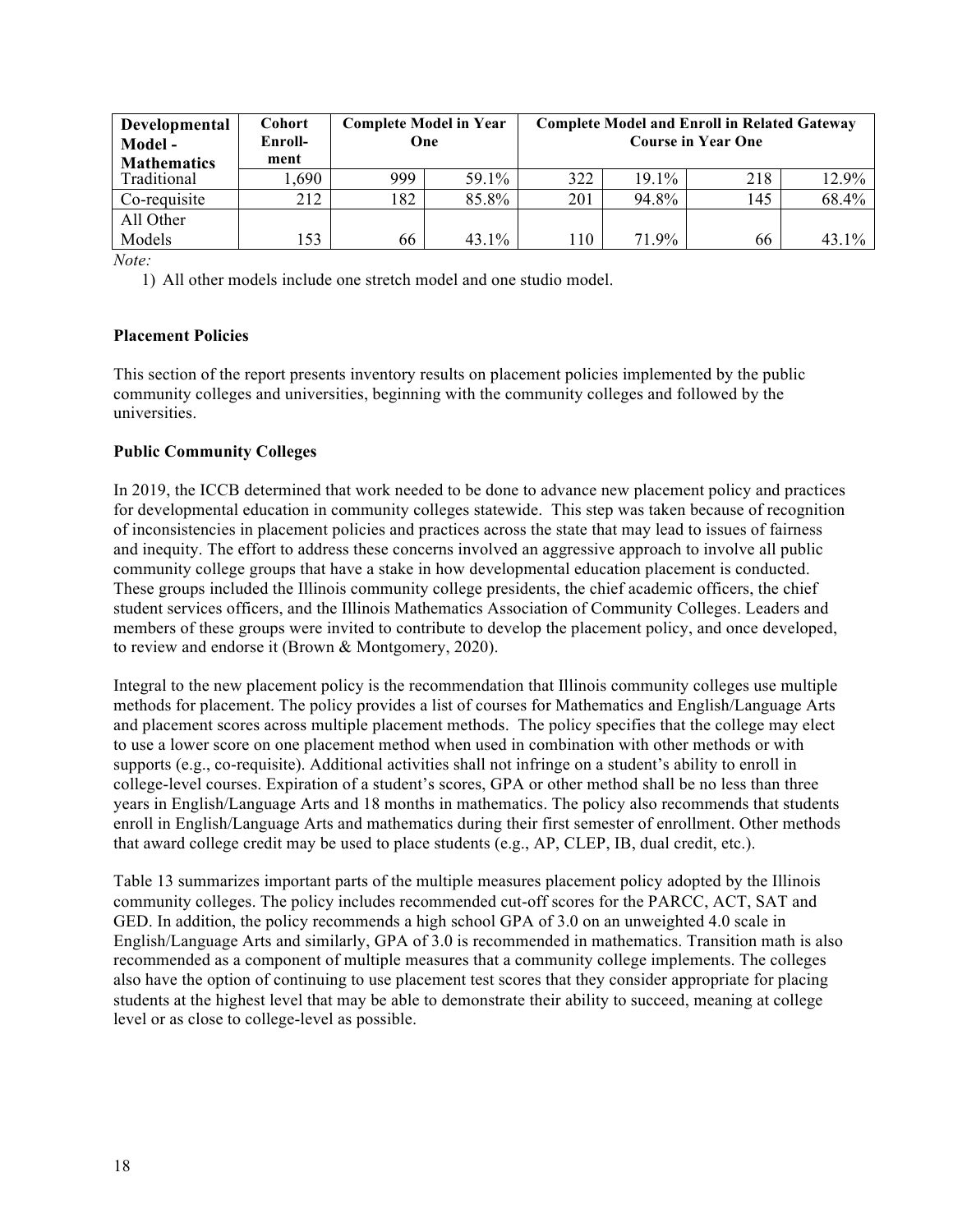| <b>Multiple Measures</b>               |                           |                                                      |  |  |
|----------------------------------------|---------------------------|------------------------------------------------------|--|--|
| <b>ACT</b>                             | Mathematics               | 22                                                   |  |  |
|                                        | English/<br>Language Arts | 19                                                   |  |  |
| <b>SAT</b>                             | Mathematics               | 530                                                  |  |  |
|                                        | English/Language<br>Arts  | 480                                                  |  |  |
| High School GPA                        | <b>Mathematics</b>        | 3.0 with successful completion of $4th$ year of math |  |  |
|                                        | English/Language<br>Arts  | 3.0 (on an unweighted 4.0 scale)                     |  |  |
| <b>GED</b>                             | 165                       |                                                      |  |  |
| <b>Transition Math</b>                 |                           |                                                      |  |  |
| Placement test with appropriate scores |                           |                                                      |  |  |

Table 13. Recommended Test Scores and High School Grade Point Average (GPA) for Placement into College-level Course

Given that the above mentioned measures are options for the public community colleges to adopt, the inventory results show 17 colleges have fully implemented by fall 2019, and another 12 colleges having partially implemented with plans to fully implement by fall 2021. Seven community colleges responded to the inventory by saying they will be fully implementing the multiple measures placement policy by fall 2021, and three colleges did not respond to this requested information.

Table 14. All Public Community College District Report on Implementation of Placement Policies

| <b>Community College</b><br>Districts $(n=39)$ | <b>Fully</b><br><b>Implemented by</b><br><b>Fall 2019</b> | <b>Partially</b><br><b>Implemented by</b><br>Fall 2019 with Full<br><b>Implementation by</b><br><b>Fall 2020</b> | <b>Begin</b><br>Implementation<br><b>Fall 2020</b> | <b>No Response to</b><br><b>Survey or Clear</b><br><b>Response on</b><br>Implementation |
|------------------------------------------------|-----------------------------------------------------------|------------------------------------------------------------------------------------------------------------------|----------------------------------------------------|-----------------------------------------------------------------------------------------|
| <b>Black Hawk College</b>                      |                                                           | Yes                                                                                                              |                                                    |                                                                                         |
| Carl Sandburg College                          | Yes                                                       |                                                                                                                  |                                                    |                                                                                         |
| City Colleges of Chicago                       |                                                           | Yes                                                                                                              |                                                    |                                                                                         |
| College of DuPage                              |                                                           | Yes                                                                                                              |                                                    |                                                                                         |
| College of Lake County                         | Yes                                                       |                                                                                                                  |                                                    |                                                                                         |
| Danville Area CC                               |                                                           | Yes                                                                                                              |                                                    |                                                                                         |
| Elgin Community College                        | Yes                                                       |                                                                                                                  |                                                    |                                                                                         |
| Harper College                                 | Yes                                                       |                                                                                                                  |                                                    |                                                                                         |
| <b>Heartland Community College</b>             | Yes                                                       |                                                                                                                  |                                                    |                                                                                         |
| <b>Highland Community College</b>              |                                                           | Yes                                                                                                              |                                                    |                                                                                         |
| Illinois Central College                       |                                                           |                                                                                                                  |                                                    | Yes                                                                                     |
| Illinois Eastern CC (IECC)                     |                                                           | Yes                                                                                                              |                                                    |                                                                                         |
| Illinois Valley CC                             |                                                           | Yes                                                                                                              |                                                    |                                                                                         |
| John A Logan College                           |                                                           |                                                                                                                  | Yes                                                |                                                                                         |
| John Wood CC                                   | Yes                                                       |                                                                                                                  |                                                    |                                                                                         |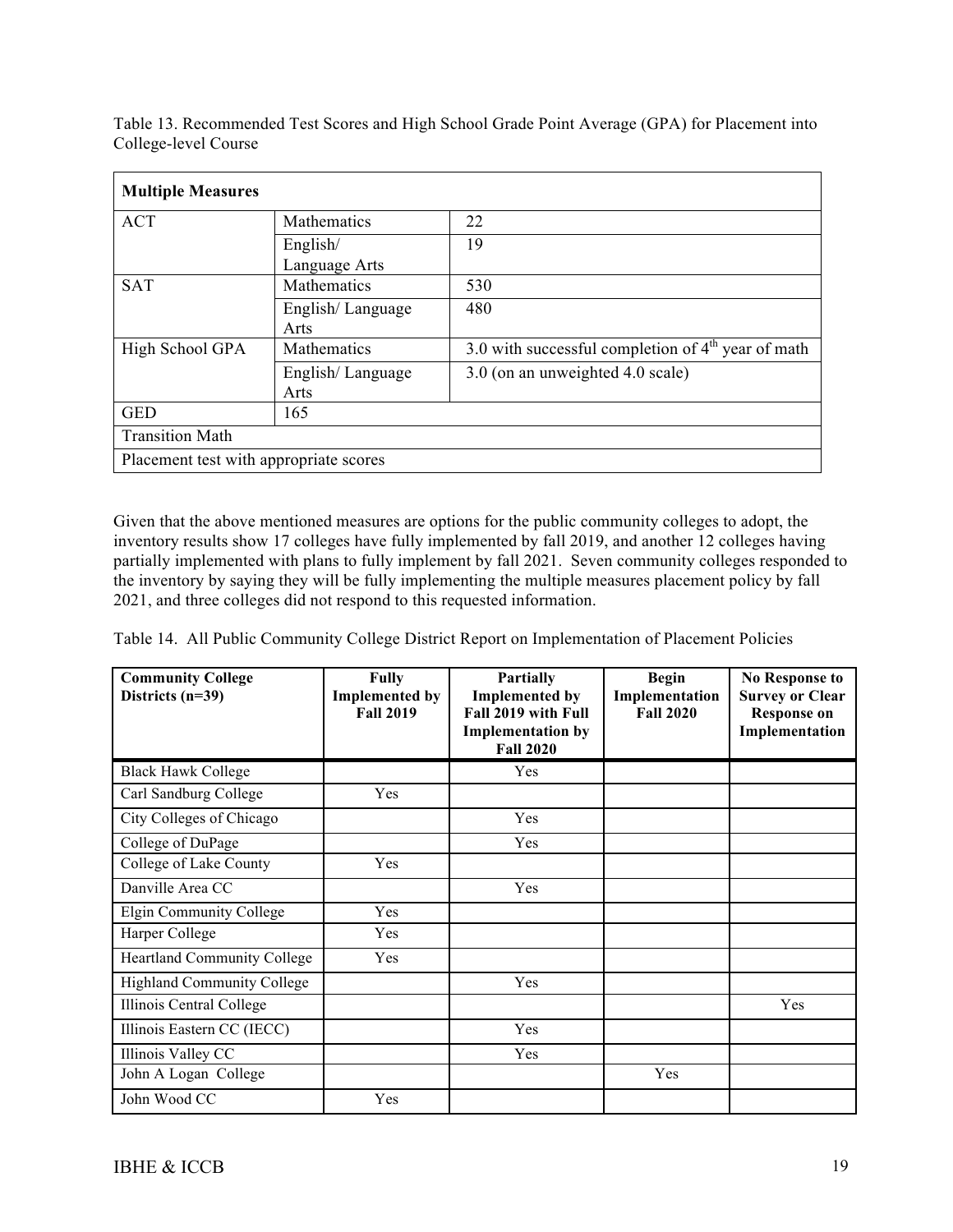| <b>Community College</b><br>Districts (n=39) | <b>Fully</b><br><b>Implemented by</b><br><b>Fall 2019</b> | Partially<br><b>Implemented by</b><br>Fall 2019 with Full<br><b>Implementation by</b><br><b>Fall 2020</b> | <b>Begin</b><br>Implementation<br><b>Fall 2020</b> | <b>No Response to</b><br><b>Survey or Clear</b><br><b>Response on</b><br>Implementation |
|----------------------------------------------|-----------------------------------------------------------|-----------------------------------------------------------------------------------------------------------|----------------------------------------------------|-----------------------------------------------------------------------------------------|
| Joliet Junior College                        | Yes                                                       |                                                                                                           |                                                    |                                                                                         |
| Kankakee Community College                   | Yes                                                       |                                                                                                           |                                                    |                                                                                         |
| Kaskaskia College                            | Yes                                                       |                                                                                                           |                                                    |                                                                                         |
| Kishwaukee College                           |                                                           |                                                                                                           | Yes                                                |                                                                                         |
| Lake Land College                            | Yes                                                       |                                                                                                           |                                                    |                                                                                         |
| Lewis & Clark CC                             | Yes                                                       |                                                                                                           |                                                    |                                                                                         |
| Lincoln Land CC                              | Yes                                                       |                                                                                                           |                                                    |                                                                                         |
| McHenry County College                       |                                                           |                                                                                                           | Yes                                                |                                                                                         |
| Moraine Valley CC                            |                                                           |                                                                                                           | Yes                                                |                                                                                         |
| Morton College                               |                                                           |                                                                                                           |                                                    | Yes                                                                                     |
| Oakton College                               |                                                           | Yes                                                                                                       |                                                    |                                                                                         |
| Parkland College                             |                                                           |                                                                                                           | Yes                                                |                                                                                         |
| Prairie State College                        |                                                           |                                                                                                           | Yes                                                |                                                                                         |
| <b>Rend Lake College</b>                     | Yes                                                       |                                                                                                           |                                                    |                                                                                         |
| <b>Richland Community College</b>            | Yes                                                       |                                                                                                           |                                                    |                                                                                         |
| <b>Rock Valley College</b>                   |                                                           | Yes                                                                                                       |                                                    |                                                                                         |
| Sauk Valley CC                               |                                                           |                                                                                                           | Yes                                                |                                                                                         |
| <b>Shawnee Community College</b>             |                                                           |                                                                                                           |                                                    | Yes                                                                                     |
| South Suburban College                       |                                                           | $\overline{Y}$ es                                                                                         |                                                    |                                                                                         |
| Southeastern Illinois College                |                                                           | Yes                                                                                                       |                                                    |                                                                                         |
| Southwestern Illinois College                | Yes                                                       |                                                                                                           |                                                    |                                                                                         |
| Spoon River College                          | Yes                                                       |                                                                                                           |                                                    |                                                                                         |
| <b>Triton College</b>                        | Yes                                                       |                                                                                                           |                                                    |                                                                                         |
| Waubonsee CC                                 |                                                           | Yes                                                                                                       |                                                    |                                                                                         |
| <b>Grand Total</b>                           | 17                                                        | 12                                                                                                        | $\overline{7}$                                     | 3                                                                                       |

Results shown in Table 15 reveal the vast majority of public community colleges are following the recommended standard in terms of cut-off scores in their implementation of multiple measures policy (see again the recommended cut-off scores in Table 13 above). Similar to results shown in Table 14 above, there does appear to be a sub-set of colleges that are not responding or providing clear information about their implementation of multiple measures that needs to be addressed.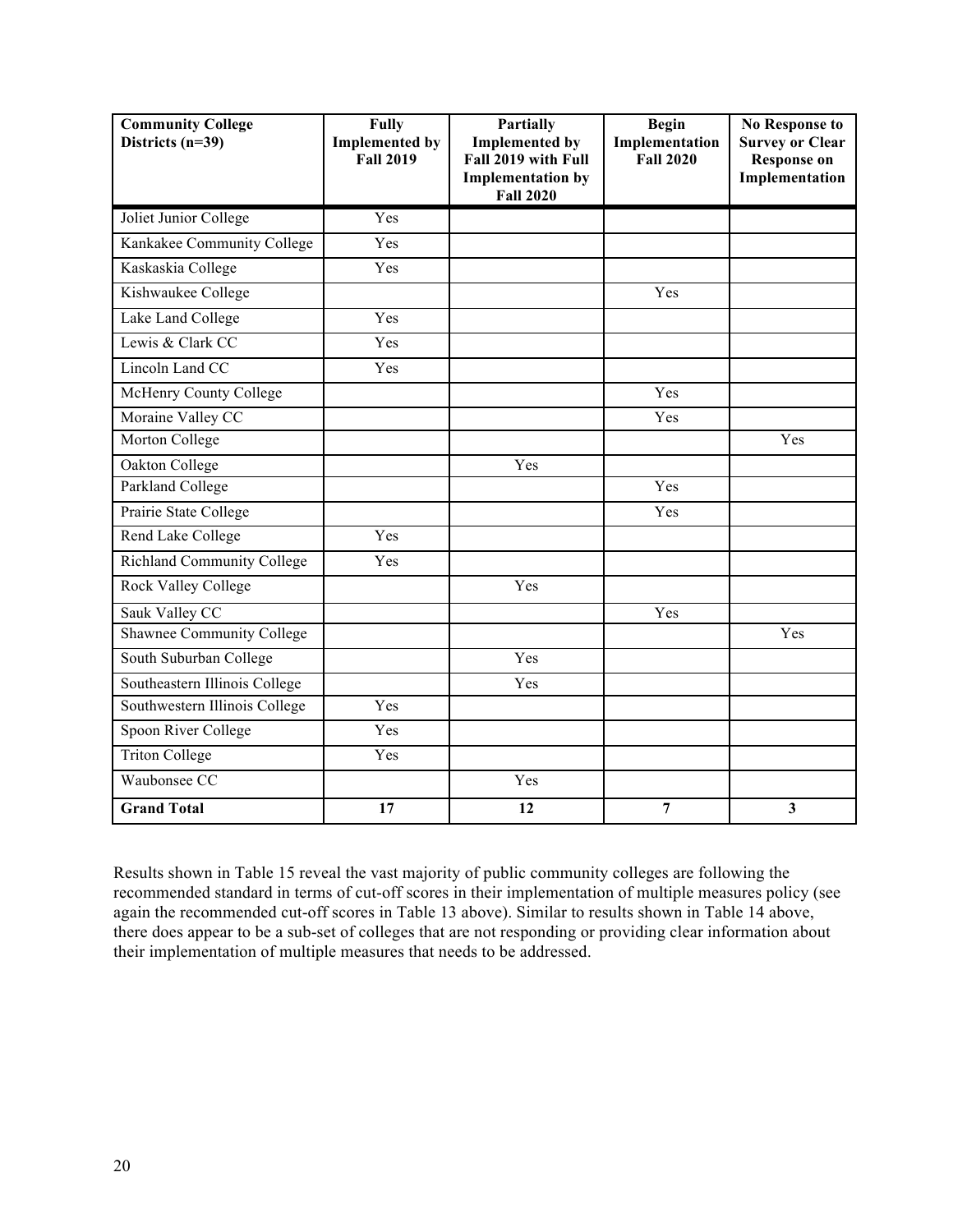| <b>Method</b>                 | <b>Number Colleges</b><br><b>Use</b><br>Recommended<br><b>Standard</b> | <b>Number</b><br><b>Colleges have</b><br>Higher<br>Requirement | <b>Number Colleges</b><br><b>Have At Least 1</b><br><b>Course Different</b><br>from Rec Standard | <b>Number Colleges</b><br><b>Unknown</b> or<br>Unclear<br>Approach |
|-------------------------------|------------------------------------------------------------------------|----------------------------------------------------------------|--------------------------------------------------------------------------------------------------|--------------------------------------------------------------------|
| <b>ACT</b> Mathematics        | 36                                                                     |                                                                |                                                                                                  |                                                                    |
| ACT English/<br>Language Arts | 33                                                                     |                                                                |                                                                                                  | b                                                                  |
| <b>SAT Mathematics</b>        | 32                                                                     |                                                                |                                                                                                  |                                                                    |
| SAT English/                  | 41                                                                     |                                                                |                                                                                                  |                                                                    |
| Language Arts                 |                                                                        |                                                                |                                                                                                  |                                                                    |

Table 15. Public Community College Implementation Level by Placement Method

Other data gathered from the community colleges pertaining to the multiple measures recommendations include that the majority of colleges are using Accuplacer as the placement exam for English/Language Arts, and the colleges are about evenly split in using Accuplacer and ALEKS for mathematics.

Also, the community colleges report having to work through myriad of issues to be able to use high school GPA for placement purposes, including complications in computing non-weighted vs. weighted high school GPAs, doing consistent and fair computations when GPA scales differ among high schools, and getting access to high school transcripts in a timely way. Securing transitional math courses that are approved for portability has also been a challenge, as has securing GED scores. Finally and probably most importantly, the community colleges observe that they are uncertain how to use multiple measures for holistic assessment. The colleges have limited experience using multiple methods, and they have few models and guidance on how to combine the methods in ways that help them to meet student needs in meaningful and positively impactful ways. Additional research on how multiple measures impact student outcomes is needed, as is additional research to estimate the associated cost.

#### **Public Universities**

Inventory results for five universities provide more in-depth picture of developmental instruction in English/Language Arts. Table 16 summarizes the model, course sequences and placement policy of each of the five universities. As noted earlier in this report, the most common model is the traditional model, with 1 or 2 course sequence required to take credit-bearing gateway English/Language Arts course. Four universities appear to use multiple measures to place students into English/Language Arts at the developmental or college level, and it is possible the fifth university does as well as the details provided by institutions may not provide sufficient detail to make this determination in a definitive way. When ACT or SAT scores are specified, they tend to be fairly consistent with the levels included in the community college placement, though again, sufficient detail is not always present in the information provided by institutions to make a full assessment.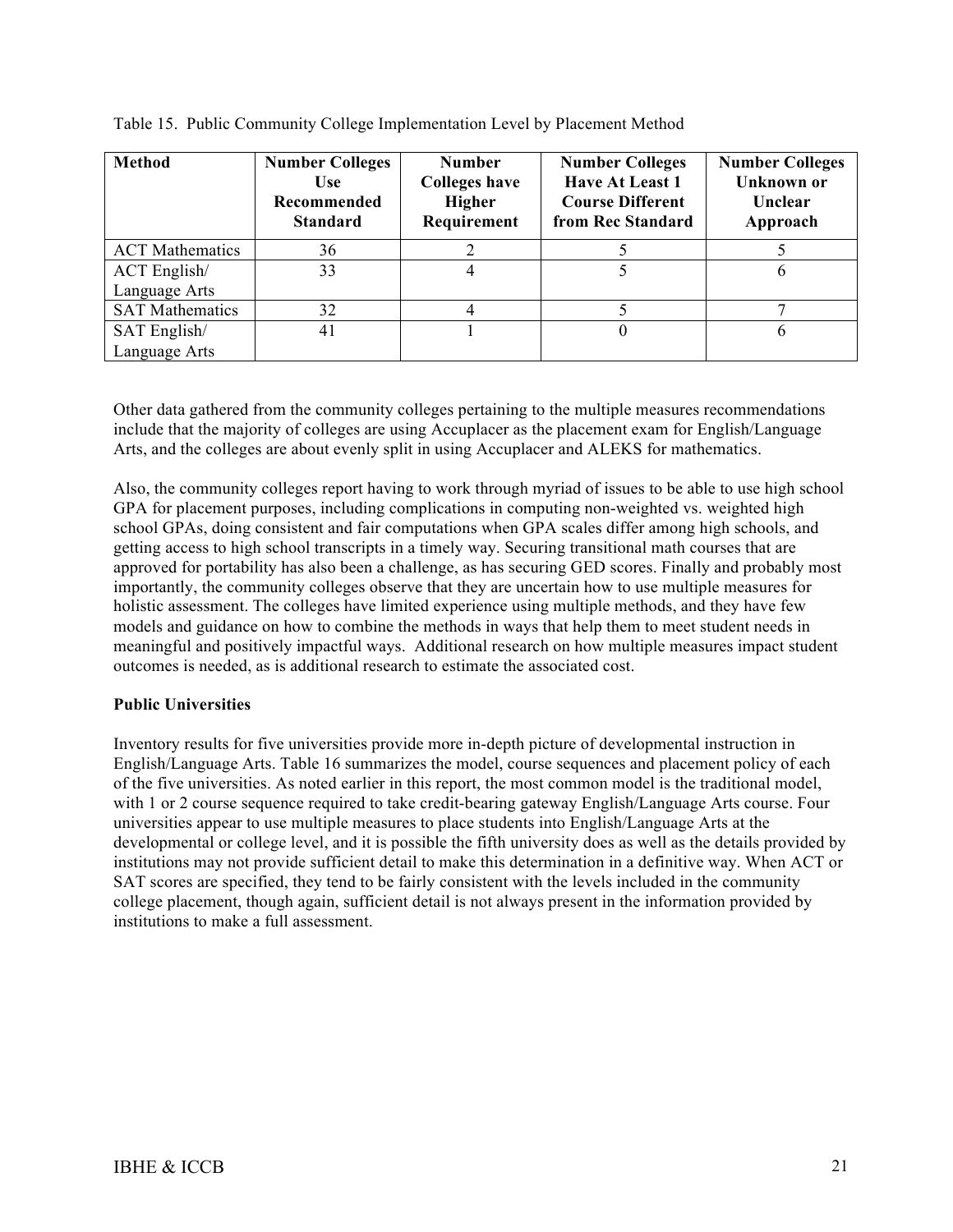Table 16. Developmental Model, Course Sequence and Placement Policy for English/Language Arts offered by Public Universities

|                                                      |                              | English/Language Arts Developmental Models, Course Sequences, and Placement Policy                                                                                                                                                                                                                                                                                                                                                                                              |
|------------------------------------------------------|------------------------------|---------------------------------------------------------------------------------------------------------------------------------------------------------------------------------------------------------------------------------------------------------------------------------------------------------------------------------------------------------------------------------------------------------------------------------------------------------------------------------|
| Eastern Illinois<br>University                       | Traditional                  | ENG 1000, Fundamentals of College Composition to ENG1001G<br>(college-credit bearing)                                                                                                                                                                                                                                                                                                                                                                                           |
|                                                      | Placement<br>Policy          | Multiple Measures: CT English score below 18/SAT Writing of<br>420 or below, or HS GPA below 3.0. Or, students may write essay<br>to demonstrate writing skills in lieu of test score; essay is assessed<br>by English Department (see EIU UG catalog).                                                                                                                                                                                                                         |
| Northern<br>Illinois                                 | Stretch                      | English 102 (Composition Skills) to English 103P (Rhetoric $\&$<br>Composition I) to English 203 (Rhetoric & Composition II)                                                                                                                                                                                                                                                                                                                                                    |
| University                                           | Traditional -<br>Accelerated | English 103P (Rhetoric & Composition I) to English 203 (Rhetoric<br>& Composition II)                                                                                                                                                                                                                                                                                                                                                                                           |
|                                                      | Placement<br>Policy          | Multiple measures: HS GPA (record), ACT/SAT scores, and<br>Writing Composition Foundational Studies Competency Exam (See<br>appendix for specific cut scores).                                                                                                                                                                                                                                                                                                                  |
| Southern<br>Illinois<br>University -<br>Edwardsville | Traditional                  | AD 090: Basic Writing I (non-credit bearing) to ENG 101:<br>English Composition I (credit bearing)<br>AD 082: College Reading II (non-credit bearing) to ENG 101:<br>English Composition I (credit bearing)                                                                                                                                                                                                                                                                     |
|                                                      | Co-Requisite                 | ENG 101-E (credit bearing) direct placement with additional<br>supports and taught by instructors with additional training in basic<br>writing and providing additional lab hours for practice.                                                                                                                                                                                                                                                                                 |
|                                                      | Placement<br>Policy          | Reading Placement: ACT Reading, SAT Reading, ACCUPLACER<br>Reading. AD 090: Basic Writing I requires ACT English score <19<br>or SAT Writing $&$ Language Test score <26.<br>Writing Placement: ACT English, SAT Writing & Language,<br>ACCUPLACER Writing: AD 082: College Reading II requires<br>ACT Reading score <21 or SAT Reading Test score <28.                                                                                                                         |
| University of<br>Illinois<br>Chicago                 | Traditional                  | ENGL 071 (Intro to Academic Writing) to ENGL 160 (Academic<br>Writing I, the gateway course)<br>ENGL 070 (Intro to Academic Writing for Non-Native Speakers of<br>English) to ENGL 160 (Academic Writing I)<br>ENGL 060 (English as a Second Language) to ENGL 070 (Intro to<br>Academic Writing for Non-Native Speakers of English) to ENGL<br>160 (Academic Writing I)                                                                                                        |
|                                                      | Co-requisite                 | ENGL 159 (Academic Writing Workshop) & ENGL 160<br>(Academic Writing 1) at the same time                                                                                                                                                                                                                                                                                                                                                                                        |
|                                                      | Placement<br>Policy          | Multiple Measures: All incoming first-year students who don't<br>arrive having earned ENGL 160 (Academic Writing I) credit by<br>ACT, SAT, AP, or IB scores are required to take a placement test,<br>consisting of a single typed essay written in response to a prompt.<br>Students are required to take the course into which they place:<br>ENGL 160, ENGL 160 with the co-requisite ENGL 159 workshop,<br>or the developmental courses ENGL 071, ENGL 070, or ENGL<br>060. |
| University of<br>Illinois                            | Traditional                  | English 091 (Critical Reading) to English 101 (credit bearing/<br>gateway course)                                                                                                                                                                                                                                                                                                                                                                                               |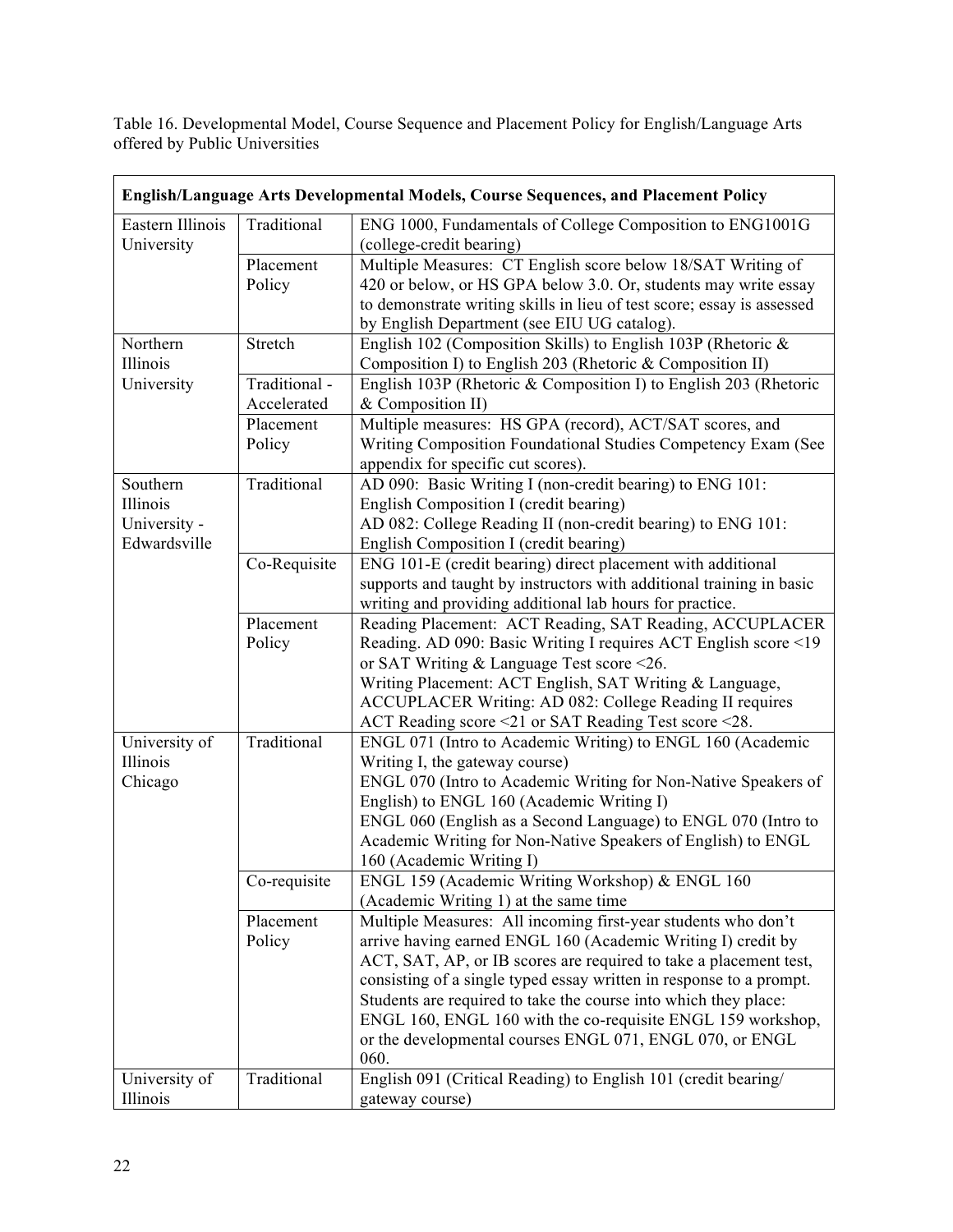| English/Language Arts Developmental Models, Course Sequences, and Placement Policy |                     |                                                                                                                                                                                    |  |
|------------------------------------------------------------------------------------|---------------------|------------------------------------------------------------------------------------------------------------------------------------------------------------------------------------|--|
| Springfield                                                                        | Placement<br>Policy | New entering students who have not already completed the<br>equivalent of English Composition may be required to take a<br>Reading/Writing placement exam based on ACT/SAT scores. |  |
|                                                                                    |                     |                                                                                                                                                                                    |  |

1) Northeastern Illinois University reported offering the traditional model in English/Language Arts but details of the course sequences and placement policy were not accessible for this report.

Table 17 presents results on the developmental model, course sequence and placement policy for mathematics in the public universities. Ten of the 12 public universities offer developmental mathematics that align to pathways that align with college majors. The differentiated pathway approach predominates mathematics in the public universities, with some universities offering more extensive pathway options than others (depending on size, curriculum, and possibly other factors). Also, the traditional and corequisite models dominate developmental education in mathematics, with most universities offering two or three 2-courses in sequence or concurrently (i.e., co-requisite). Also, multiple methods of assessment are used by most universities, including HS GPA, ACT and SAT scores, Accuplacer, and ALEKS being the primary vehicles. Some universities also mention options to re-test and also to use other forms of assessment that administered on the campus, under the authority of mathematics departments.

|                                |                                                          | <b>Mathematics Developmental Models, Course Sequences, and Placement Policy</b>                                                                                                                                                                            |
|--------------------------------|----------------------------------------------------------|------------------------------------------------------------------------------------------------------------------------------------------------------------------------------------------------------------------------------------------------------------|
| Chicago State<br>University    | Traditional                                              | If math isn't needed for major: Placement in MATH 1040<br>Mathematics for Data Science I                                                                                                                                                                   |
|                                | Co-requisite                                             | If math is needed for major: Co-requisite-MATH 1195 &<br>MATH 1200 (College Algebra) taken at the same time                                                                                                                                                |
|                                | <b>Placement Policy</b>                                  | Differentiated pathways based on major; Cut scores used<br>(detail not provided)                                                                                                                                                                           |
|                                |                                                          | • If students' program does not require college-level Algebra,<br>they are placed in MATH 1040 Mathematics for Data<br>Science 1                                                                                                                           |
|                                |                                                          | • Students who require College Algebra for their programs are<br>concurrently placed in the co-requisite course, MATH 1195<br>College Algebra Laboratory, if the score on the Next<br>Generation Accuplacer: Advanced Algebra & Functions is<br>below 240. |
| Eastern Illinois<br>University | Policy - Math                                            | Only STEM and Business take College Algebra (MAT 1271);<br>Non-STEM and Business take one gen ed math class                                                                                                                                                |
|                                | <b>Traditional Math</b><br>Sequence for<br>STEM/Business | 2 Sequences: Concurrent taking of MAT 1070 and MAT<br>1270 – lead to MAT1271 – College Algebra (gateway course)                                                                                                                                            |
|                                | Placement in<br>traditional MAT if:                      | Differentiated Pathways based on major; ACT Mat 16 or<br>lower on ACT, 430 or lower on the SAT, or Accuplacer level<br>2 score of 250 or Below                                                                                                             |

Table 17. Developmental Model, Course Sequence and Placement Policy for Mathematics offered by Public Universities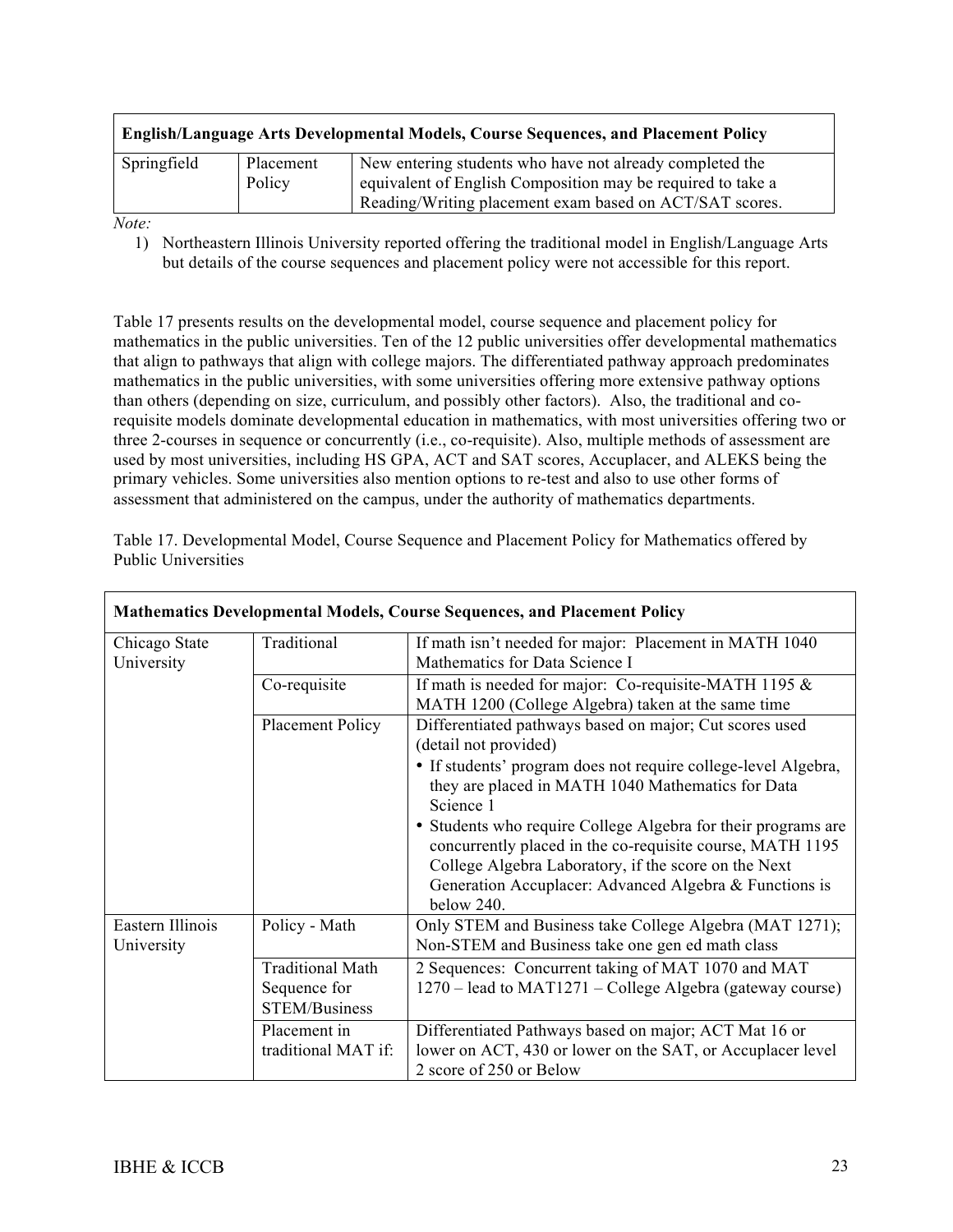| <b>Mathematics Developmental Models, Course Sequences, and Placement Policy</b> |                                              |                                                                                                                                                                                                                                                                                                                                                                                                                                                                                                                                                                                                                                                            |
|---------------------------------------------------------------------------------|----------------------------------------------|------------------------------------------------------------------------------------------------------------------------------------------------------------------------------------------------------------------------------------------------------------------------------------------------------------------------------------------------------------------------------------------------------------------------------------------------------------------------------------------------------------------------------------------------------------------------------------------------------------------------------------------------------------|
| Illinois State<br>University                                                    | Traditional                                  | Math 102 (Basic Algebra) to Math 104 (Intermediate Algebra)<br>to Math 119 (College Algebra—gateway course)<br>Math 104 to Math 113 (Elements of Mathematical<br>Reasoning-gateway course)<br>Math 102A01 to Math 130 (Dimensions of Numerical<br>Reasoning—gateway course)                                                                                                                                                                                                                                                                                                                                                                                |
|                                                                                 | Co-requisite                                 | IDS 114 concurrently with Math 113A01 (Elements of<br>Mathematical Reasoning: with Math Principles) Math 102A01<br>is specifically designed to prepare students for Math 130<br>(gateway course for Early Childhood, Elementary and Special<br><b>Education Majors)</b>                                                                                                                                                                                                                                                                                                                                                                                    |
|                                                                                 | Placement Policy                             | Differentiated pathways; Students scoring lower than 30 on<br>ALEKS place into Math 102 and those scoring between 30<br>and 45 place into Math 104. Education majors place into Math<br>102A01 to Math 130 (dimensions of numerical reasoning) if<br>they score lower than 45 on ALEKS. Education majors<br>scoring 40-45 on ALEKS take IDS 114 concurrently with<br>Math 113A01 (co-requisite model)                                                                                                                                                                                                                                                      |
| Northern Illinois<br>University                                                 | Traditional with<br>some emporium<br>aspects | For students needing College Algebra and programs requiring<br>College Algebra as prerequisite. Traditional with some<br>emporium aspects: MATH 108 to MATH 109 to MATH 110<br>(College Algebra/ gateway course).                                                                                                                                                                                                                                                                                                                                                                                                                                          |
|                                                                                 | Co-requisite                                 | Direct placement in Math 110 (College Algebra) with<br>additional review and supports provided to students<br>During fall 2019, NIU ran a small pilot; 20 students completed<br>Math 110, College Algebra, as well as review material as<br>needed. Very good results leading to expansion next year.                                                                                                                                                                                                                                                                                                                                                      |
|                                                                                 | <b>Placement Policy</b>                      | Primarily, a local assessment. About 13% take the Accuplacer<br>for which NIU uses the recommended cut scores from the<br>developer; Score below 250 leads to a developmental<br>placement. For the local assessment, a score below 38% leads<br>to a developmental placement.<br>Students may appeal for reconsideration of placements. A<br>successful appeal requires evidence of mathematical<br>proficiency external to HS record: primarily, an external exam<br>such as the ACT or SAT. Case-by-case retest, interview or<br>college enrollment may occur based on recommendation of<br>Assistant Chair of the Department of Mathematical Sciences. |
| Northeastern<br>Illinois University                                             | Traditional                                  | Differentiated math pathways; MATH 090 to MATH 091 to<br>MATH 092 to Level I College Math (multiple entry points)                                                                                                                                                                                                                                                                                                                                                                                                                                                                                                                                          |
|                                                                                 | Stretch                                      | MATH-011A & MATH-111A semester 1 to MATH-011B &<br>MATH-111B (semester 2). Student completing all components<br>satisfy the MATH-112 requirements (4 college level credits).                                                                                                                                                                                                                                                                                                                                                                                                                                                                               |
|                                                                                 | Stretch for<br>elementary teachers           | MATH-048A & MATH-148A (semester 1) to MATH-048B &<br>MATH-148B (semester 2). Students completing all components<br>satisfy the MATH-149 requirements (4 college level credits).                                                                                                                                                                                                                                                                                                                                                                                                                                                                            |
|                                                                                 | Placement Policy                             | Accuplacer test scores on six sub-tests, three below college level<br>placement: 200-236 places into Math 090, Elem Algebra, 237-249<br>places into Math 091, Intermediate Algebra I, and 200-236, Math                                                                                                                                                                                                                                                                                                                                                                                                                                                    |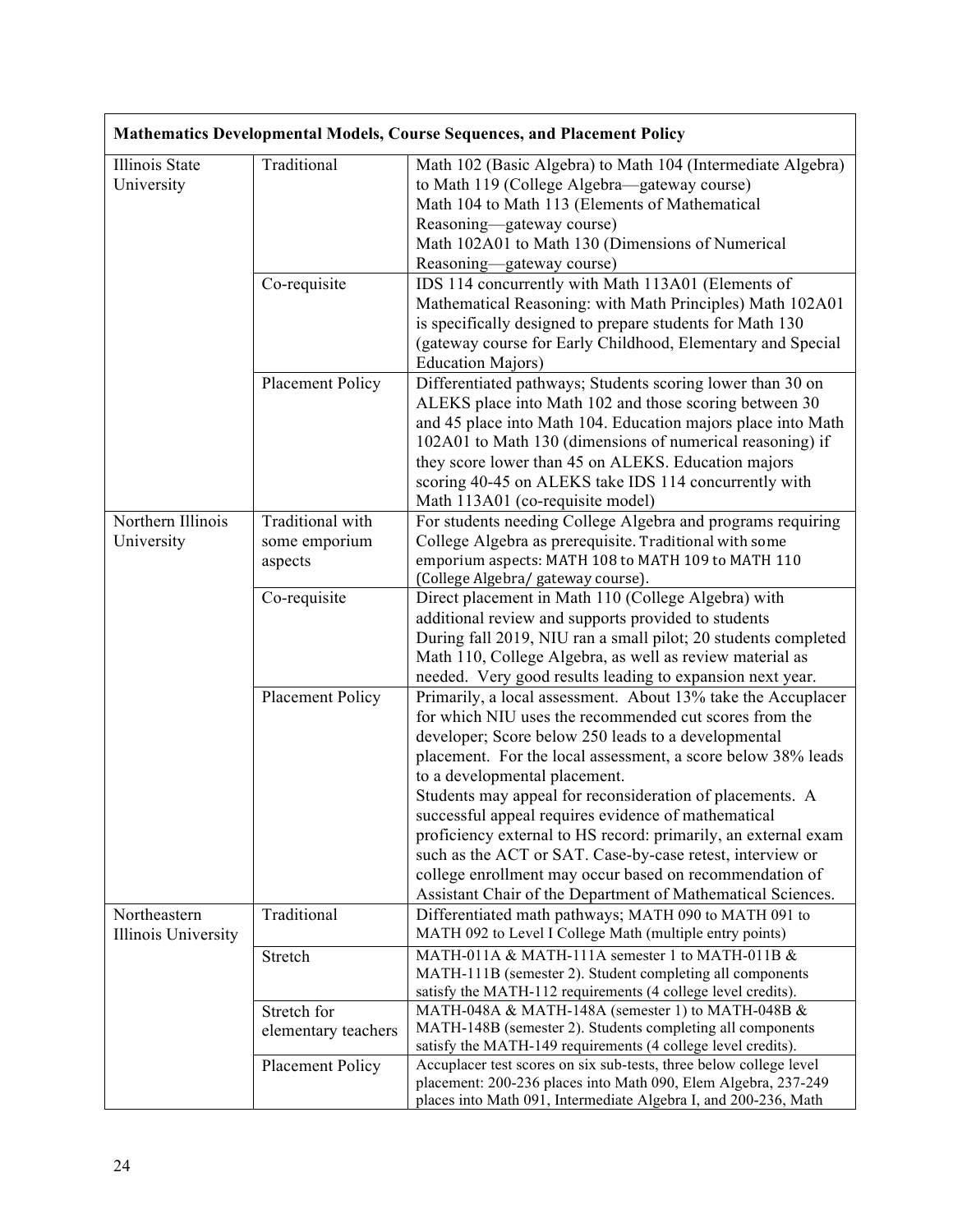|                                                     |                                | Mathematics Developmental Models, Course Sequences, and Placement Policy                                                                                                                                                                                                                                                                                                                                                                                                                                                                                                                                                                                                                                                                                                      |  |
|-----------------------------------------------------|--------------------------------|-------------------------------------------------------------------------------------------------------------------------------------------------------------------------------------------------------------------------------------------------------------------------------------------------------------------------------------------------------------------------------------------------------------------------------------------------------------------------------------------------------------------------------------------------------------------------------------------------------------------------------------------------------------------------------------------------------------------------------------------------------------------------------|--|
|                                                     |                                | 092, Intermediate Algebra II. Scores above 237 place students into<br>courses appropriate to their major.                                                                                                                                                                                                                                                                                                                                                                                                                                                                                                                                                                                                                                                                     |  |
| Southern Illinois<br>University $-$                 | Co-requisite                   | No courses offered below College Algebra; Math 106 - College<br>Algebra Enhanced meets five days a week                                                                                                                                                                                                                                                                                                                                                                                                                                                                                                                                                                                                                                                                       |  |
| Carbondale                                          | Placement Policy               | Multiple measures - combination of criteria to determine the<br>best math course for the student's program of study. All<br>students required to take a placement exam (3 tests given)<br>unless the prerequisite is transferred in with a C or better from<br>the within 2 previous years. Math placement based on math<br>placement score, math requirements for the major, and in<br>some cases, any prior math courses in college.                                                                                                                                                                                                                                                                                                                                        |  |
| Southern Illinois<br>University $-$<br>Edwardsville | Traditional                    | AD 090: Basic Writing I (non-credit bearing) to ENG 101:<br>English Composition I (credit bearing)<br>AD 082: College Reading II (non-credit bearing) to ENG 101:<br>English Composition I (credit bearing)                                                                                                                                                                                                                                                                                                                                                                                                                                                                                                                                                                   |  |
|                                                     | Co-requisite                   | ENG 101-E (credit bearing) direct placement with additional<br>supports; taught by instructors with training in basic writing<br>and providing additional lab hours                                                                                                                                                                                                                                                                                                                                                                                                                                                                                                                                                                                                           |  |
|                                                     | Placement Policy               | Differentiated pathways: Students who pursue a major<br>requiring math coursework beyond QR 101: Quantitative<br>Reasoning must complete ALEKS PPL math placement<br>assessment. Students who do not place into a credit bearing<br>mathematics course must complete the university's<br>developmental math course, AD 070: Beginning Algebra.<br>AD 070: Beginning Algebra requires an ALEKS PPL score of<br>29 or below. Students with score of 30 or greater may enroll in<br>credit-bearing coursework:<br>ALEKS PPL score 30-45: MATH 120E - Enhanced College<br>Algebra<br>ALEKS PPL score 46-60: MATH 120 - College Algebra<br>ALEKS PPL score 61-75: MATH 125 - Precalculus<br>ALEKS PPL score >75: MATH 145 - Calculus for Life<br>Sciences or MATH 150 - Calculus I |  |
| University of<br>Illinois Chicago                   | Traditional & Co-<br>requisite | Differentiated pathways align to specific majors in STEM,<br>non-STEM, Business, Education, Life Sciences, etc. Math 090<br>is a traditional Developmental Math course, but we also offer<br>co-requisite courses, which can allow a student to begin in a<br>credit-bearing course, even if placed into a Developmental<br>Math level.                                                                                                                                                                                                                                                                                                                                                                                                                                       |  |
|                                                     | Placement Policy               | Math 109 taken together with Math 110 allows those who<br>scored 40 - 45 on ALEKS (Dev. Math is 45 or below) to begin<br>in College Algebra, as long as they take Math 109, the co-<br>requisite.<br>Math 077 taken concurrently with 118 allows students who<br>place from 0 - 29 on ALEKS to begin in Math 118,<br>Quantitative Reasoning. Math 088 taken in conjunction with<br>Math 090 (non-credit) allows students who placed from 0 - 29<br>on ALEKS to begin in Intermediate Algebra.                                                                                                                                                                                                                                                                                 |  |

 $\mathsf{r}$ 

٦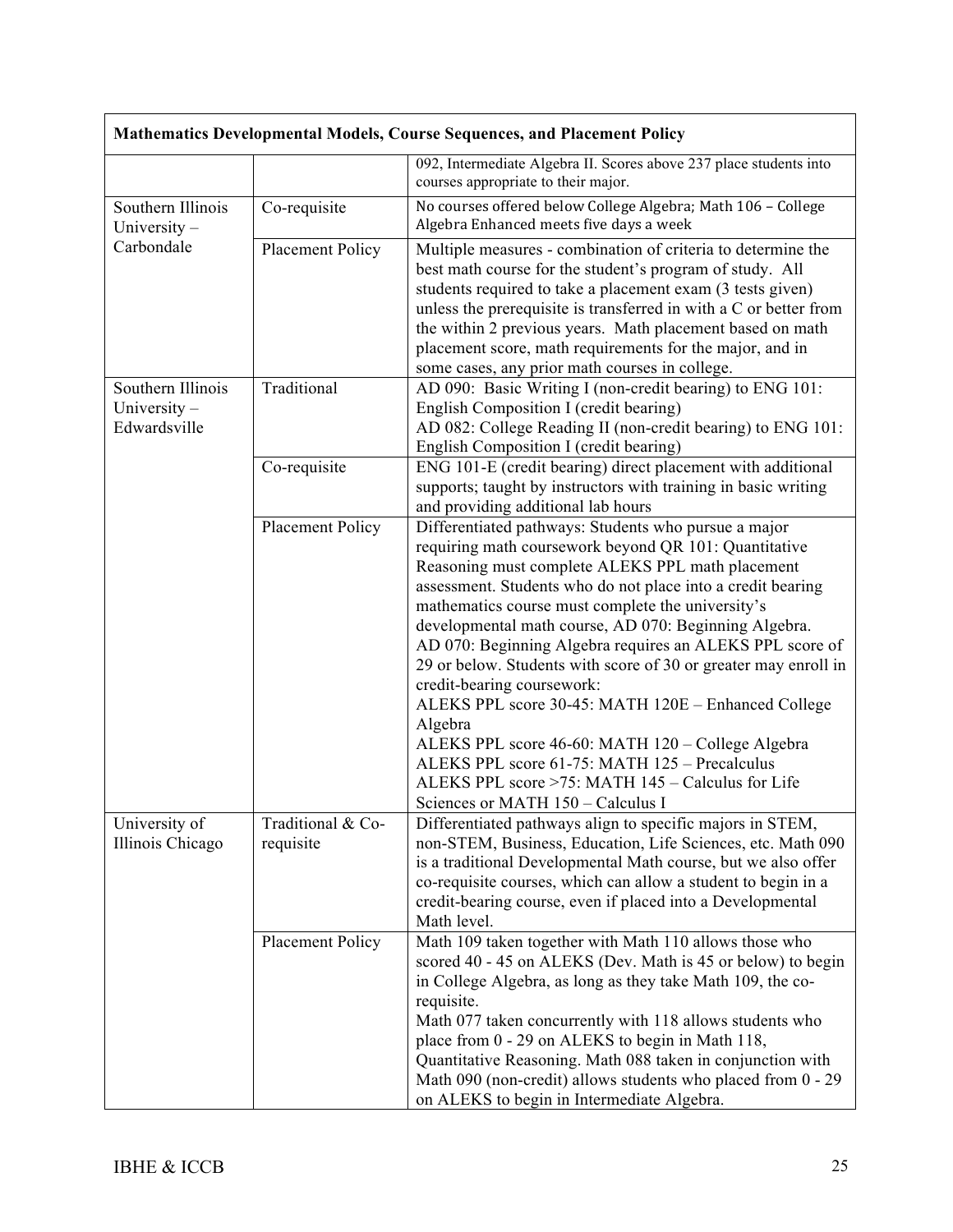| Mathematics Developmental Models, Course Sequences, and Placement Policy |                         |                                                              |
|--------------------------------------------------------------------------|-------------------------|--------------------------------------------------------------|
| University of                                                            | Traditional             | MAT 092 (Arithmetic Review) to MAT 094 (Beginning            |
| Illinois Springfield                                                     |                         | Algebra) to MAT 096 (Intermediate Algebra) to either MAT     |
|                                                                          |                         | 102 (College Algebra) or MAT 111 (Quantitative Reasoning).   |
|                                                                          |                         | Pathway 1: MAT 102 College Algebra (gateway course), then    |
|                                                                          |                         | MAT 113 - Business Calculus 4 Hours or MAT 115 Calculus.     |
|                                                                          |                         | Pathway 2: MAT 111. Quantitative Reasoning and MAT 121.      |
|                                                                          |                         | <b>Applied Stats</b>                                         |
|                                                                          | Placement Policy        | Accuplacer Scores – cut scores posted on website             |
| Western Illinois                                                         | Traditional             | Two-course sequence: MATH 099 to MATH 100, which leads       |
| University                                                               |                         | to six different credit-bearing level three courses, some of |
|                                                                          |                         | which meet general education requirements (see below).       |
|                                                                          |                         | Math 101: Concepts in Math (General Education),              |
|                                                                          |                         | Math 102: Creative Perspectives in Math (General Education), |
|                                                                          |                         | Math 123: Modeling with Math Functions General Education)    |
|                                                                          |                         | Stat 171: General Elementary Statistics (General Education)  |
|                                                                          |                         | Math 103: Technical Mathematics (not Gen. Ed.)               |
|                                                                          |                         | Math 128: Pre-calculus Algebra (not Gen. Ed.)                |
|                                                                          | <b>Placement Policy</b> | Multiple measures:                                           |
|                                                                          |                         | ACT Math 0-19 or SAT Math 0-510 and no Pre-calculus (or      |
|                                                                          |                         | higher math) taken in senior year                            |
|                                                                          |                         | ACT Math 20-22 or SAT Math 520-540 and Advance Algebra       |
|                                                                          |                         | junior year or earlier, with no math taken in senior year    |

# **Implications for the SJR 41 Implementation Plan**

The inventory of developmental education in public community colleges and universities in Illinois has provided a more complete picture of the developmental models that are implemented currently and also evolving across the state. Results suggest the traditional and co-requisite models are implemented in the majority of community colleges in English/Language Arts. In mathematics, the traditional model appears to continue to predominate developmental mathematics in community colleges but the inventory results suggest the co-requisite model is being implemented or developed and tested for future implementation in mathematics in the majority these institutions. The compressed and emporium models are also evident in mathematics in several community colleges, with fairly substantial enrollments in these courses. Other developmental models do not appear to be gaining much traction in terms of community colleges and universities reporting that they are being planned, developed, tested, or implemented.

Akin to the community colleges, the public universities tend to implement the traditional model most often in developmental English/Language Arts and mathematics, offering one or two course sequences to prepare students for majors that require College Algebra or mathematics courses that require College Algebra. Also in mathematics, the public universities are implementing differentiated pathways that align to students' majors and also align these developmental mathematics requirements to match the college major. There is evidence of a modest level of implementation of the studio and stretch models in English/Language Arts and mathematics at the university level, whereas these models appear in only a few community colleges.

Enrollments are most prevalent in the traditional models in English/Language Arts and mathematics at both the community college and university levels. Whereas the inventory does not provide information at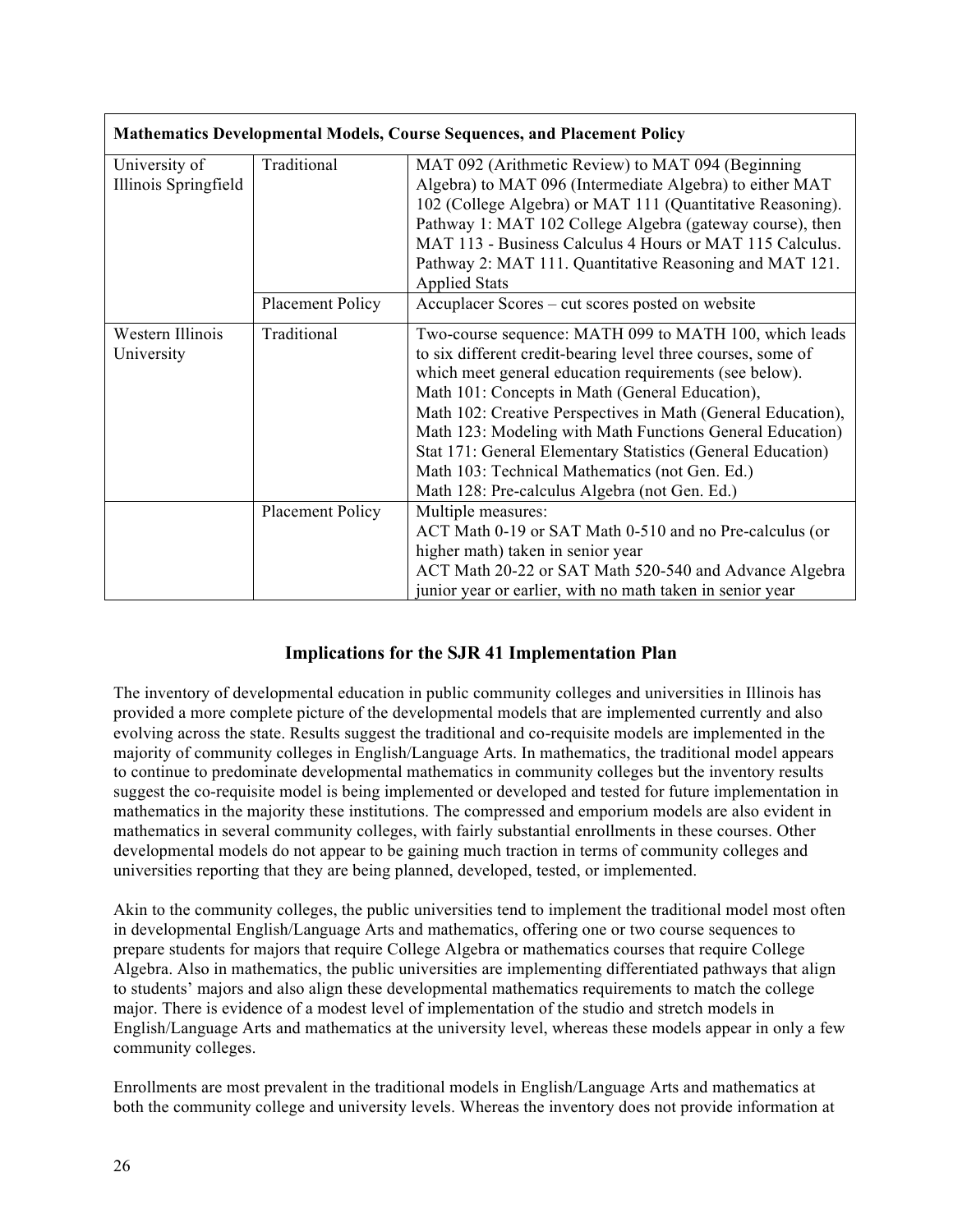the individual student-level and therefore is unable to speak to the characteristics of students who enroll in the different models, it is important to understand this point when reviewing results on student cohort completion of developmental courses and related-gateway courses. Given this important caveat, it is also important to learn that, with only a few exceptions, the co-requisite model had the highest developmental course completion and related-gateway course completion rates. In some cases student completion of developmental courses and related-gateway course completion were not substantially different from other models, but the consistency of outcomes for the co-requisite model is important to understand in these data.

Placement policies are closely linked to developmental education course-taking and therefore important to understand. This inventory documents that placement policies are evolving in the community colleges and universities, with variation in implementation of placement polices and practices at both levels. Seventeen public community colleges report fully implementing the multiple measures placement policy adopted by the Illinois Community College Board and Illinois Council of Community College Presidents, with twelve community colleges currently implementing and expecting to be a full-scale by Fall 2020. Another seven community college report being ready to implement the new placement policy by fall 2020, and three colleges did not provide information on placement policy implementation for this inventory.

The public universities implement placement policies independently and without a common approach, such as the multiple measures policy adopted by the public community colleges. Even so, placement policies reported by the universities suggest a wide range of measures are being used for placement in English/Language Arts and mathematics, ranging from using standardized tests, high school grade point average (GPA), and institution-specific assessments solely and in conjunction with one another.

The inventory also revealed numerous examples of newly implemented developmental education reforms and innovations, as well as long-standing programs and practices that are valued on college and university campuses. These promising programs and practices are included in inventory data and available to the Advisory Council members to use in developing the implementation plan required by SRJ 41.

Moving forward, the SJR 41 Advisory Council will mine the inventory results to continue to understand how various developmental models and placement methods are implemented. These results also provide a needed baseline for additional research to document the evolution of development education across the state, and they provide the potential to help the state set reasonable goals and expectations to continuously improve developmental education as a critical component of higher education. Additional research, including impact evaluation, is needed at the state and institutional levels; colleges and universities that are doing this important research and evaluation work need to be encouraged and supported in these endeavors as they provide needed evidence to scale change. Lastly, the inventory is useful to identifying community colleges and universities that can model and support other institutions in implementing promising policies and practices across the state. Carried out under the authority of SJR 41, this inventory provides baseline information that will help the state to continue to evolve developmental education in ways that meet the needs of college students throughout Illinois.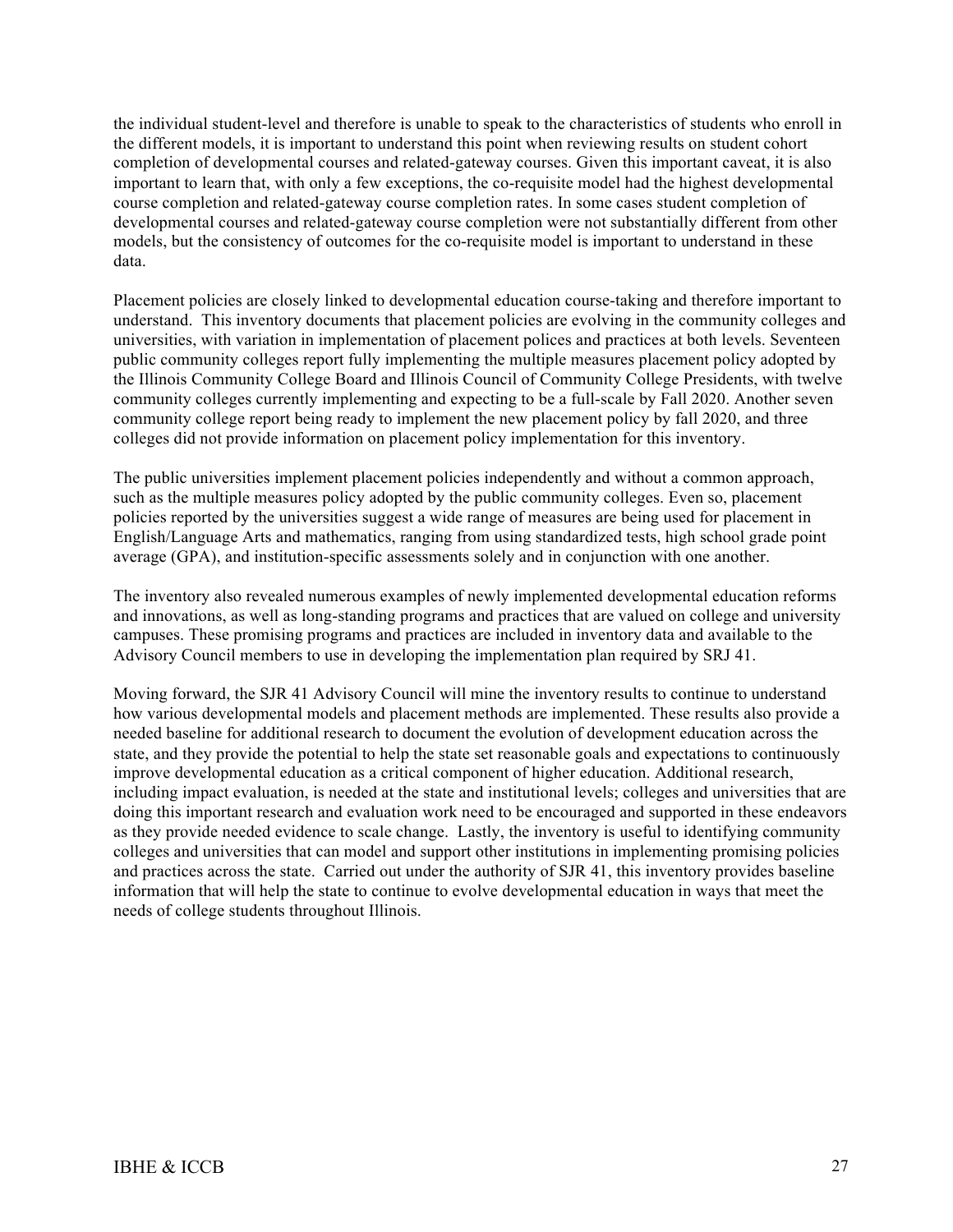#### **References**

- Barnett, A. E., Bergman, P., Kopko, E., Reddy, V., Belfield, C. R., & Roy, S., with Cullinan, D. (2018). *Multiple measures placement using data analytics: An implementation and early impacts report.* New York City, NY: CAPR, Columbia University. https://postsecondaryreadiness.org/multiplemeasures-placement-using-data-analytics/
- Bragg, D. (2012). Two-year college mathematics and student progression in STEM programs of study. In proceedings for the *Realizing the Potential of Community Colleges as Pathways to STEM Education and Careers: A Summit* on December 15, 2011 at the Carnegie Institution for Sciences, Washington DC. Washington DC: National Academy of Sciences. https://www.nap.edu/read/13399/chapter/12#98
- Brown, M., & Montgomery, M. (2020). *Illinois placement recommendations.* (Powerpoint Slide Deck for SJR 41 Advisory Council Meeting on January 10, 2020). Springfield, IL: Illinois Community College Board.
- Casazza, M. E., & Silverman, S. L. (1996). *Learning assistance and developmental education: A guide for effective practice.* San Francisco, CA: Jossey-Bass.
- Goldman, E., & Abrahamson, M. (2019). *Policy brief, Remediation reform.* Chicago, IL: Partnership for College Completion. https://partnershipfcc.org/images/Policy/Final\_Remediation\_Brief.pdf
- Goudas, A. M., & Boylan, H. (2012). Addressing the flawed research in developmental education. *Journal of Developmental Education, 36*(1), 2-13.
- Illinois Council of Community College Presidents. (2018). *Illinois placement recommendations.* https://www.iccb.org/iccb/wpcontent/pdfs/academic\_affairs/Final\_Placement\_Recommendations\_Approved\_6-1-18.pdf
- Lichtenberger, E. & Wilson, N. (2019a). *Remediation data in Illinois' higher education system.* Powerpoint presentation for SJR 41 on September 9, 2019 at Harold Washington College.
- Lichtenberger, E., & Wilson, N. (2019b). *Developmental education data in Illinois' higher education system: Focus on equity.* Powerpoint presentation for SJR 41 on November 1, 2019 at Governors State University.
- Martinez, M., & the Partnership for College Completion. (2017). *Unequal opportunity in Illinois: A look at who graduates college and why it matters – A meta-analysis.* Chicago, IL: The Partnership for College Completion. https://partnershipfcc.org/images/Unequal\_Opportunity\_in\_IL.pdf
- National Center for Academic Transformation (NCAT). (n.d.). *The emporium model.* Orlando, FL: Center for Distributed Learning. https://www.thencat.org/PlanRes/R2R\_Model\_Emp.htm)
- National Center for Fair and Open Testing. (n.d.). *The ACT: Biased, inaccurate, and misused.* https://fairtest.org/act-biased-inaccurate-and-misused
- National Council of Teachers of English. (2016). TYCA white paper on placement reform. *Teaching English in the Two-Year College, 44*(2), 135-157.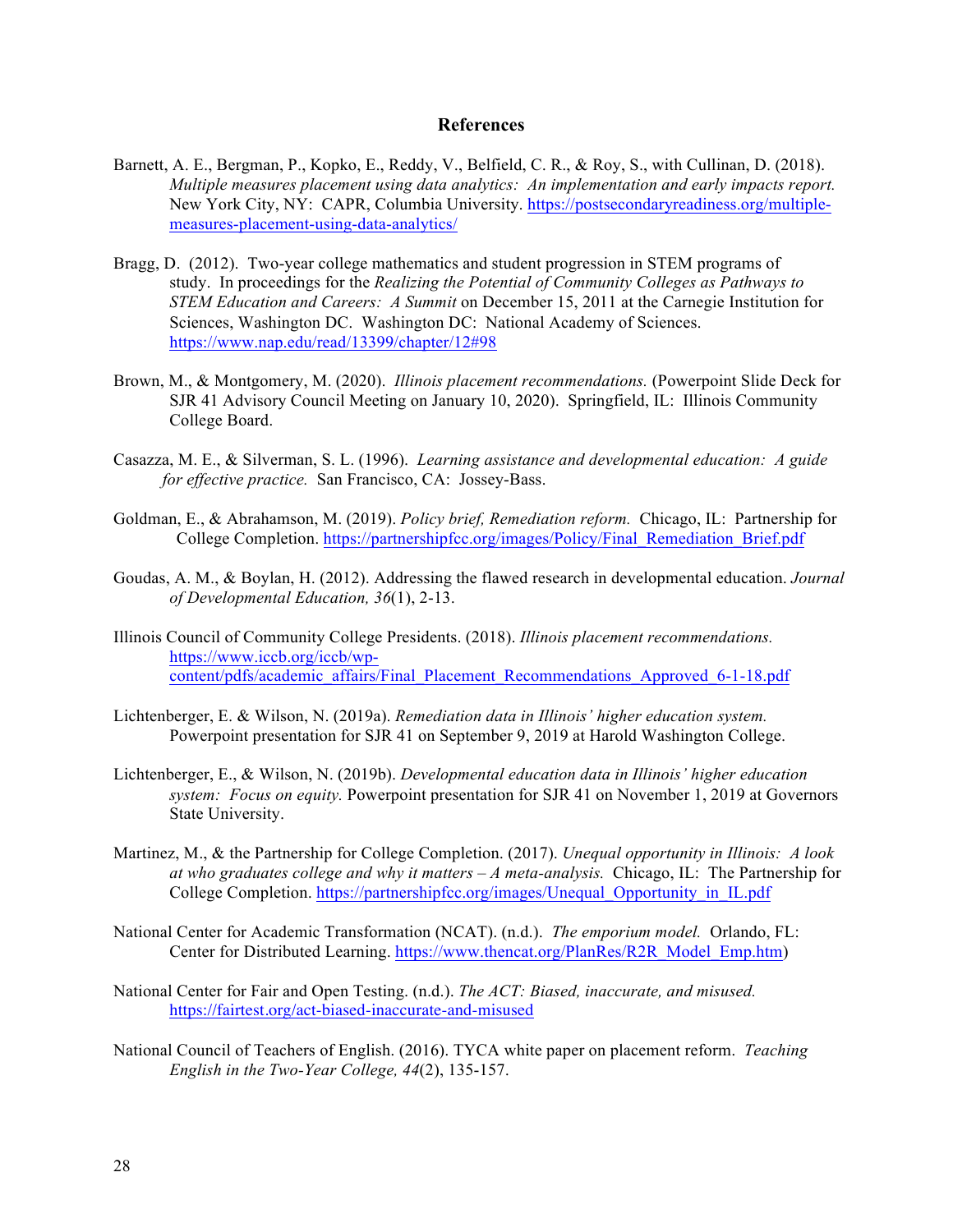- Rutschow, E. Z., Sepanik, S., Deitch, V., Raufman, J., Dukes, D., & Moussa, A. (2019). *Findings from the Dana Center mathematics pathways impact study.* New York City, NY: CAPR, Columbia University and MDRC. https://postsecondaryreadiness.org/wp-content/uploads/2019/11/gainingground-executive-summary.pdf
- Schak, O., Metzger, I., Bass, J., McCann, C., & English, J. (2017). *Developmental education: Challenges and strategies for reform.* Washington, D.C.: United States Department of Education. https://www2.ed.gov/about/offices/list/opepd/education-strategies.pdf
- Scott-Clayton, J., Crosta, P. M., & Belfield, C. R. (2012). Improving the targeting of treatment: Evidence from college remediation (NBER Working Paper No. 18457). Cambridge, MA: National Bureau of Economic Research. Retrieved from http://www.nber.org/papers/w18457.pdf
- Scott-Clayton, J., Crosta, P. M., & Belfield, C. R. (2014). Improving the targeting of treatment: Evidence from college remediation. *Educational Evaluation and Policy Analysis*, *36*(3), 371– 393. https://doi.org/10.3102/0162373713517935
- Scott-Clayton, J., & Stacey, G. W. (2015). *Improving the accuracy of remedial placement.* New York, NY: Columbia University, Teachers College, Community College Research Center. Retrieved from http://ccrc.tc.columbia.edu/media/k2/attachments/improving-accuracy-remedialplacement.pdf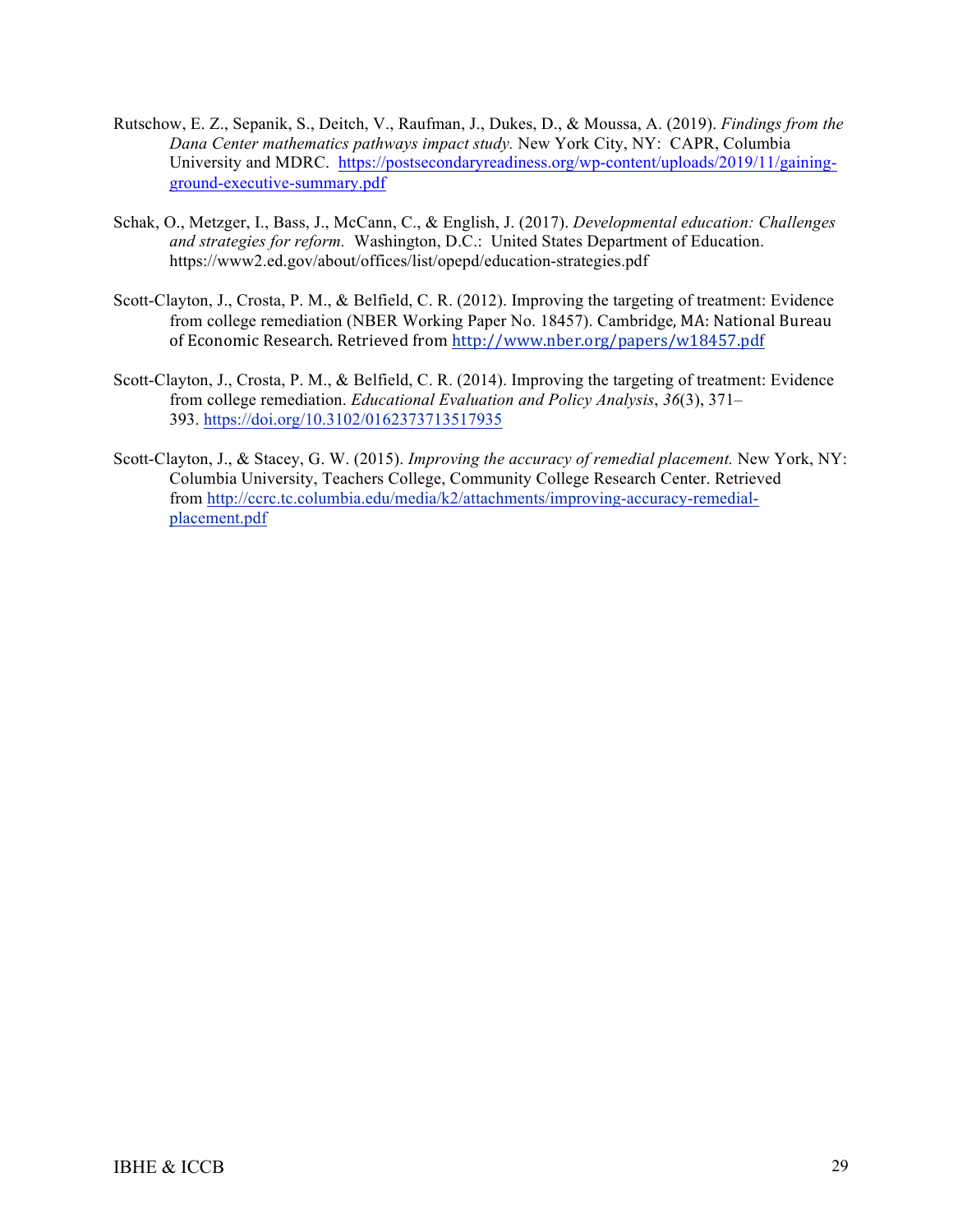# **Appendix A**

#### **Definitions of Developmental Models Included in Inventory of Public Higher Education Institutions in Illinois**

| <b>Traditional</b> | Developmental instruction places a student into a course level, and the student<br>completes the course sequence that leads to the course required for their respective<br>degree. Traditional developmental courses are typically a semester long each.                                                                                                                                                                                                                                                                                                                                                                  |
|--------------------|---------------------------------------------------------------------------------------------------------------------------------------------------------------------------------------------------------------------------------------------------------------------------------------------------------------------------------------------------------------------------------------------------------------------------------------------------------------------------------------------------------------------------------------------------------------------------------------------------------------------------|
| Co-requisite       | Developmental instruction or tutoring supplements credit instruction while a student is<br>concurrently enrolled in a credit-bearing course. For example, a student would be<br>enrolled in a credit-bearing course and take a related lab/course to supplement their<br>learning.                                                                                                                                                                                                                                                                                                                                        |
| Compressed         | Developmental instruction accelerates student progression from developmental<br>instruction to college-level coursework by reducing the length of the course. Course<br>delivery is more intense, and courses are offered in a variety of shortened timeframes to<br>allow students to progress quickly. For example, a course that was originally scheduled<br>to meet once a week for 16 weeks could meet twice a week for 8 weeks.                                                                                                                                                                                     |
| Modularized        | Developmental instruction is customized and targeted to address specific skills gaps<br>through courses that are technology-based and self-paced. Course material is divided<br>into sub-unit parts and allows students to master targeted skill area deficiencies. For<br>example, one three-credit course could be converted into three one-credit courses, each<br>targeting a different set of concepts to master.                                                                                                                                                                                                    |
| Emporium           | Developmental instruction eliminates all lectures and replaces them with a learning<br>resource center model featuring interactive software and on-demand personalized<br>assistance, including interactive tutorials, practice exercises, solutions to frequently<br>asked questions, and online quizzes and tests. Students choose what types of learning<br>materials to use depending on their needs, and how quickly to work through the<br>materials. This model is typically applied to mathematics [National Center for<br>Academic Transformation (NCAT),<br>https://www.thencat.org/PlanRes/R2R Model Emp.htm]. |
| Contextualized     | Developmental instruction is content related to a student's program of study or meta-<br>majors. For example, if a student were studying business or education, their writing<br>prompts and or math would be related to those areas.                                                                                                                                                                                                                                                                                                                                                                                     |
| <b>Stretch</b>     | Developmental instruction is where students complete the college-credit-bearing course<br>over two semesters instead of one because of the educational assumption that some<br>students need more time and guidance based on their previous academic backgrounds<br>and experiences. It is typically used in writing.                                                                                                                                                                                                                                                                                                     |
| <b>Studio</b>      | Developmental instruction involves students who would have normally been placed in<br>the traditional developmental education course taking a credit-bearing gateway course.<br>The sub-set of students in the credit-bearing course requiring developmental education<br>is provided with additional supports in a lab-like setting. The supports usually come in<br>the form of ad hoc interventions from the same instructor, a different instructor, or an<br>academic support professional. It is typically used in writing.                                                                                         |
| Other              | Developmental instruction may vary by institution and approach so institutions that are<br>using another approach can name another model, explanation how the developmental<br>instruction is being deployed in the institution through this specific model.                                                                                                                                                                                                                                                                                                                                                              |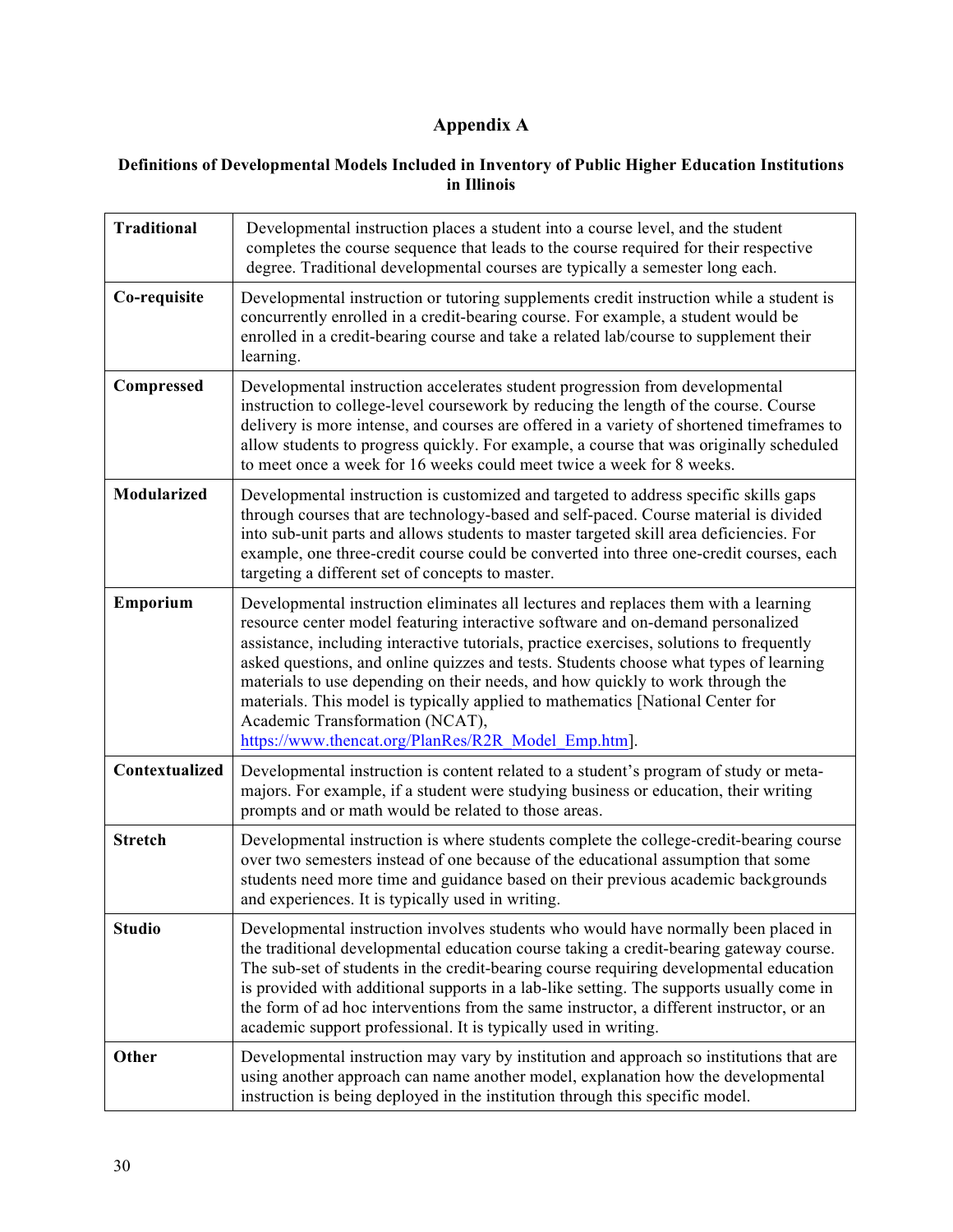## **Appendix B SJR 41 Membership**

| <b>Name</b>             | <b>Title</b>                                                | <b>College/Agency</b>                         | <b>Email</b>                        |
|-------------------------|-------------------------------------------------------------|-----------------------------------------------|-------------------------------------|
| Aaron M. Ortiz          | <b>State Representative</b>                                 | 101st General Assembly                        | aaron@repaaronortiz.com             |
| Alison Reddy            | Director of<br>Mathematics<br>Placement                     | University of Illinois at<br>Urbana-Champaign | ared@illinois.edu                   |
| Bambi C.<br>Jones       | Math Instructor                                             | Lake Land College                             | bjones@lakelandcollege.edu          |
| <b>Bob Navarro</b>      | Trustee                                                     | Illinois State University                     | bnavarr@ilstu.edu                   |
| <b>Bradley Peters</b>   | Professor and Coord of<br>Writing Across the<br>Curriculum  | Northern Illinois<br>University               | Bpeters@niu.edu                     |
| <b>Brian Durham</b>     | <b>Executive Director</b>                                   | <b>ICCB</b>                                   | brian.durham@illinois.gov           |
| Deanne<br>Mazzochi      | House Republican                                            | 101st General Assembly                        | mazzochi@ilhousegop.org             |
| Emily<br>Goldman        | Policy Manager                                              | Partners for College<br>Completion            | egoldman@partnershipfcc.org         |
| Emmanuel<br>Awuah       | Vice President of<br>Academic Affairs                       | Illinois Central College                      | emmanuel.awuah@icc.edu              |
| Gloria Gibson           | President                                                   | Northeastern Illinois<br>University           | g-gibson@neiu.edu                   |
| Jackie<br>McGrath       | Professor                                                   | College of DuPage                             | jlmce2jlm@gmail.com                 |
| Lisa Helm               | Undergraduate<br>Academic Advising<br>Center                | Governors State<br>University                 | Ihendrickson@govst.edu              |
| Meera<br>Komarraju      | Provost and Vice<br>Chancellor for<br>Academic Affairs      | Southern Illinois<br>University Carbondale    | provost@siu.edu                     |
| Michael Boyd            | President                                                   | Kankakee Community<br>College                 | mboyd@kcc.edu                       |
| Normah<br>Salleh-Barone | Vice President of<br><b>Student Development</b>             | Moraine Valley<br><b>Community College</b>    | salleh-<br>barone@morainevalley.edu |
| Pat McGuire             | <b>State Senator</b>                                        | 101st General Assembly                        | pxmcguire@gmail.com                 |
| Sarah Labadie           | Director of Policy                                          | Women Employed                                | slabadie@womenemployed.or<br>g      |
| Stephanie<br>Bernoteit  | <b>Executive Deputy</b><br>Director for Academic<br>Affairs | <b>IBHE</b>                                   | bernoteit@ibhe.org                  |
| <b>Steve McClure</b>    | Senate Republican                                           | 101st General Assembly                        | senatormcclure@gmail.com            |
| Susan Grace             | <b>Associate Professor</b>                                  | Wilbur Wright College                         | sgrace@ccc.edu                      |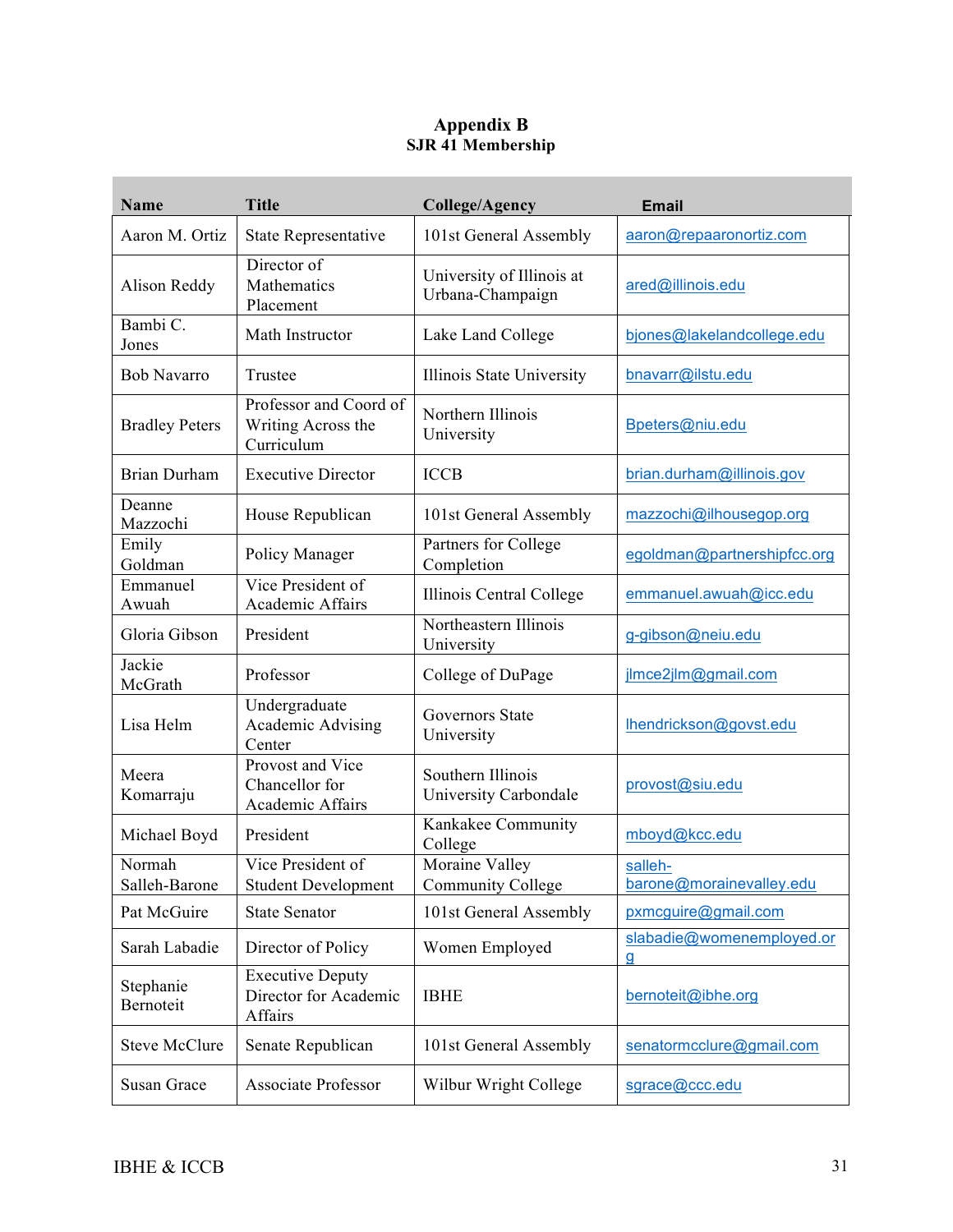| <b>Name</b>       | <b>Title</b>                                                        | College/Agency                     | <b>Email</b>                       |
|-------------------|---------------------------------------------------------------------|------------------------------------|------------------------------------|
| Timothy<br>Taylor | Director of<br>Composition and<br>Associate Professor of<br>English | Eastern Illinois University        | tmtaylor@eiu.edu                   |
| Wendy Yanow       | Trustee                                                             | <b>Oakton Community</b><br>College | wyanow@oakton.edu                  |
| Diana Koenig      | Math Faculty, IMACC<br>President                                    | Rock Valley College                | D.Koenig@RockValleyCollege<br>.edu |
| Molly Foust       | Governor's office                                                   |                                    |                                    |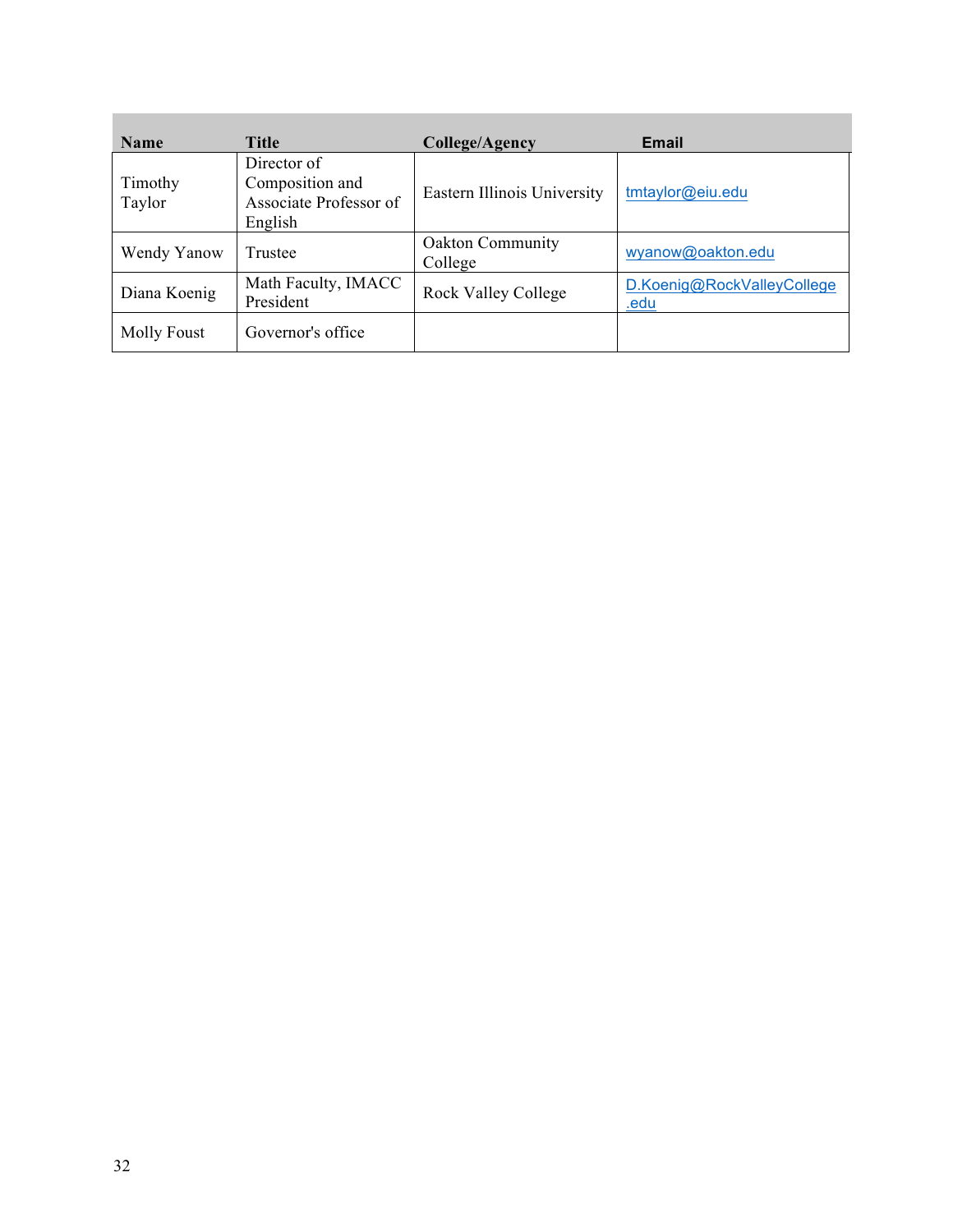## **Appendix C SJR 41 Timeline**

| Date                | <b>SJR 41 Activity</b>                                                                                                                                                                                                                  |
|---------------------|-----------------------------------------------------------------------------------------------------------------------------------------------------------------------------------------------------------------------------------------|
| September 9, 2019   | First SJR 41 Task Force meeting -Harold Washington College                                                                                                                                                                              |
| November 1, 2019    | SJR 41 Task Force meeting - Governor's State University                                                                                                                                                                                 |
| January 10, 2020    | SJR 41 Task Force meeting - Illinois Community College Board (ICCB)                                                                                                                                                                     |
|                     | Share results of inventory material being processed by ICCB; gather input for<br>$\bullet$<br>similar assignment for IBHE on course sequences and placement practices and<br>policies                                                   |
|                     | Review plan and drafts for models/practices inventory; secure SJR 41 task force<br>$\bullet$<br>member feedback                                                                                                                         |
|                     | SJR 41 task force members develop individual and collective plans to secure<br>$\bullet$<br>constituent feedback                                                                                                                        |
| January 10-17, 2020 | Comment period for SJR 41 task force members and constituents on inventory<br>process and instruments                                                                                                                                   |
| February 1, 2020    | Inventory instruments released to CAOs (census of all public community colleges<br>and universities on:                                                                                                                                 |
|                     | Instructional models inventory<br>٠                                                                                                                                                                                                     |
|                     | Course sequences                                                                                                                                                                                                                        |
|                     | Placement practices and policies<br>٠                                                                                                                                                                                                   |
| February 22, 2020   | Deadline for campuses to submit inventory results                                                                                                                                                                                       |
| March 6, 2020       | SJR 41 task force meeting – Champaign, UIUC; review initial results; discuss and<br>share major findings; develop initial set of implications for SJR 41                                                                                |
| March 6-22, 2020    | Inventory data analysis and report writing - ICCB and IBHE with consultant                                                                                                                                                              |
| March 23-27, 2020   | Comment period on Draft SJR 41 Inventory Report, noting major findings and<br>implications for SJR 41 final report                                                                                                                      |
| April 1, 2020       | Deadline for SJR 41 Inventory Report submission to the state legislature                                                                                                                                                                |
| April 8-15, 2020    | Feedback period including webinar(s) for the SJR 41 task force members, other<br>constituent groups, and public (including P20 Council, college readiness committee,<br>public CAOs, ILEA members, and others - not an exhaustive list) |
| May 1, 2020         | SJR 41 Task Force meeting - Heartland College - share initial draft of major<br>inventory results and recommendations.                                                                                                                  |
| May 1-20, 2020      | Feedback period -- post recommendations on websites for public comment through<br>May 20, 2020; draft report for review by SJR 41 task force members on June 50,<br>2020                                                                |
| June 4, 2020        | Last SJR 41 Task Force meeting - Joliet Junior College - Refine report content and<br>recommendations in final draft for constituent comment                                                                                            |
| June 4-19, 2020     | Feedback period for constituents (through the networks of SJR 41 task force<br>members)                                                                                                                                                 |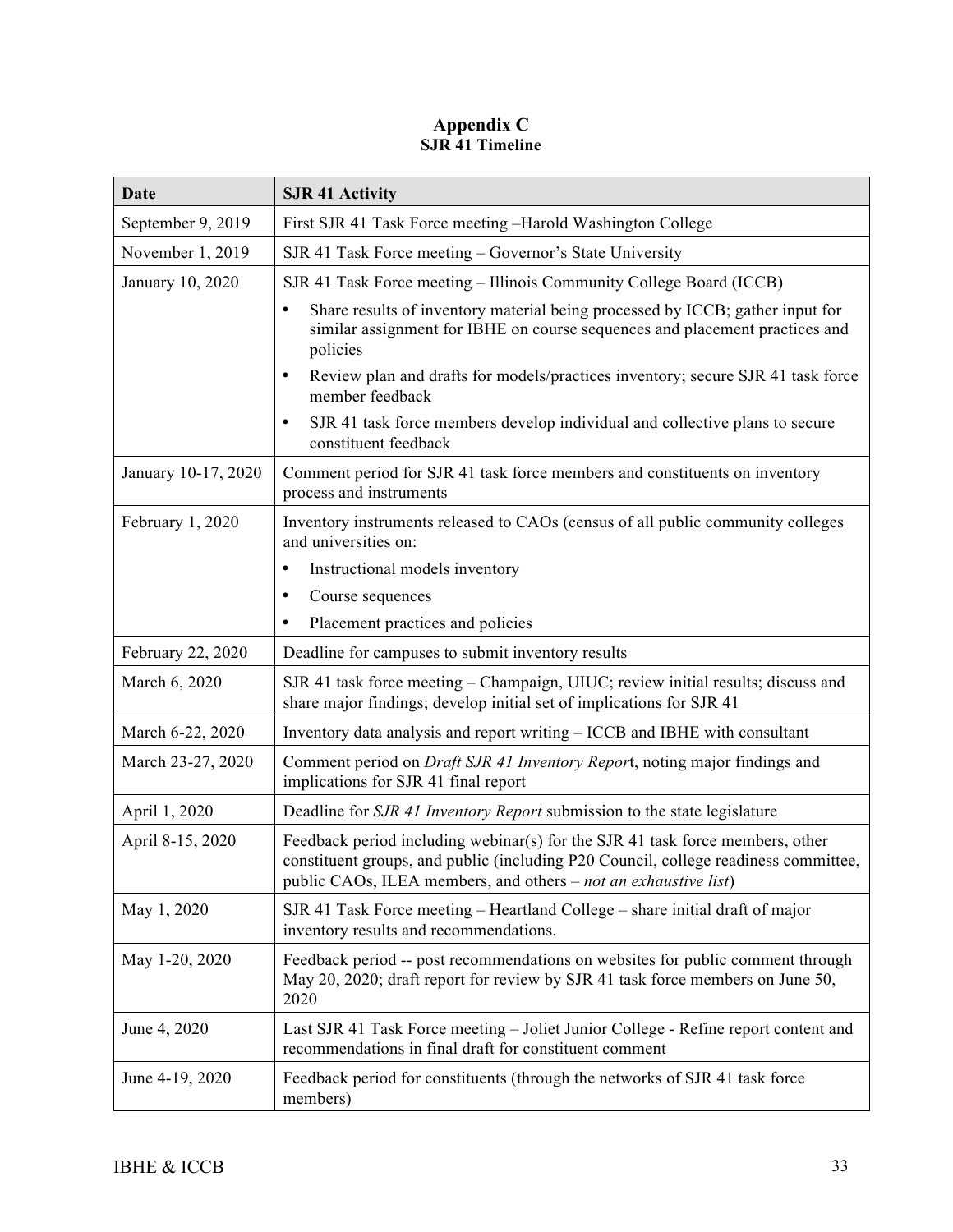| June 26, 2020    | Deadline to complete the report for final agency and SJR 41 task force leadership<br>review                                                                                                                                                                                                                                |  |
|------------------|----------------------------------------------------------------------------------------------------------------------------------------------------------------------------------------------------------------------------------------------------------------------------------------------------------------------------|--|
| July 1, 2020     | Deliver report with implementation plan to the state legislation – Include timeline to<br>get all students enrolled in a developmental education reform model and placement<br>policy; evidenced-based models need to increase likelihood of student completion<br>of gateway courses within first two semesters. Include: |  |
|                  | State and institutional policies and practices that need to change to increase<br>student success and address equity gaps                                                                                                                                                                                                  |  |
|                  | Specific benchmarks<br>$\bullet$                                                                                                                                                                                                                                                                                           |  |
|                  | Estimate of funding                                                                                                                                                                                                                                                                                                        |  |
| November 1, 2021 | Sharing of draft final report with the SJR 41 task force (option)                                                                                                                                                                                                                                                          |  |
| January 1, 2021  | Final report due                                                                                                                                                                                                                                                                                                           |  |
|                  | Update on implementation of co-requisite remediation and alternative<br>٠<br>evidence-based developmental education                                                                                                                                                                                                        |  |
|                  | Data on enrollment and throughput – tied to $\#$ and $\%$ - keep in mind these are<br>٠<br>related to demographics)                                                                                                                                                                                                        |  |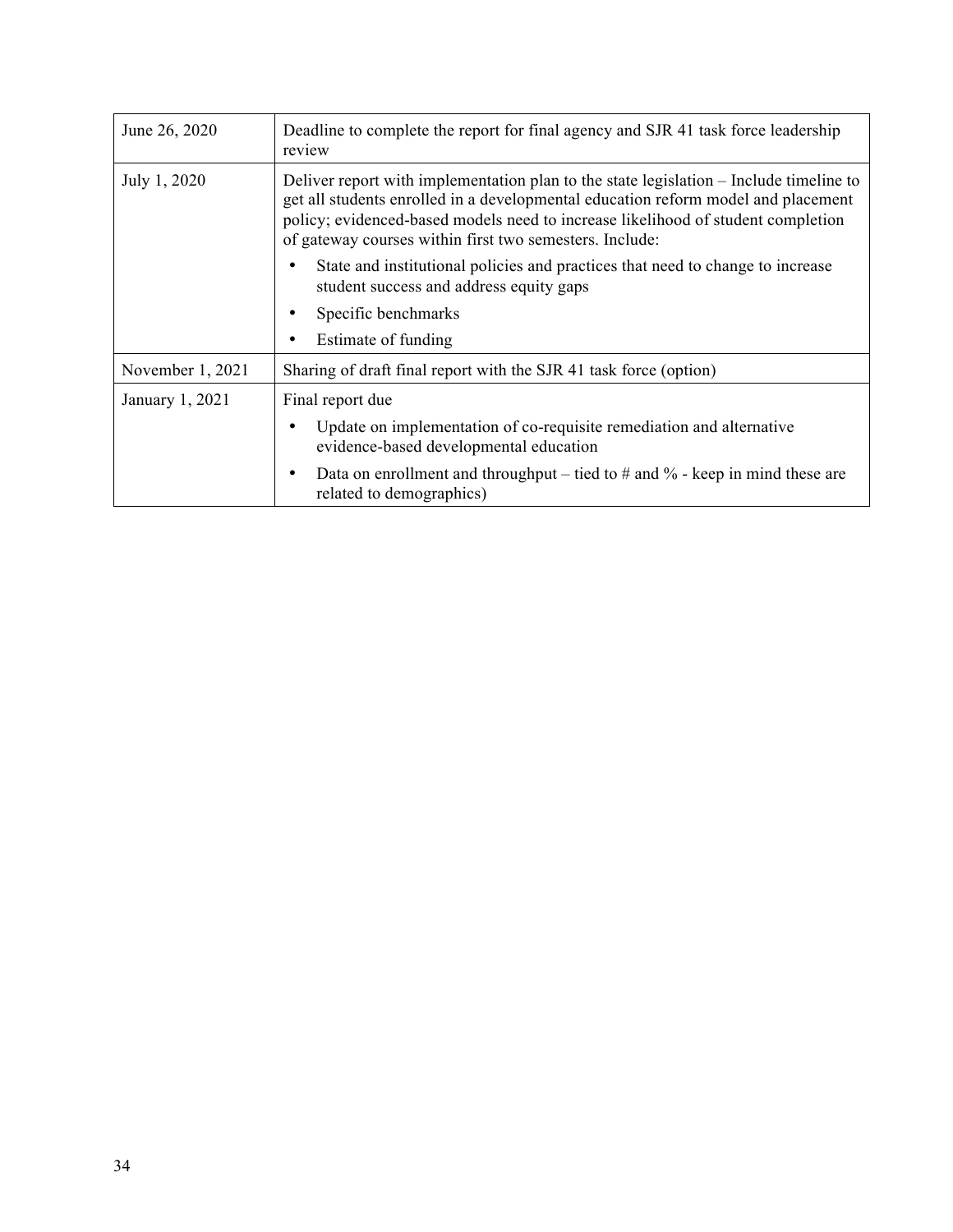#### **Appendix D Inventory Instrument (IBHE version)**

As noted in Dr. Stephanie Bernoteit' s email message to Academic Leadership dated December 20, 2019, the Illinois Board of Higher Education (IBHE) is obligated to create an inventory of developmental education placement practices and policies at public universities, as required under Senate Joint Resolution 41 (SJR41). Please respond to this request for information on or before February 15, 2020. If you have any questions or need clarification, please contact Stephanie Bernoteit or Eric Lichtenberger at IBHE.

To better align the collection with the reporting requirements identified in the resolution, the items are categorized into three sections: 1) developmental education placement policies; 2) developmental education course sequences and models; and 3) strategies outside of developmental education. Each section has two parts: a) English/Language Arts; and b) mathematics. Please only respond to the subject areas in which you provide developmental education to your undergraduate students. Producing this information will likely require a high degree of interaction with administrators and faculty on your campus who have direct responsibility for your developmental education programs. We recommend that you consult with them prior to responding to this request for information.

Also, accompanying the three-part survey is an MS Excel file that was created to capture baseline information regarding the academic performance of development education students in gateway courses (see definitions section) by developmental education model. This information is another one of the mandated reporting requirements under SJR 41. Producing this information will likely require some interaction with your office of institutional research. Keep in mind, performance information in gateway courses is required for each model in English/language arts and mathematics you identify in Section 2.

Definitions of several developmental education models and a couple of other key terms are provided at the end of the survey for your reference. Please use the definitions to respond to question 3 and question 8 within section 2 of this survey and in filling out the previously mentioned MS Excel file.

Section 1: Developmental Education Placement Policies

Placement in English/Language Arts Developmental Education

If you do not offer developmental education in English/Language Arts, please skip to the next set of questions.

- 1) Please describe your developmental education placement practices and policies at your institution as they pertain to English/Language Arts. If you wish, feel free to provide a link to your policies or send an attachment when you respond to the survey.
- 2) Within your stated standard practices, which assessment(s) are used for potential placement in English/Language Arts developmental education (e.g., ACT English, SAT, Accuplacer, local assessment)?

3) If assessments are used for potential placement into English/Language Arts developmental education, what are the required cut scores, and/or ranges for each assessment?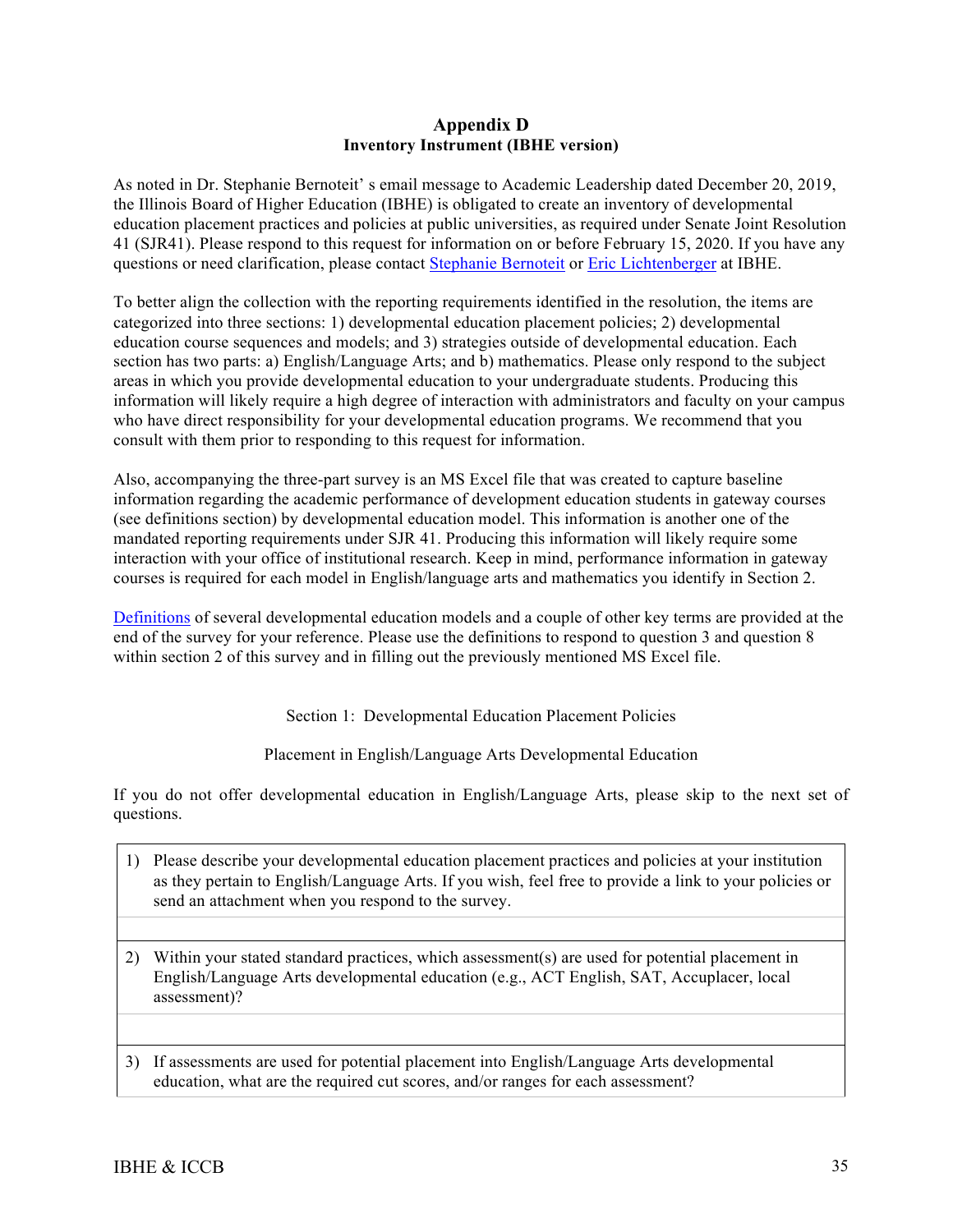- 4) Are any other factors considered in addition to, or in lieu of the assessment(s) you identified in #2 (e.g., high school GPA, high school grades in English courses)? If so, please describe the other factors that are considered when determining potential placement into English/Language Arts developmental education courses?
- 5) Within your stated standard practices, is there a process for challenging or requesting a reevaluation of placement into English/Language Arts developmental education? If so, please describe the process.
- 6) Who at your institution makes final decisions about potential placement into English/Language Arts developmental education (e.g., English faculty, admissions officers, etc.)?

## Placement in Mathematics Developmental Education

*If you do not offer developmental education in mathematics, please skip to the next set of questions. We acknowledge that similar information may have already been provided to IBHE in a separate request for information regarding the Postsecondary and Workforce Readiness Act and Senate Joint Resolution 22. If that was the case, we have preloaded your institution's response under the appropriate question. We ask that you review the preloaded responses and update the information as necessary. See footnote for the prompt and question in the earlier survey/request for information.*<sup>1</sup>

- 1) Please describe your developmental education placement practices and policies at your institution as they pertain to mathematics. If you wish, feel free to provide a link to your policies or send an attachment when you respond to the survey.
- 2) Within your standard practices, which assessment(s) are used for potential placement in mathematics developmental education (e.g., ACT Math, SAT, Accuplacer, local assessment, etc.)?
- 3) If assessments are used for potential placement into mathematics developmental education, what are the required cut scores, or ranges, for each assessment?

 

<sup>1</sup> The Postsecondary and Workforce Readiness Act (PWR ACT) (PA 099-0674) states that "each public university must adopt and publicize transparent criteria adopted by the university for student placement into college-level mathematics courses. IBHE must publicly report on the adoption of such criteria and the extent to which public universities are utilizing strategies to minimize placements into non-credit-bearing remedial mathematics course sequences."

Please respond with a link to your publicized criteria for math placement. Also, briefly describe any strategies, including co-requisite remediation and use of multiple measures of competency for placement, your university is using to minimize placement into non-credit-bearing courses.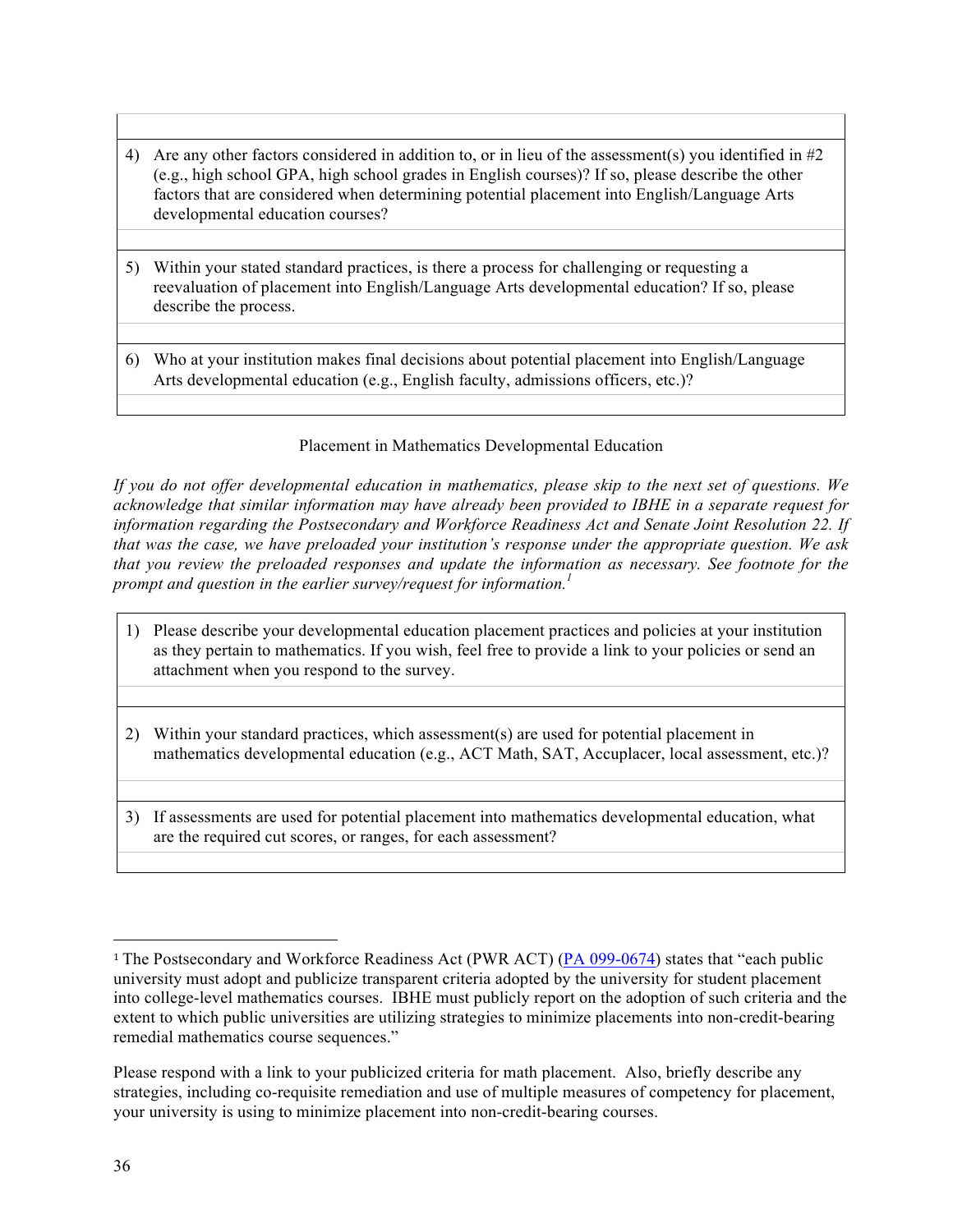- 4) Are any other factors considered in addition to, or in lieu of the assessment(s) you identified in #8 (e.g., high school GPA, highest math course completed in high school, grades in high school mathematics, etc.)? If so, please describe the other factors that are considered when determining potential placement into mathematics developmental education courses?
- 5) Within your stated standard practices, is there a process for challenging or requesting a reevaluation of placement into mathematics developmental education? If so, please describe the process.
- 6) Who at your institution makes final decisions about potential placement into mathematics developmental education (e.g., math faculty, admissions officers, etc.)?

#### Section 2: Developmental Education Course Sequences and Models

#### English/Language Arts

- 1) If you offer coursework in developmental education in English/Language Arts, please list all the course sequences, including the credit-bearing gateway courses in this subject area. For example, Developmental Education English 085 to English 101 (the gateway course).
- 2) Do you have any differentiated English/Language Arts sequences or pathways based on major or general area of study? For example, do you have a different English course sequence for STEM, or quantitative majors, relative to non-STEM or non-quantitative majors? If so, please describe the differentiated sequence.
- 3) Please provide a detailed list of all instructional models that are used in English/Language Arts developmental education (please see Definitions).
- 4) If you have any internal analyses or evaluations of your institution's instructional models in English/Language Arts developmental education that you'd like to share, please provide a link or send an attachment when you email your final response.
- 5) Please describe any unique or innovative programs or strategies at your institution within the English/language arts developmental education space that you would like us to know about.

#### Mathematics

6) If you offer coursework in mathematics developmental education, please list all the course sequences, including the credit-bearing gateway course(s). For example, Developmental Mathematics 099 to College Algebra 110 (the gateway course).